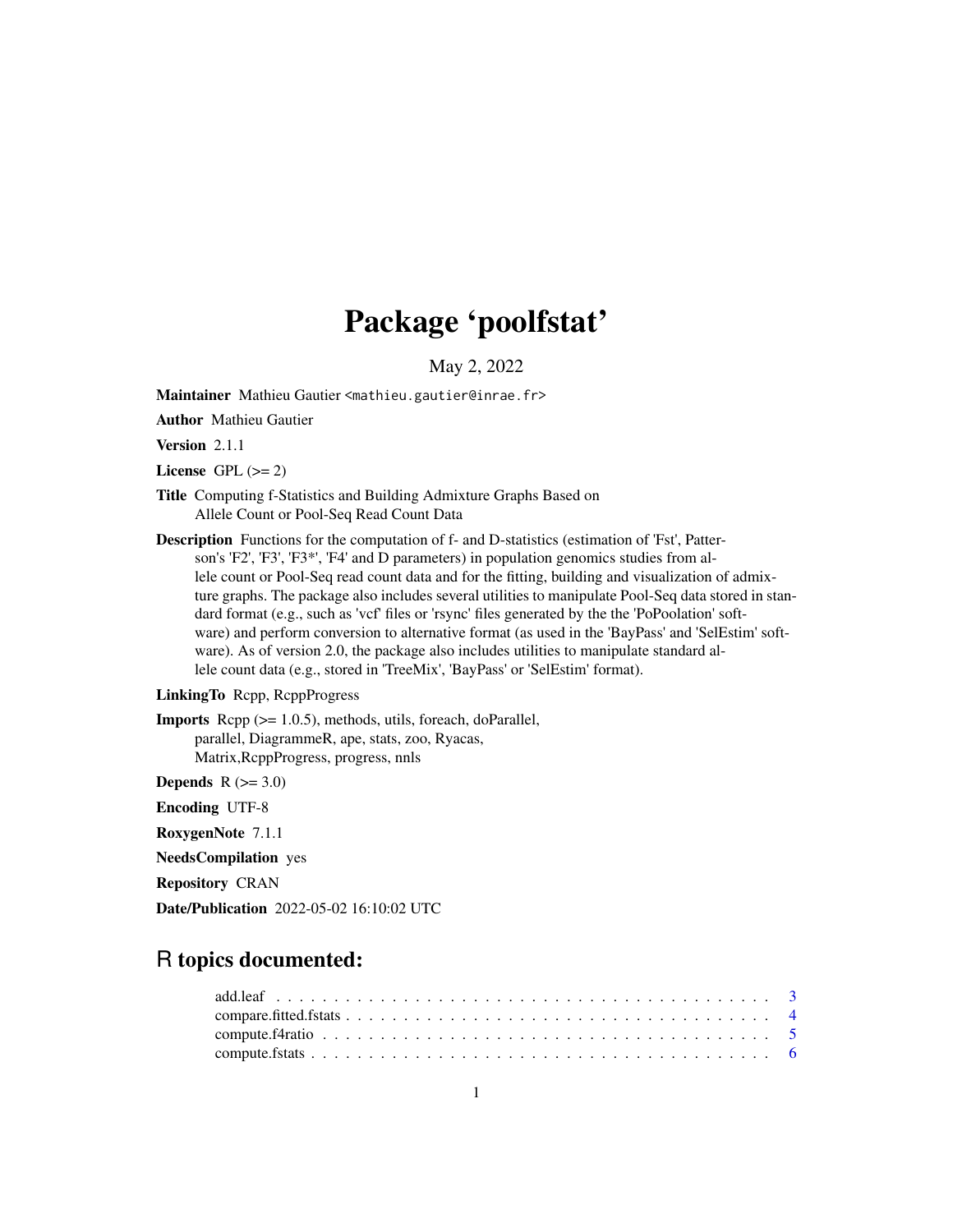|                                                                                                                              | $\overline{7}$ |
|------------------------------------------------------------------------------------------------------------------------------|----------------|
|                                                                                                                              | 9              |
|                                                                                                                              | 10             |
| 11                                                                                                                           |                |
| 12                                                                                                                           |                |
| 14                                                                                                                           |                |
| <b>16</b>                                                                                                                    |                |
|                                                                                                                              |                |
| 18                                                                                                                           |                |
| 20                                                                                                                           |                |
| 20                                                                                                                           |                |
| 22                                                                                                                           |                |
| 23                                                                                                                           |                |
| 25                                                                                                                           |                |
| 26                                                                                                                           |                |
| 28                                                                                                                           |                |
| 29                                                                                                                           |                |
|                                                                                                                              |                |
|                                                                                                                              |                |
|                                                                                                                              |                |
|                                                                                                                              |                |
|                                                                                                                              |                |
|                                                                                                                              |                |
|                                                                                                                              |                |
|                                                                                                                              |                |
|                                                                                                                              |                |
|                                                                                                                              |                |
|                                                                                                                              |                |
| 37                                                                                                                           |                |
| 37                                                                                                                           |                |
| 38                                                                                                                           |                |
| 38                                                                                                                           |                |
| 40                                                                                                                           |                |
| 40                                                                                                                           |                |
| 42                                                                                                                           |                |
|                                                                                                                              |                |
| 44                                                                                                                           |                |
|                                                                                                                              | 45             |
|                                                                                                                              | 46             |
| 48                                                                                                                           |                |
| 48                                                                                                                           |                |
| show, fitted.graph-method $\ldots \ldots \ldots \ldots \ldots \ldots \ldots \ldots \ldots \ldots \ldots \ldots \ldots$<br>49 |                |
|                                                                                                                              |                |
| show, graph.params-method $\ldots \ldots \ldots \ldots \ldots \ldots \ldots \ldots \ldots \ldots \ldots \ldots$<br>49        |                |
| show, pairwise fst-method $\ldots \ldots \ldots \ldots \ldots \ldots \ldots \ldots \ldots \ldots \ldots \ldots$              | 50             |
| show, pooldata-method $\ldots \ldots \ldots \ldots \ldots \ldots \ldots \ldots \ldots \ldots \ldots \ldots \ldots$           | 50             |
| vcf2pooldata<br>51                                                                                                           |                |

**Index** [53](#page-52-0)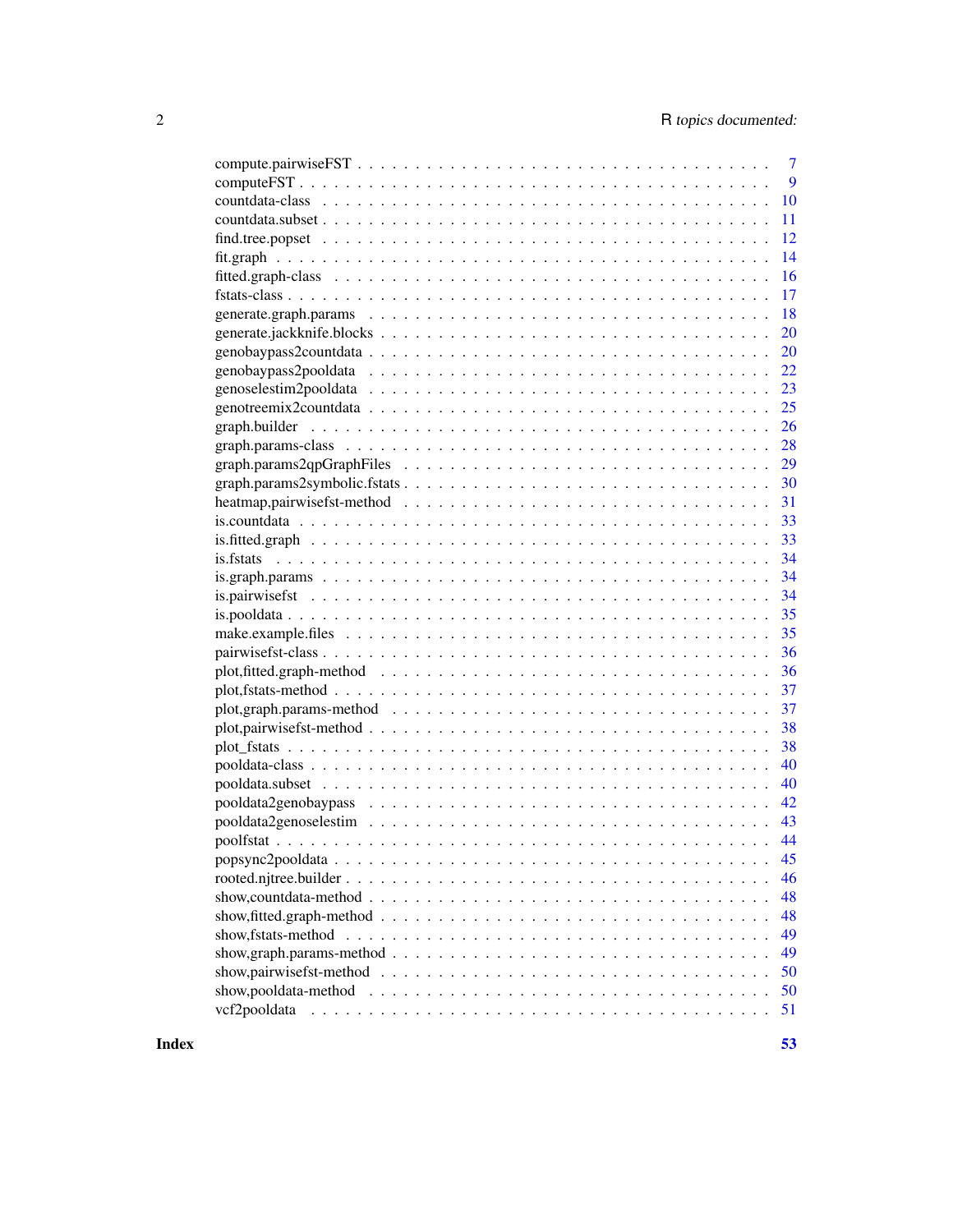<span id="page-2-1"></span><span id="page-2-0"></span>

Test all possible connection of a leaf to a graph with non-admixed and or admixed edges

#### Usage

```
add.leaf(
  x,
  leaf.to.add,
  fstats,
  only.test.non.admixed.edges = FALSE,
  only.test.admixed.edges = FALSE,
  verbose = TRUE,
  ...
)
```
### Arguments

| $\mathsf{x}$                | An object of class graph params or fitted graph (see details)                        |
|-----------------------------|--------------------------------------------------------------------------------------|
| leaf.to.add                 | Name of the leaf to add                                                              |
| fstats                      | Object of class fistats that contains estimates of the fistats (see compute fistats) |
| only.test.non.admixed.edges |                                                                                      |
|                             | If TRUE the function only test non.admixed edges (may be far faster)                 |
| only.test.admixed.edges     |                                                                                      |
|                             | If TRUE the function only test admixed edges                                         |
| verbose                     | If TRUE extra information is printed on the terminal                                 |
| $\ddotsc$                   | Some parameters to be passed the function fit.graph called internally                |

#### Details

The input object x needs to be of class graph.params (as generated by the function generate.graph.params) or fitted.graph (as generated by the function fit.graph or by the function add.leaf itself in the graphs.fit.res elements of the output list). This is to ensure that the matrix describing the structure of the graph (graph slot of these objects) is valid (note that it can be plotted for checks). Hence graph.params objects may have been generated without fstats information (that should be supplied independently to the add.leaf function to obtain information on the fstats involving the candidate leaf defined with the leaf.to.add argument). By default the function tests all the possible positions of a newly added edge connecting the candidate leaf to the graph with both non-admixed (including a new rooting with the candidate leaf as an outgroup) and admixed edges. If n\_e is the the number of non-admixed edges of the original graph, the number of tested graphs for non-admixed edges equals n\_e+1. The newly added node is named "N-"name of the leaf to add (or with more N if the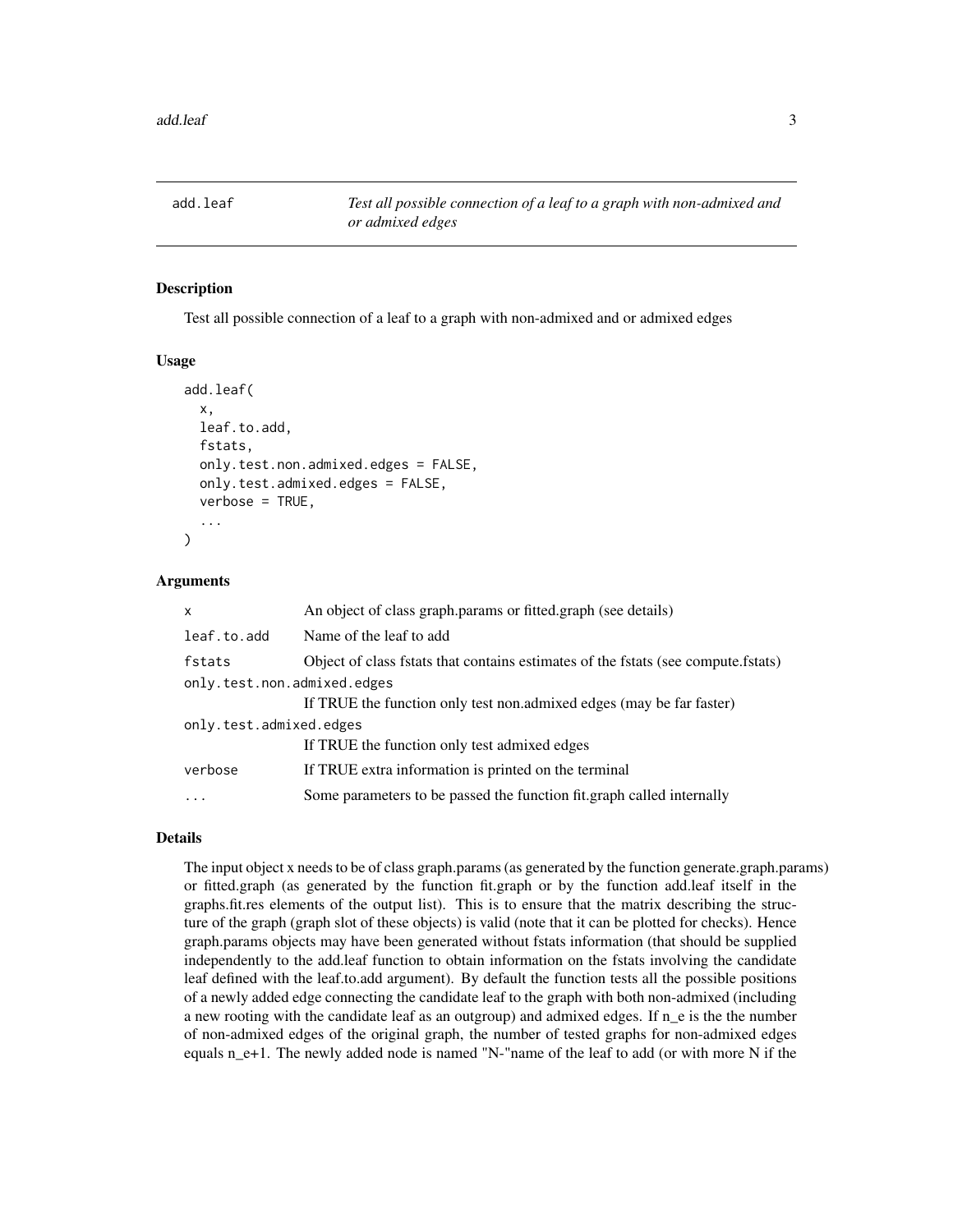<span id="page-3-0"></span>name already exists). For admixed edges, the number of tested graphs equals  $n_e*(n_e-1)/2$  and for a given tested graph, three nodes named "S-"name of the leaf to add, "S1-"name of the leaf to add and "S2-"name of the leaf to add (or with more S if the name already exists) are added and the admixture proportions are named with a letter (A to Z depending on the number of admixed nodes already present in the graph).

# Value

A list with the following elements:

- 1. "n.graphs": The number of tested graphs
- 2. "fitted.graphs.list": a list of fitted.graph objects (indexed from 1 to n.graphs and in the same order as the list "graphs") containing the results of fitting of each graph.
- 3. "best.fitted.graph": The graph (object of class fitted.graph) with the minimal BIC (see function fit.graph) among all the graphs within fitted.graphs.list
- 4. "bic": a vector of the n.graphs BIC (indexed from 1 to n.graphs and in the same order as the "fitted.graphs.list" list) (see fit.graph details for the computation of the scores).

# See Also

see [fit.graph](#page-13-1) and [generate.graph.params](#page-17-1).

<span id="page-3-1"></span>compare.fitted.fstats *Compare fitted f2, f3 and f4 f-statistics of an admixture graph with estimated ones*

#### **Description**

Compare fitted f2, f3 and f4 f-statistics of an admixture graph with estimated ones

#### Usage

```
compare.fitted.fstats(fstats, fitted.graph, n.worst.stats = 5)
```
#### Arguments

| fstats       | Object of class fstats containing estimates of fstats (as obtained with compute fstats) |
|--------------|-----------------------------------------------------------------------------------------|
| fitted.graph | Object of class fitted graph (as obtained with fit.graph function).                     |
|              | n.worst.stats The number of worst statistics to be displayed in the terminal            |

# Details

Compare fitted and estimated f-statistics may allow identifying problematic edges on the graph.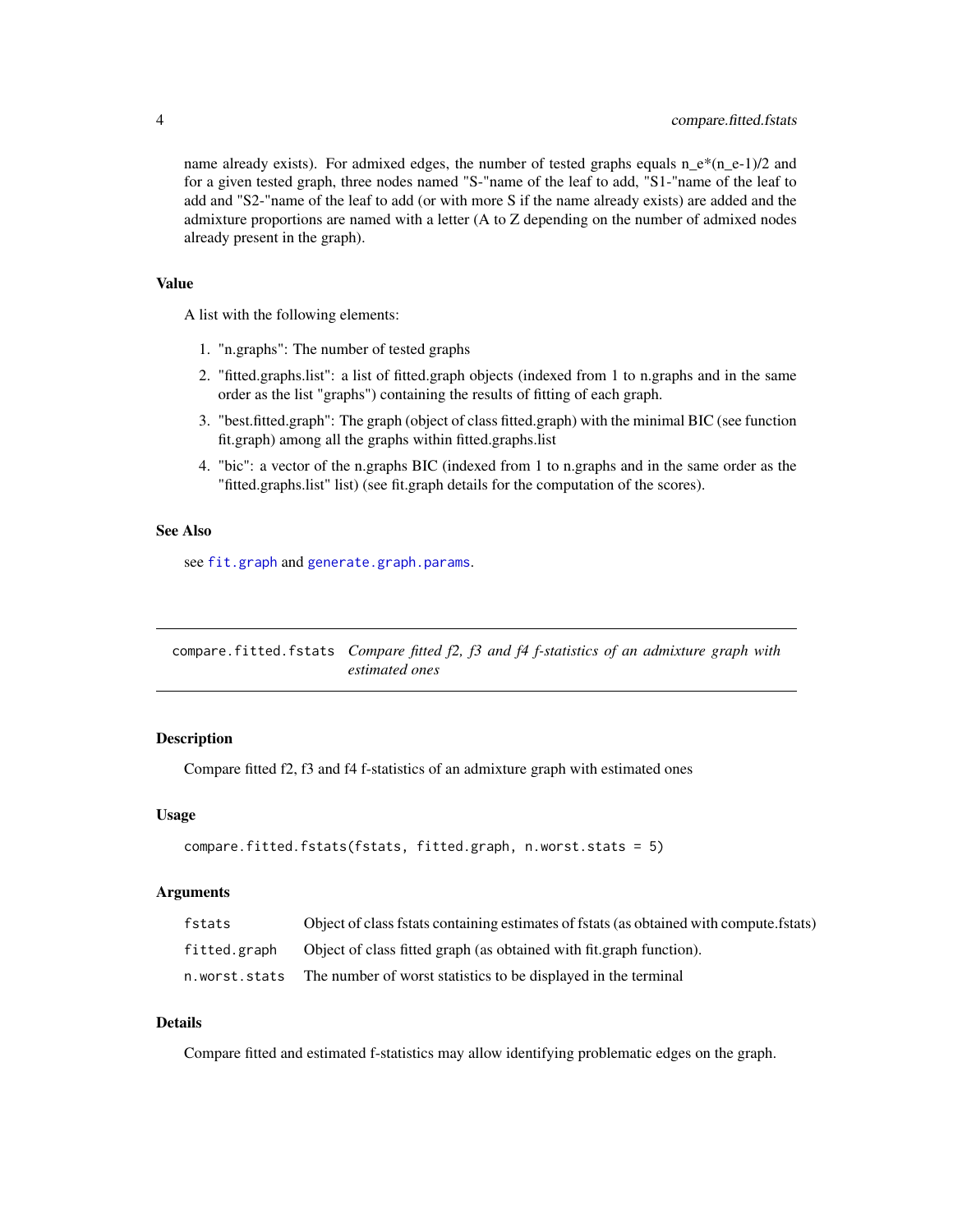# <span id="page-4-0"></span>compute.f4ratio 5

#### Value

A matrix with 3 columns for each test (row names of the matrix corresponding to the test):

- 1. The estimated f-statistics (mean across block-Jackknife samples)
- 2. The fitted f-statistics (obtained from the fitted grah parameters
- 3. A Z-score measuring the deviation of the fitted values from the estimated values in units of standard errors (i.e., Z=(fitted.value-target.value)/se(target.value))

### See Also

See [compute.fstats](#page-5-1) and [fit.graph](#page-13-1)

compute.f4ratio *Compute F4ratio (estimation of admixture rate) from an fstats object*

#### **Description**

Compute F4ratio (estimation of admixture rate) from an fstats object

#### Usage

compute.f4ratio(x, num.quadruplet, den.quadruplet)

#### Arguments

| $\mathsf{x}$ | A fstats object containing estimates of fstats                                                                                                                                                                                                                           |
|--------------|--------------------------------------------------------------------------------------------------------------------------------------------------------------------------------------------------------------------------------------------------------------------------|
|              | num quadruplet A character vector for the F4 quadruplet used in the F4 ratio numerator (should<br>be of the form "A,O;C,X" where A, O, C and X are the names of the population<br>as defined in the countdata or pooldata object used to obtain fistats, see details)    |
|              | den, quadruplet A character vector for the F4 quadruplet used in the F4 ratio denominator (should<br>be of the form "A,O,C,B" where A, O, C and B are the names of the populations<br>as defined in the countdata or pooldata object used to obtain fstats, see details) |

#### Details

Assuming a 4 population phylogeny rooted with an outgroup O of the form  $(((A,B);C);O)$  and an admixed population X with two source populations related to B and C, the admixture rate alpha of the B-related ancestry is obtained using the ratio  $F4(A, O; C, X)/F4(A, O; C, B)$  (see Patterson et al., 2012 for more details).

# Value

Either a scalar corresponding to the estimated admixture rate or, if F4 block-jackknife samples are available in the input fstats object (i.e., compute.fstats was run with return.F4.blockjackknife.samples = TRUE) a vector with three elements corresponding to the estimate of the admixture rate, the blockjacknife mean (may be slightly different than the previous since not exactly the same set of markers are used) and the standard error of the estimates.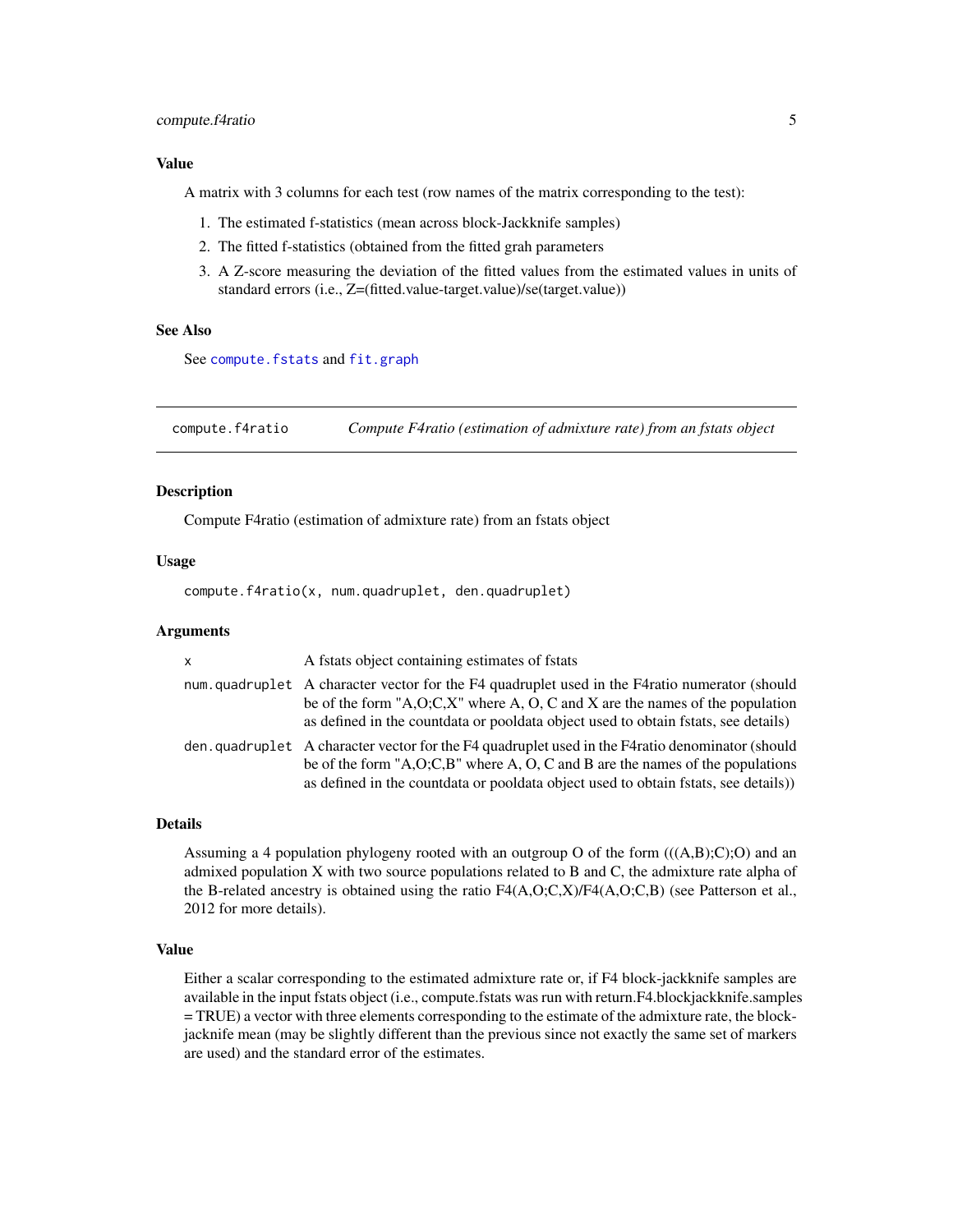# <span id="page-5-0"></span>See Also

To generate pooldata object, see [vcf2pooldata](#page-50-1), [popsync2pooldata](#page-44-1),[genobaypass2pooldata](#page-21-1) or [genoselestim2pooldata](#page-22-1). To generate coundata object, see [genobaypass2countdata](#page-19-1) or [genotreemix2countdata](#page-24-1).

# Examples

```
make.example.files(writing.dir=tempdir())
pooldata=popsync2pooldata(sync.file=paste0(tempdir(),"/ex.sync.gz"),poolsizes=rep(50,15))
res.fstats=compute.fstats(pooldata)
```
<span id="page-5-1"></span>compute.fstats *Estimate the F-statistics (F2, F3, F3star, F4, Dstat)*

# Description

Estimate the F-statistics (F2, F3, F3star, F4, Dstat)

# Usage

```
compute.fstats(
  x,
  nsnp.per.bjack.block = 0,
  computeDstat = FALSE,
  return.F4.blockjackknife.samples = FALSE,
  verbose = TRUE
)
```
# Arguments

| $\mathsf{x}$         | A pooldata object containing Pool-Seq information or a countdata object con-<br>taining allele count information                                                              |
|----------------------|-------------------------------------------------------------------------------------------------------------------------------------------------------------------------------|
| nsnp.per.bjack.block |                                                                                                                                                                               |
|                      | Number of consecutive SNPs within a block for block-jackknife (default=0, i.e.,<br>no block-jackknife sampling)                                                               |
| computeDstat         | If TRUE compute D statistics (i.e. scaled F4). This may add some non negligible<br>computation time if the number of population is large $(n>15)$                             |
|                      | return.F4.blockjackknife.samples<br>If TRUE (and nsnp.per.bjack.block>0) return F4 estimates for each block-jackknife<br>sample (useful to compute F4 ratios standard errors) |
| verbose              | If TRUE extra information is printed on the terminal                                                                                                                          |
|                      |                                                                                                                                                                               |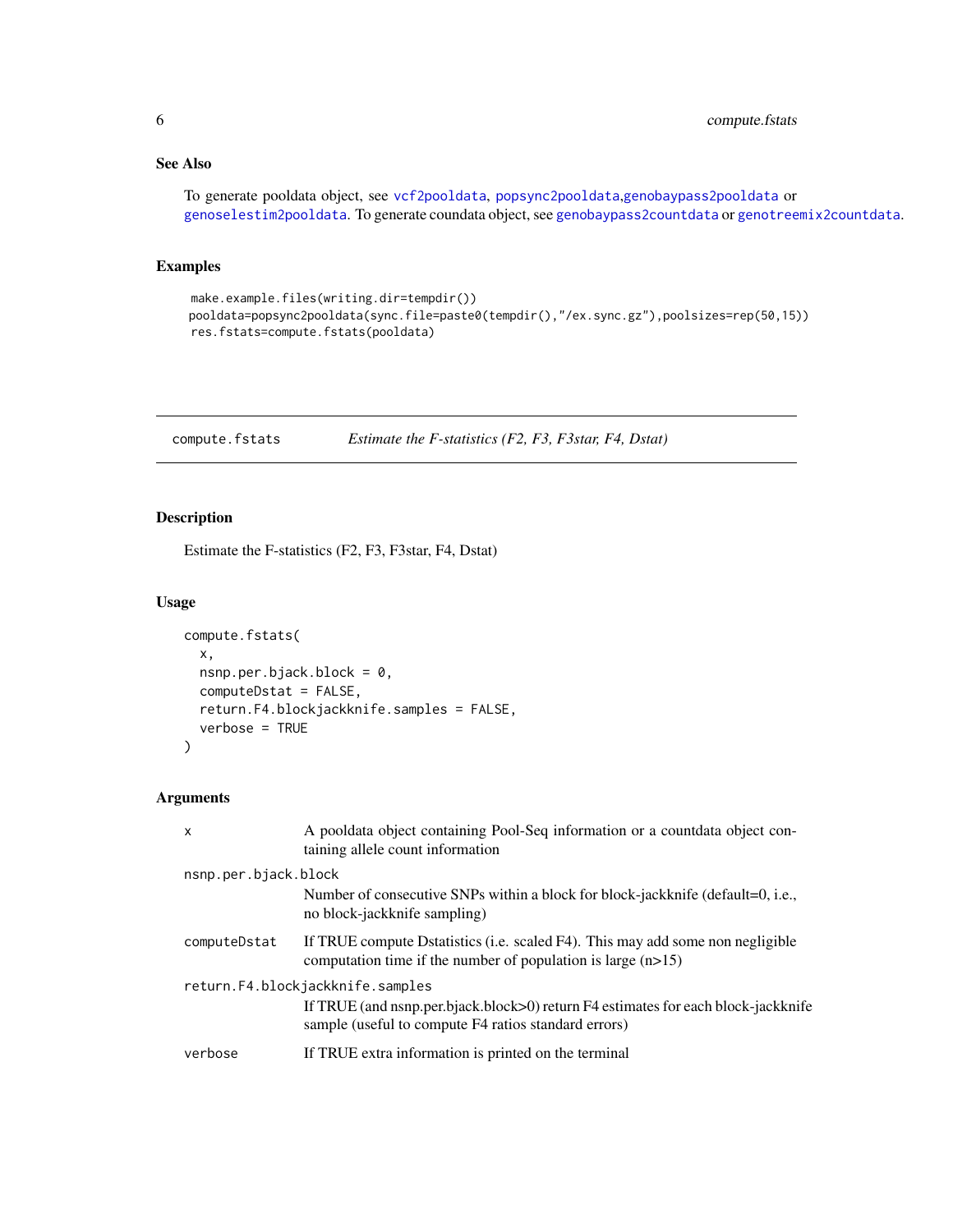### <span id="page-6-0"></span>Details

The function estimates for the n populations (or pools) represented in the input object x:

- 1. The F2 statistics for all the  $n(n 1)/2$  pairs of populations (or pools) and their scaled version (equivalent to Fst as compute with [compute.pairwiseFST](#page-6-1) with method="Identity")
- 2. If n>2, The F3 statistics for all the  $npools(npools 1)(npools 2)/2$  possible triplets of populations (or pools) and their scaled version (named F3star after Patterson et al., 2012)
- 3. If n>3, The F4 statistics and the D-statistics (a scaled version of the F4) for all the npools(npools−  $1)(npools - 2) * (npools - 3)/8$  possible quadruplets of populations
- 4. The estimated within population heterozygosities (=1-Q1)

#### Value

An object of class fstats (see help(fstats) for details)

#### See Also

To generate pooldata object, see [vcf2pooldata](#page-50-1), [popsync2pooldata](#page-44-1),[genobaypass2pooldata](#page-21-1) or [genoselestim2pooldata](#page-22-1). To generate coundata object, see [genobaypass2countdata](#page-19-1) or [genotreemix2countdata](#page-24-1).

# Examples

```
make.example.files(writing.dir=tempdir())
pooldata=popsync2pooldata(sync.file=paste0(tempdir(),"/ex.sync.gz"),poolsizes=rep(50,15))
res.fstats=compute.fstats(pooldata)
```
<span id="page-6-1"></span>

| compute.pairwiseFST | Compute pairwise population population FST matrix (and possibly all |
|---------------------|---------------------------------------------------------------------|
|                     | <i>pairwise SNP-specific FST</i> )                                  |

# Description

Compute pairwise population population FST matrix (and possibly all pairwise SNP-specific FST)

#### Usage

```
compute.pairwiseFST(
  x,
  method = "Anova",
  min.cov.per.pool = -1,
 max.cov.per.pool = 1e+06,
 min.indgeno.per.pop = -1,
 min.max = -1,
  output.snp.values = FALSE,
 nsnp.per.bjack.block = 0,
  verbose = TRUE
)
```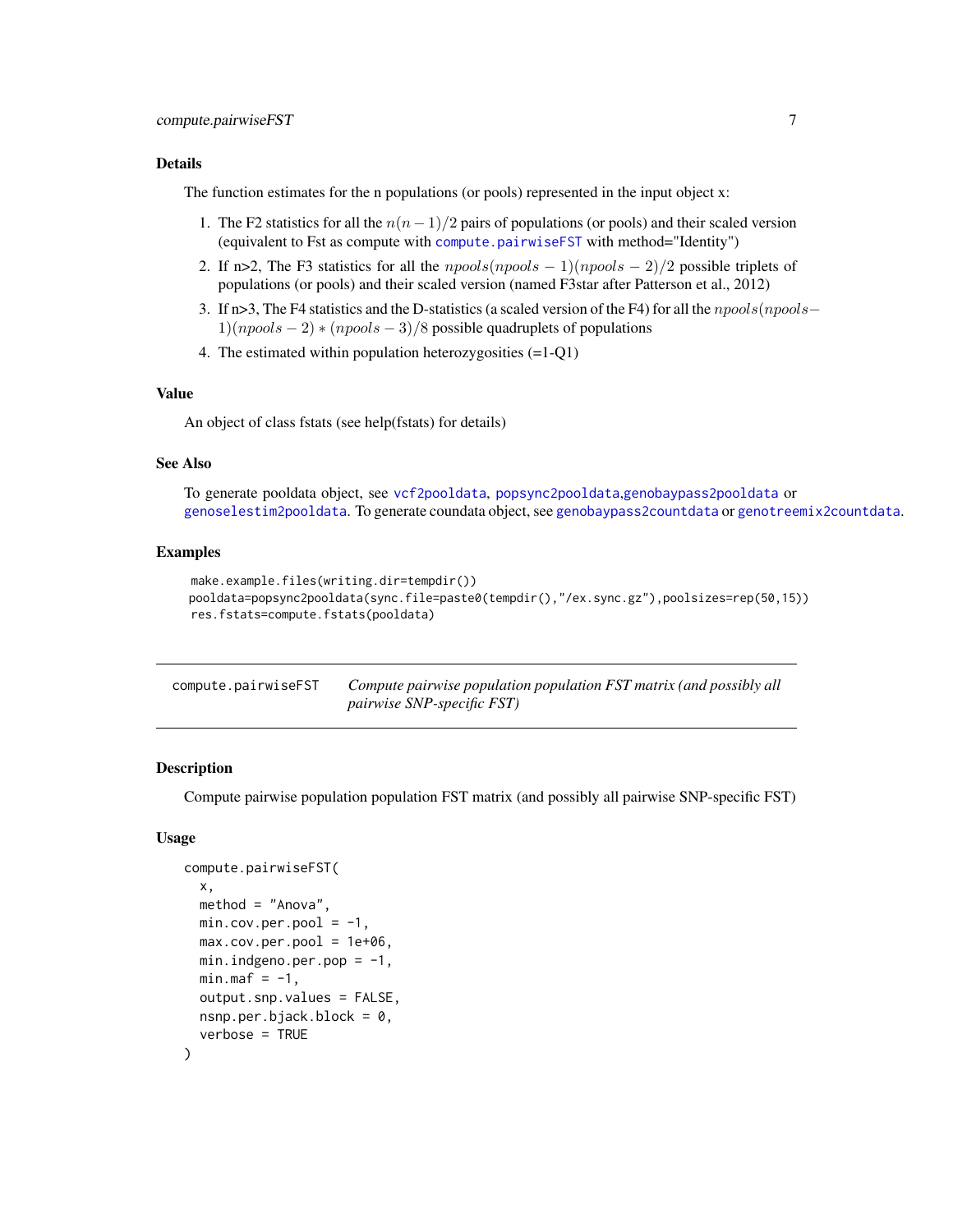# <span id="page-7-0"></span>Arguments

| A pooldata object containing Pool-Seq information or a countdata object con-<br>taining allele count information                                                                                                                                |
|-------------------------------------------------------------------------------------------------------------------------------------------------------------------------------------------------------------------------------------------------|
| Either "Anova" (default method as described in the manuscript) or "Identity"<br>(relies on an alternative modeling consisting in estimating unbiased Probability<br>of Identity within and across pairs of pools)                               |
| min.cov.per.pool                                                                                                                                                                                                                                |
| For Pool-Seq data (i.e., pooldata objects) only: minimal allowed read count (per<br>pool). If at least one pool is not covered by at least min.cov.perpool reads, the<br>position is discarded in the corresponding pairwise comparisons        |
| max.cov.per.pool                                                                                                                                                                                                                                |
| For Pool-Seq data (i.e., pooldata objects) only: maximal allowed read count (per<br>pool). If at least one pool is covered by more than min.cov.perpool reads, the<br>position is discarded in the corresponding pairwise comparisons.          |
| min.indgeno.per.pop                                                                                                                                                                                                                             |
| For allele count data (i.e., countdata objects) only: minimal number of overall<br>counts required in each population. If at least one pop is not genotyped for at<br>least min.indgeno.per.pop (haploid) individual, the position is discarded |
| Minimal allowed Minor Allele Frequency (computed from the ratio overal read<br>counts for the reference allele over the read coverage) in the pairwise compar-<br>isons.                                                                        |
| output.snp.values                                                                                                                                                                                                                               |
| If TRUE, provide SNP-specific pairwise FST for each comparisons (may lead<br>to a huge result object if the number of pools and/or SNPs is large)                                                                                               |
| nsnp.per.bjack.block                                                                                                                                                                                                                            |
| Number of consecutive SNPs within a block for block-jackknife (default=0, i.e.,<br>no block-jackknife sampling)                                                                                                                                 |
| If TRUE extra information is printed on the terminal                                                                                                                                                                                            |
|                                                                                                                                                                                                                                                 |

## Value

An object of class pairwisefst (see help(pairwisefst) for details)

# See Also

To generate pooldata object, see [vcf2pooldata](#page-50-1), [popsync2pooldata](#page-44-1),[genobaypass2pooldata](#page-21-1) or [genoselestim2pooldata](#page-22-1). To generate coundata object, see [genobaypass2countdata](#page-19-1) or [genotreemix2countdata](#page-24-1).

# Examples

```
make.example.files(writing.dir=tempdir())
pooldata=popsync2pooldata(sync.file=paste0(tempdir(),"/ex.sync.gz"),poolsizes=rep(50,15))
PairwiseFST=compute.pairwiseFST(pooldata)
```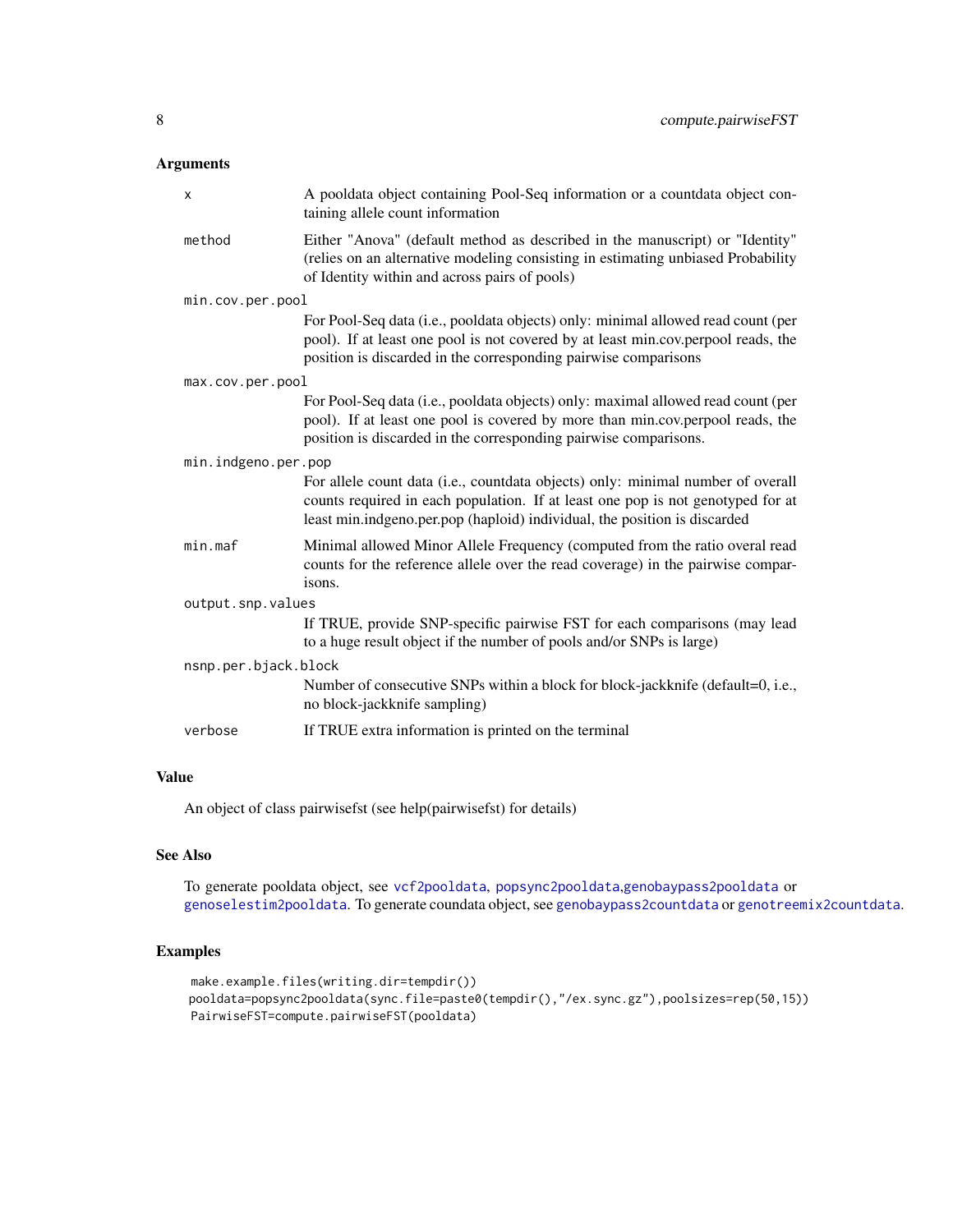<span id="page-8-0"></span>

Compute FST from Pool-Seq data or Count data

#### Usage

```
computeFST(
  x,
  method = "Anova",
  nsnp.per.bjack.block = 0,
  sliding.window.size = 0,
  verbose = TRUE
\mathcal{L}
```
#### Arguments

| x                    | A pooldata object containing Pool-Seq information or countdata object contain-<br>ing allele counts information                                                                                                                                                      |
|----------------------|----------------------------------------------------------------------------------------------------------------------------------------------------------------------------------------------------------------------------------------------------------------------|
| method               | Either "Anova" (default method as described in Hivert et al (2018, eq. 9) for<br>pool-seq data and Weir (1996, eq. 5.2) for count data) or "Identity" (relying<br>on unbiased estimators of Probability of Identity within and across pairs of<br>pools/populations) |
| nsnp.per.bjack.block |                                                                                                                                                                                                                                                                      |
|                      | Number of consecutive SNPs within a block for block-jackknife (default=0, i.e.,<br>no block-jackknife sampling)                                                                                                                                                      |
| sliding.window.size  |                                                                                                                                                                                                                                                                      |
|                      | Number of consecutive SNPs within a window for multi-locus computation of<br>Fst over sliding window with half-window size step (default=0, i.e., no sliding-<br>window scan)                                                                                        |
| verbose              | If TRUE extra information is printed on the terminal                                                                                                                                                                                                                 |
|                      |                                                                                                                                                                                                                                                                      |

#### Value

A list with the four following elements:

- 1. "FST": a scalar corresponding to the estimate of the genome-wide FST over all the populations
- 2. "snp.FST": a vector containing estimates of SNP-specific FST
- 3. "snp.Q1": a vector containing estimates of the overall within pop. SNP-specific probability of identity
- 4. "snp.Q2": a vector containing estimates of the overall between pop. SNP-specific probability of identity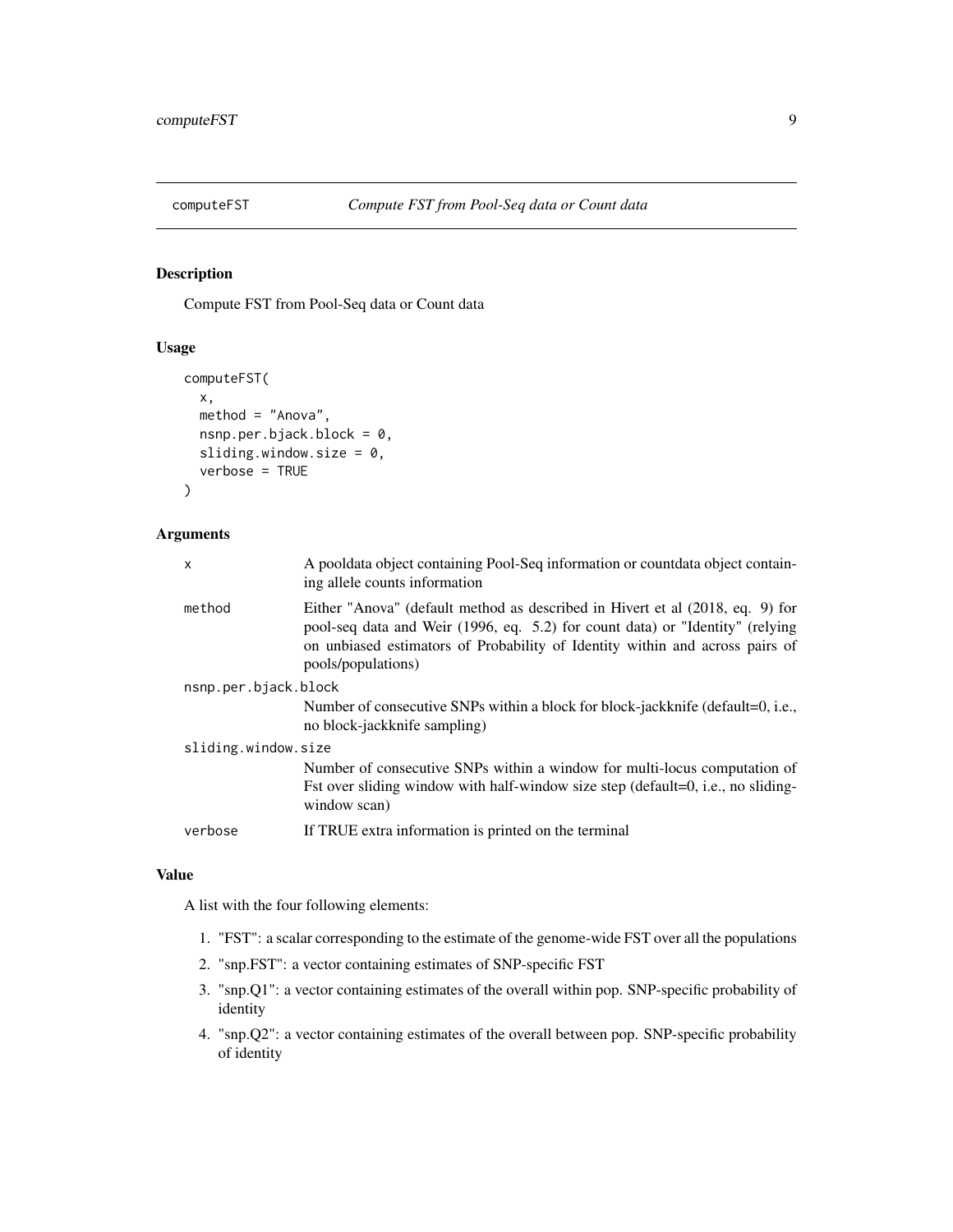- <span id="page-9-0"></span>5. "mean.fst" (if nsnp.per.bjack.block>0): genome-wide Fst estimate as the mean over blockjackknife samples (may slight differ from "FST" estimate since it is only computed on SNPs eligible for Block-Jackknife)
- 6. "se.fst" (if nsnp.per.bjack.block>0): standard-error of the genome-wide Fst estimate computed block-jackknife samples
- 7. "fst.bjack.samples" (if nsnp.per.bjack.block>0): a vector containing estimates of the overall between pop. SNP-specific probability of identity
- 8. "sliding.windows.fst" (if sliding.window.size>0): a 4-columns data frame containing information on multi-locus Fst computed for sliding windows of SNPs over the whole genome with i) column with the chromosome/contig of origin of each window; ii) the mid-position of each window; iii) the cumulated mid-position of each window (to facilitate further plotting); and iv) the estimated multi-locus Fst

#### See Also

To generate pooldata object, see [vcf2pooldata](#page-50-1), [popsync2pooldata](#page-44-1),[genobaypass2pooldata](#page-21-1) or [genoselestim2pooldata](#page-22-1). To generate coundata object, see [genobaypass2countdata](#page-19-1) or [genotreemix2countdata](#page-24-1).

#### Examples

```
make.example.files(writing.dir=tempdir())
pooldata=popsync2pooldata(sync.file=paste0(tempdir(),"/ex.sync.gz"),poolsizes=rep(50,15))
res.fst=computeFST(pooldata)
```
countdata-class *S4 class to represent a Count data set.*

#### **Description**

S4 class to represent a Count data set.

#### Slots

npops The number of populations

- nsnp The number of SNPs
- refallele.count A matrix (nsnp rows and npops columns) with the allele counts for the reference allele
- total.count A matrix (nsnp rows and npops columns) with the total number of counts (i.e., twice the number of genotyped individual for diploid species and autosomal markers)
- snp.info A data frame (nsnp rows and 4 columns) detailing for each SNP, the chromosome (or scaffold), the position, Reference allele name and Alternate allele name (if available)

popnames A vector of length npops with the corresponding population names

# See Also

To generate countdata object, see [genobaypass2countdata](#page-19-1) and [genotreemix2countdata](#page-24-1)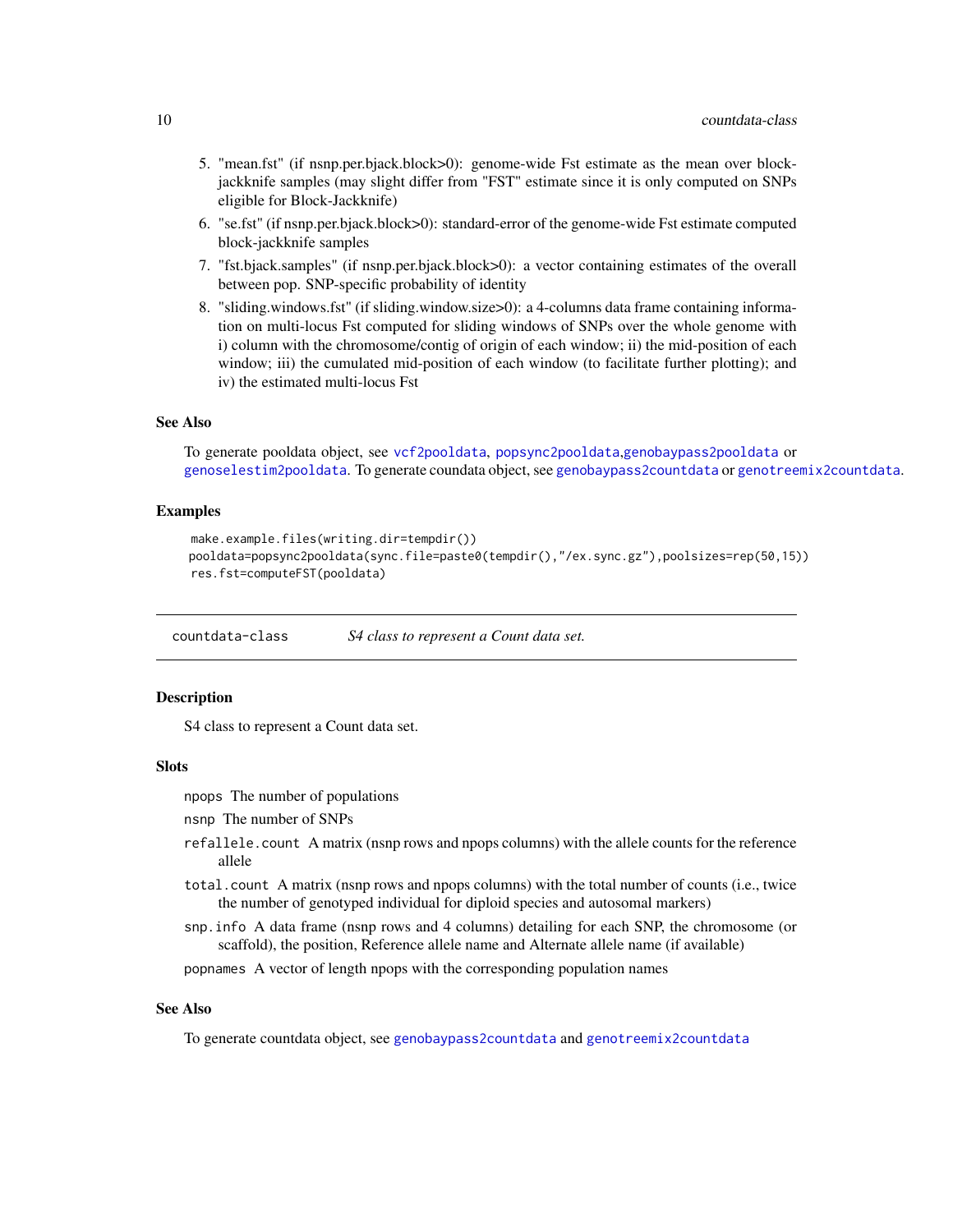<span id="page-10-0"></span>countdata.subset *Create a subset of a countdata object that contains count data as a function of pop or SNP indexes*

### Description

Create a subset of a countdata object that contains count data as a function of pop or SNP indexes

#### Usage

```
countdata.subset(
  countdata,
  pop.index = 1:countdata@npops,
  snp.index = 1:countdata@nsnp,
  min.indgeno.per.pop = -1,
 min.max = -1,
  return.snp.idx = FALSE,
  verbose = TRUE
)
```
# Arguments

| countdata           | A count data object containing Allele count information                                                                                                                                          |
|---------------------|--------------------------------------------------------------------------------------------------------------------------------------------------------------------------------------------------|
| pop.index           | Indexes of the pools (at least two), that should be selected to create the new<br>pooldata object (default=all the pools)                                                                        |
| snp.index           | Indexes of the SNPs (at least two), that should be selected to create the new<br>pooldata object (default=all the SNPs)                                                                          |
| min.indgeno.per.pop |                                                                                                                                                                                                  |
|                     | Minimal number of overall counts required in each population. If at least one<br>pop is not genotyped for at least min.indgeno.per.pop (haploid) individual, the<br>position is discarded        |
| min.max             | Minimal allowed Minor Allele Frequency (computed from the ratio overall counts<br>for the reference allele over the overall number of (haploid) individual geno-<br>typed)                       |
|                     | return snp. idx If TRUE, the row names of the snp. info slot of the returned pooldata object<br>are named as "rsx" where x is the index of SNP in the initial pooldata object<br>(default=FALSE) |
| verbose             | If TRUE return some information                                                                                                                                                                  |

# Details

This function allows subsetting a pooldata object by selecting only some pools and/or some SNPs (e.g., based on their position on the genome). Additional filtering steps on SNPs can be carried out on the resulting subset to discard SNP with low polymorphism or poorly or too highly covered. In addition, coverage criteria can be applied on a per-pool basis with the cov.qthres.per.pool argument.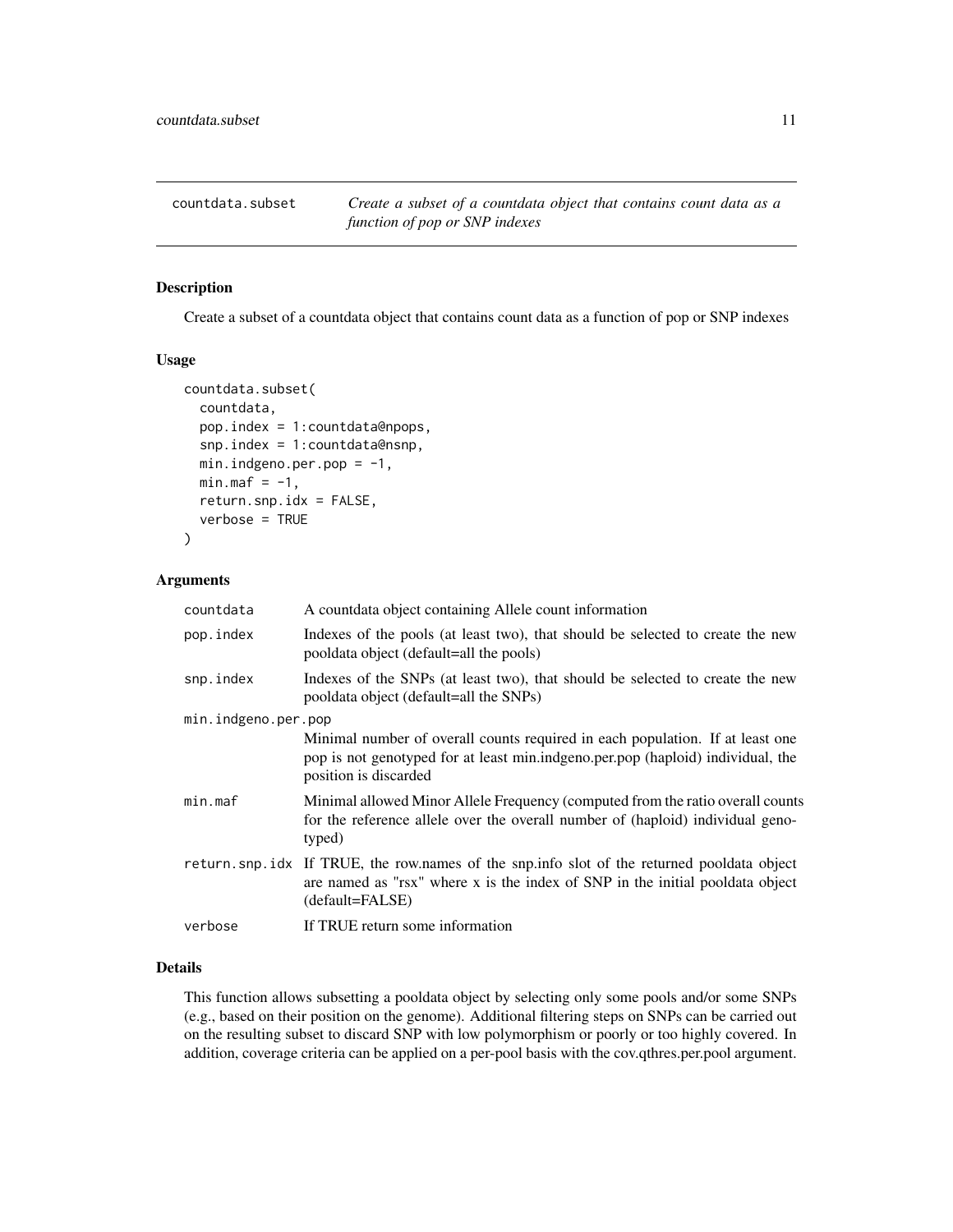'more specific SNP selection based on their positions on the genome or their characteristics. For instance if qmax=0.95, a position is discarded if in a given pool it has a number of reads higher than the 95-th percentile of the empirical coverage distribution in this same pool (defined over the SNPs selected by snp.index). Similarly, if qmax=0.05, a position is discarded if in a given pool it has a number of reads lower than the 5-th percentile of the empirical coverage distribution in this same pool. This mode of selection may be more relevant when considering pools with heterogeneous read coverages.

#### Value

A countdata object with 6 elements:

- 1. "refallele.count": a matrix (nsnp rows and npops columns) with the allele counts for the reference allele
- 2. "total.count": a matrix (nsnp rows and npops columns) with the total number of counts (i.e., twice the number of genotyped individual for diploid species and autosomal markers)
- 3. "snp.info": a matrix with nsnp rows and four columns containing respectively the contig (or chromosome) name (1st column) and position (2nd column) of the SNP; the allele taken as reference in the refallele.count matrix (3rd column); and the alternative allele (4th column)
- 4. "popnames": a vector of length npops containing the names of the pops
- 5. "nsnp": a scalar corresponding to the number of SNPs
- 6. "npops": a scalar corresponding to the number of populations

#### See Also

To generate countdata object, see [genobaypass2countdata](#page-19-1), [genotreemix2countdata](#page-24-1)

#### Examples

```
make.example.files(writing.dir=tempdir())
pooldata=popsync2pooldata(sync.file=paste0(tempdir(),"/ex.sync.gz"),poolsizes=rep(50,15))
pooldata2genobaypass(pooldata=pooldata,writing.dir=tempdir())
##NOTE: This example is just for the sake of illustration as it amounts to
##interpret read count as allele count which must not be done in practice!
countdata=genobaypass2countdata(genobaypass.file=paste0(tempdir(),"/genobaypass"))
subset.by.snps=countdata.subset(countdata,snp.index=10:100)
subset.by.pops.and.snps=countdata.subset(countdata,pop.index=c(1,2),snp.index=10:100)
```
find.tree.popset *Find sets of populations that may used as scaffold tree*

### **Description**

Find sets of populations that may used as scaffold tree

<span id="page-11-0"></span>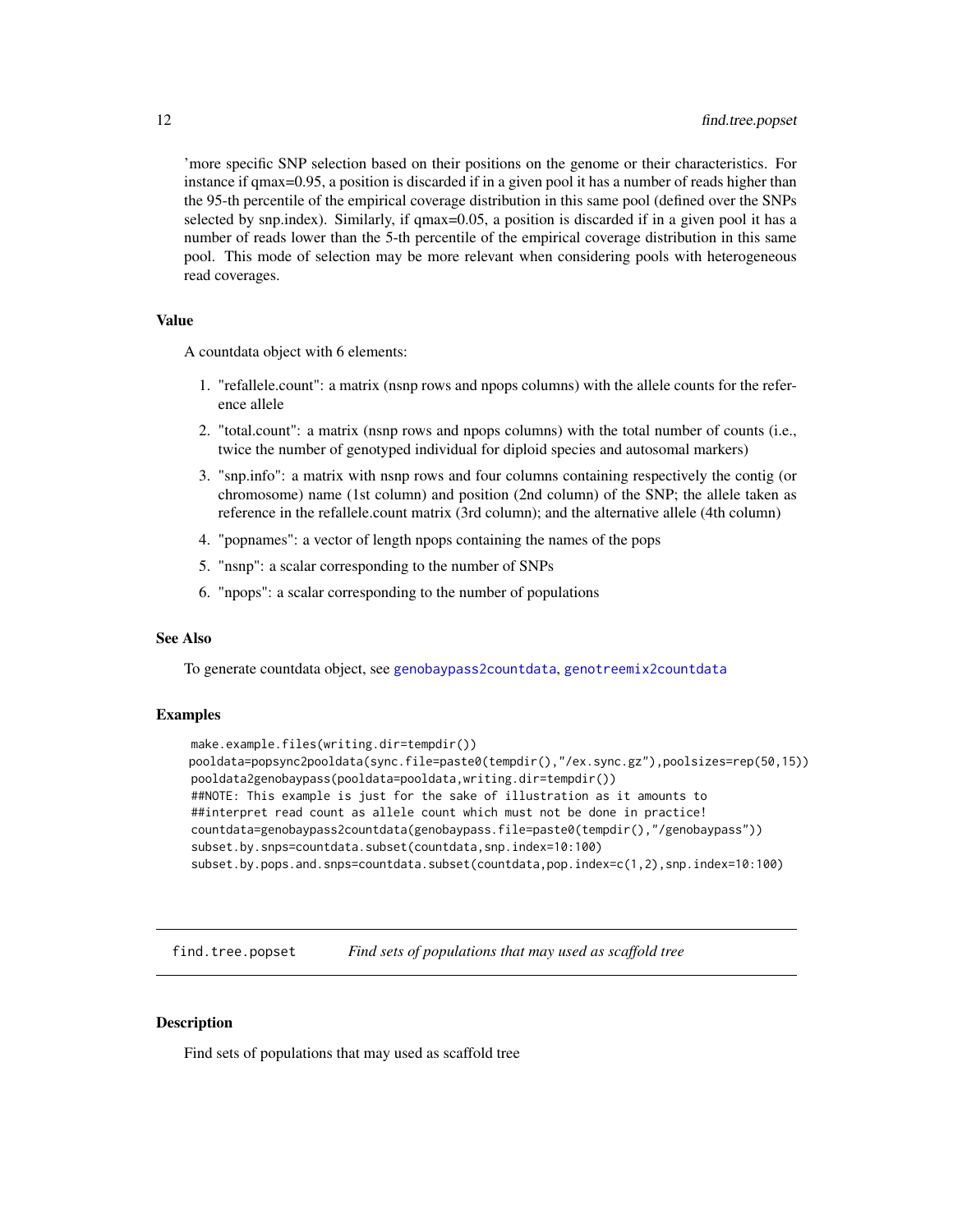# find.tree.popset 13

# Usage

```
find.tree.popset(
  fstats,
  f3.zcore. threshold = -1.65,
  f4.zscore.absolute.threshold = 1.96,
  excluded.pops = NULL,
  nthreads = 1,
  verbose = TRUE
)
```
#### Arguments

| fstats                       | Object of class fstats containing estimates of fstats (see the function compute.fstats)                                   |  |  |  |  |
|------------------------------|---------------------------------------------------------------------------------------------------------------------------|--|--|--|--|
| f3.zcore.threshold           |                                                                                                                           |  |  |  |  |
|                              | The significance threshold for Z-score of formal test of admixture based on the                                           |  |  |  |  |
|                              | F3-statistics (default=-2)                                                                                                |  |  |  |  |
| f4.zscore.absolute.threshold |                                                                                                                           |  |  |  |  |
|                              | The significance threshold for [Z-score] of formal test of treeness based on the<br>F4-statistics (default=2)             |  |  |  |  |
| excluded.pops                | Vector of pop names to be exclude from the exploration                                                                    |  |  |  |  |
| nthreads                     | Number of available threads for parallelization of some part of the parsing (de-<br>$fault=1$ , i.e., no parallelization) |  |  |  |  |
| verbose                      | If TRUE extra information is printed on the terminal                                                                      |  |  |  |  |

#### Details

The procedure first discards all the populations P that shows a significant signal of admixture with a Z-score for F3 statistics of the form  $F_3(P;Q,R) < 13$ . zscore.thresholds. It then identifies all the sets of populations that pass the F4-based treeness with themselves. More precisely, for a given set E containing n populations, the procedure ensure that all the  $n(n-1)(n-2)(n-3)/8$  possible F4 quadruplets have a |Z-score|<f4.zscore.absolute.threshold. The function aims at maximizing the size of the sets.

#### Value

A list with the following elements:

- 1. "n.sets": The number of sets of (scaffold) unadmixed populations identified
- 2. "set.size": The number of populations included in each set
- 3. "pop.sets": A character matrix of n.sets rows and set.size columns giving for each set identified the names of the included populations.
- 4. "Z\_f4.range": A matrix of n.sets rows and 2 columns reported for each set the range of variation (min and max value) of the absolute F4 Z-scores for the quadruplets passing the treeness test. More precisely, for a given set consisting of n=set.size populations, a total of n(n-1)(n-2)(n-3)/8 quadruplets can be formed. Yet, any set of four populations A, B, C and D is represented by three quadruplets A,B;C,D (or one of its seven other equivalent combinations formed by permuting each pairs); A,C;B,D (or one of its seven other equivalent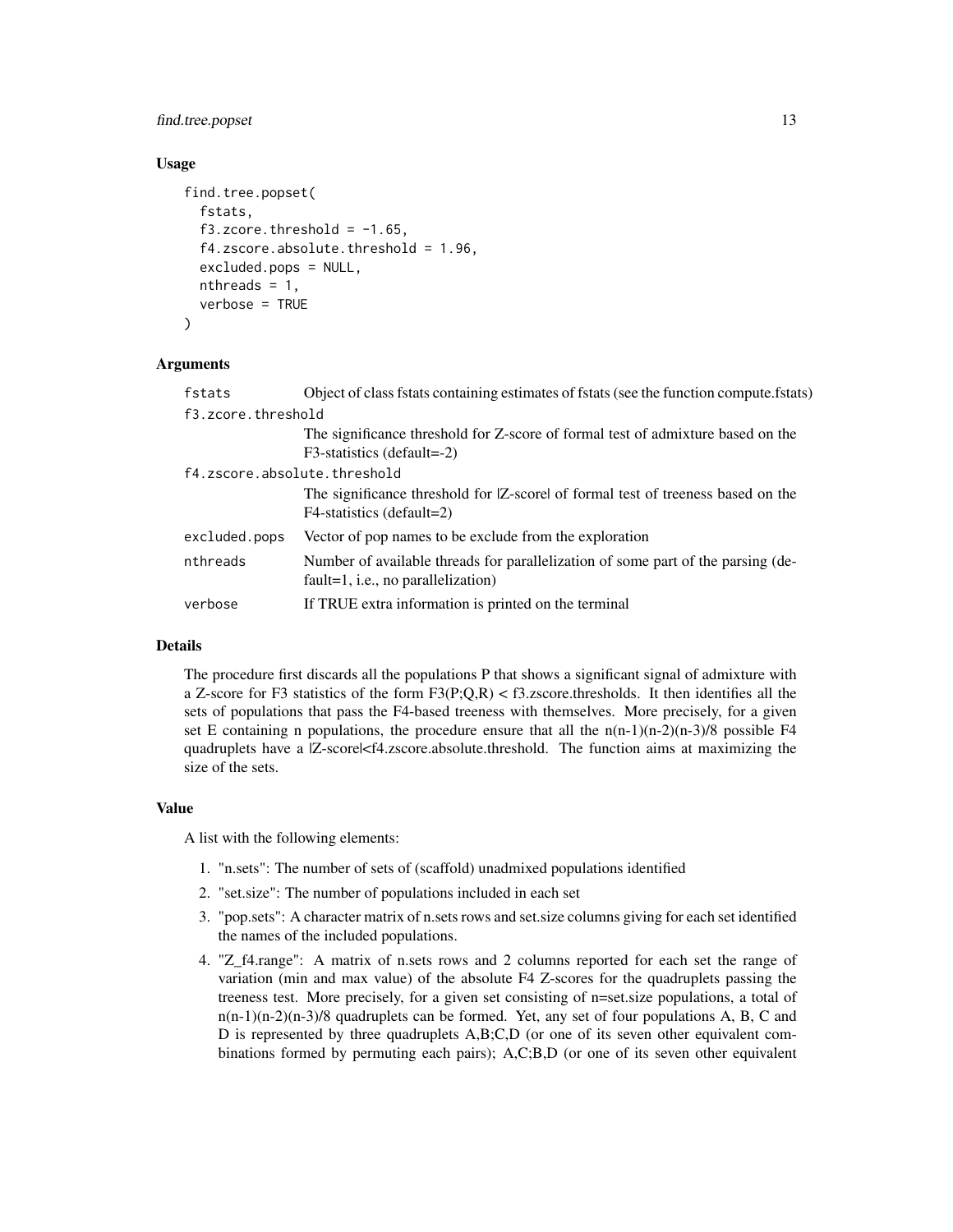<span id="page-13-0"></span>combinations) and A,D;B,C (or one of its seven other combinations). Among these three, only a single quadruplet is expected to pass the treeness test (i.e., if the correct unrooted tree topology is  $(A, C; B, D)$ , then the absoulte value of the Z-scores associated to  $F4(A, B; C, D)$  and F4(A,D;B,C) or their equivalent will be high.

5. "passing.quadruplets": A matrix of n.sets rows and set.size columns reporting for each sets the  $n(n-1)(n-2)(n-3)/24$  quadruplets that pass the treeness test (see Z\_f4.range detail).

#### See Also

see [compute.fstats](#page-5-1).

#### Examples

```
make.example.files(writing.dir=tempdir())
pooldata=popsync2pooldata(sync.file=paste0(tempdir(),"/ex.sync.gz"),poolsizes=rep(50,15))
res.fstats=compute.fstats(pooldata,nsnp.per.bjack.block = 50)
#NOTE: toy example (in practice nsnp.per.bjack.block should be higher)
popsets=find.tree.popset(res.fstats,f3.zcore.threshold=-3)
```
<span id="page-13-1"></span>fit.graph *Estimate parameters of an admixture graph*

### Description

Estimate parameters of an admixture graph

#### Usage

```
fit.graph(
  graph.params,
  Q.\lambdaambda = 0,
  eps.admix.prop = 1e-06,
  edge.fact = 1000,admix.fact = 100,
  compute.ci = F,drift.scaling = F,outfileprefix = NULL,
  verbose = TRUE
\mathcal{L}
```
#### Arguments

| graph.params | An object of class graph params containing graph information and relevant Fs-<br>tats estimates (see the function generate.graph.params)                                                                 |
|--------------|----------------------------------------------------------------------------------------------------------------------------------------------------------------------------------------------------------|
| 0.lambda     | A scalar (usually small) to add to the diagonal elements of the error covariance<br>matrix of fstats estimates (may improve numerical stability of its decomposition<br>for large number of populations) |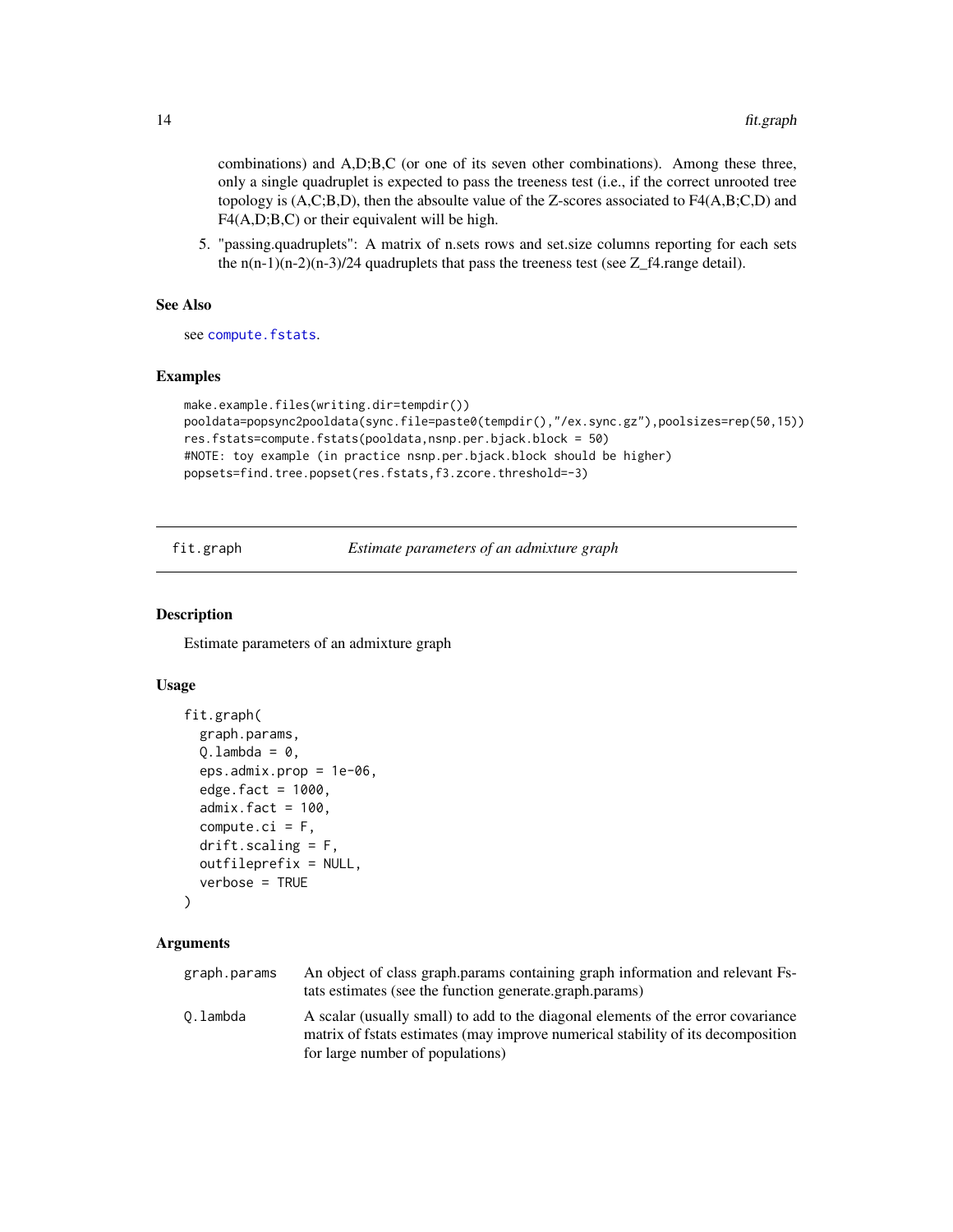#### fit.graph 15

|               | eps. admix. prop A scalar defining admixture proportion domain (eps. admix. prop vary between<br>eps.admix.prop and 1-eps.admix.prop) |
|---------------|---------------------------------------------------------------------------------------------------------------------------------------|
| edge.fact     | The multiplying factor of edges length in graph representation                                                                        |
| admix.fact    | The multiplying factor of admixture proportion in graph representation                                                                |
| compute.ci    | Derive 95% Confidence Intervals for the parameters of the admixture graph<br>(edge lengths and admixture rates)                       |
| drift.scaling | If TRUE scale edge lengths in drift units (require estimates of leave heterozy-<br>gosities)                                          |
| outfileprefix | The prefix of the dot file that will represent the graph (with extension ".dot"). If<br>NULL, no graph file generated                 |
| verbose       | If TRUE extra information is printed on the terminal                                                                                  |

#### Details

Let f represent the n-length vector of basis target (i.e., observed) F2 and F3 statistics and  $g(e; a)$  =  $X(a) * e$  the vector of their expected values given the vector of graph edges lengths e and the incidence matrix  $X(a)$  that depends on the structure of the graph and the admixture rates a (if there is no admixture in the graph,  $X(a)$  only contains 0 or 1). The function attempts to find the e and a graph parameter values that minimize a cost (score of the model) defined as  $S(e; a)$  $(f - g(e; a))'Q^{-1}(f - g(e; a))$ . Assuming f  $N(g(e; a), Q)$  (i.e., the observed f-statistics vector is multivariate normal distributed around an expected g vector specified by the admixture graph and a covariance structure empirically estimated),  $S = -2log(L) - K$  where L is the likelihood of the fitted graph and  $K = n * log(2 * pi) + log(|Q|)$ . Also, for model comparison purpose, a standard BIC is then derived from S as  $BIC = S + p * log(n) - K$  (p being the number of graph parameters, i.e., edge lengths and admixture rates). As mentioned by Patterson et al. (2012), the score  $S(e; a)$  is quadratic in edge lengths e given a. The function uses the Lawson-Hanson non-negative linear least squares algorithm implemented in the nnls function (package nnls) to estimate  $e$  (subject to the constraint of positive edge lengths) by finding the vector  $e$  that minimize  $S(e; a) = (f - X(a) * e)'Q^{-1}(f - X(a) * e) = ||G * f - G * X(a) * e||$  (where G results from the Cholesky decomposition of  $Q^{-1}$ , i.e.,  $Q^{-1} = G'G$ ). Note that the \*Q.lambda\* argument may be used to add a small constant (e.g.,  $1e - 4$ ) to the diagonal elements of Q to avoid numerical problems (see Patterson et al., 2012). Yet \*Q.lambda\* is always disregarded when computing the final score S and BIC. Minimization of  $S(e; a)$  is thus reduced to the identification of the admixture rates (a vector) which is performed using the L-BFGS-B method (i.e., Limitedmemory Broyden-Fletcher-Goldfarb-Shanno algorithm with box constraints) implemented in the optim function (stats package). The \*eps.admix.prop\* argument allows specifying the lower and upper bound of the admixture rates to \*eps.admix.prop\* and \*1-eps.admix.prop\* respectively. Scaling of the edges lengths in drift units (i.e., in units of  $t/2N$  where t is time in generations and N is the effective population size) is performed as described in Lipson et al. (MBE, 2013) by dividing the estimated edges lengths by half the estimated heterozygosity of their parental nodes (using the property  $hp = hc + 2e(C, P)$  where hp and hc are the heterozygosities of a child C and its parent P node and  $e(C, P)$  is the estimated length of the branch relating C and P. Finally, if compute.ci=TRUE, a (rough) 95% confidence intervals is computed using a bisection method (with a  $1e - 4$  precision) for each parameters in turn (all others being set to their estimated value). Note that 95% CI are here defined as the set of values associated to a score S such that  $Sopt < S < Sopt + 3.84$  (where Sopt is the optimized score), i.e., with a likelihood-ratio test statistic with respect to the fitted values  $<$  3.84 (the 95% threshold of a one ddl Chi-square distribution).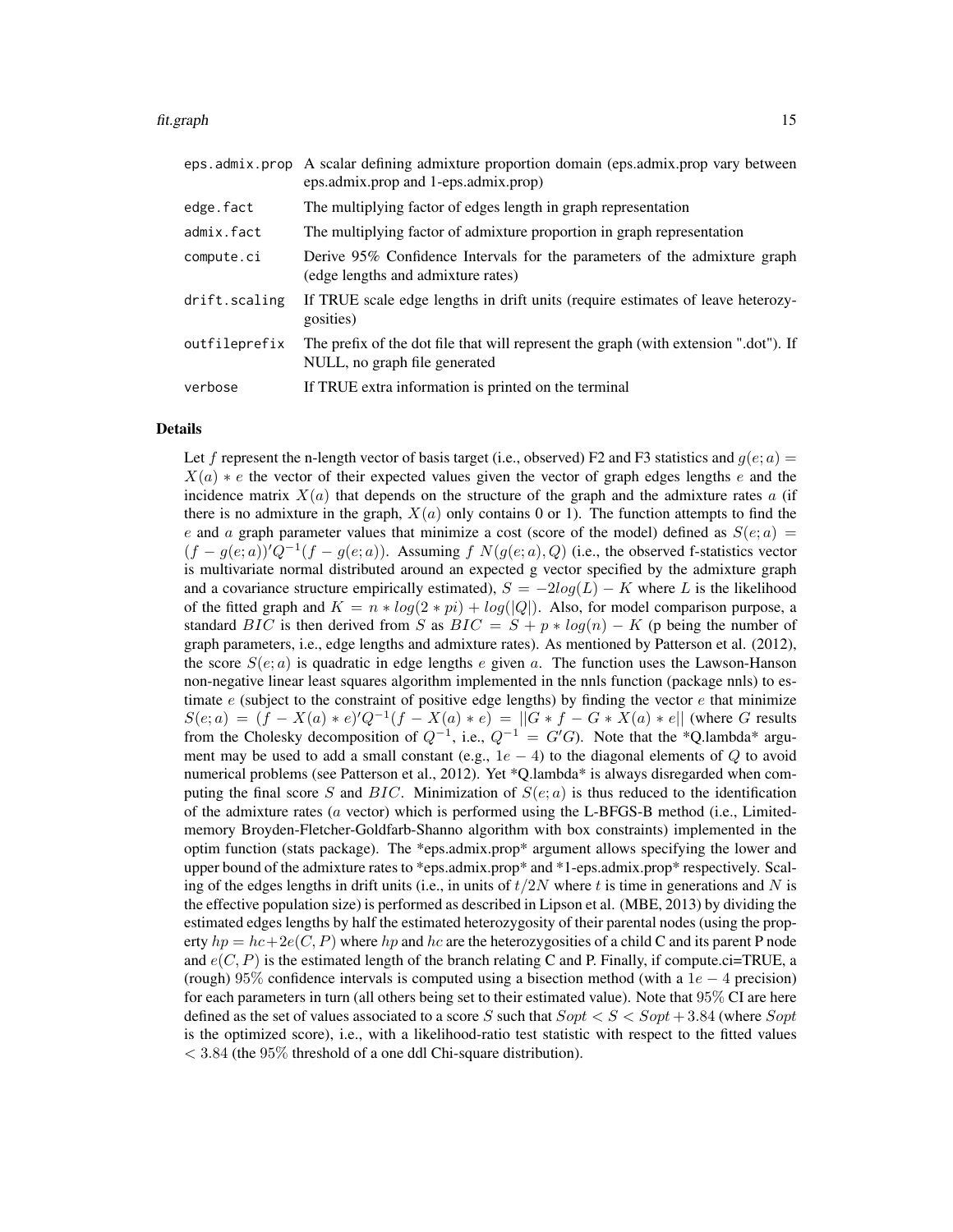<span id="page-15-0"></span>An object of class fitted.graph (see help(fitted.graph) for details)

#### See Also

To generate a graph.params object, see [generate.graph.params](#page-17-1). The fitted graph may be plotted directly using plot that calls grViz() function and the resulting fitted fstats may be compared to the estimated ones with [compare.fitted.fstats](#page-3-1).

fitted.graph-class *S4 class to represent a population tree or admixture graph and its underlying fitted parameter.*

#### Description

S4 class to represent a population tree or admixture graph and its underlying fitted parameter.

# Details

The dot.graph element allows to plot the graph using grViz() from the DiagrammeR package or with the dot program after writing the files (e.g., dot -Tpng inputgraph.dot in terminal). Note that the dot file may be customized (e.g., to change leave color, parameter names...).

#### **Slots**

graph The graph in 3 column format originated from the fitted graph.params object

dot.graph The fitted graph in dot format

- score the score of the model (squared Mahalanobis distance between the observed and fitted basis F-statistics vectors)
- bic The Bayesian Information Criterion associated to the model
- fitted.outstats a matrix containing the target values of the fstats, the fitted values and the Zscore measuring the deviation of the fitted values from the target values in units of standard errors (i.e., Z=(fitted.value-target.value)/se(target.value))
- edges.length a vector containing the estimated edges.length. Note finally, that the (two) edges coming from the roots are assumed of equal length (i.e., unrooted branch) as these are nonidentifiable by the method.
- edges.length.scaled If drift.scaling=TRUE, the estimated edges.length in units of t/2N
- edges.length.ci A matrix with two columns (or four columns if drift scaled lengths are computed) containing for each edge length (in a row) the 95% CI lower and higher bounds (columns 3 and 4 containing 95% CI lower and higher bounds of drift scaled lengths, if any)
- admix.prop a vector containing the estimated admixture proportions (if any)
- admix.prop.ci a matrix with two columns containing for each admixture proportion (in a row) the 95% CI lower and higher bounds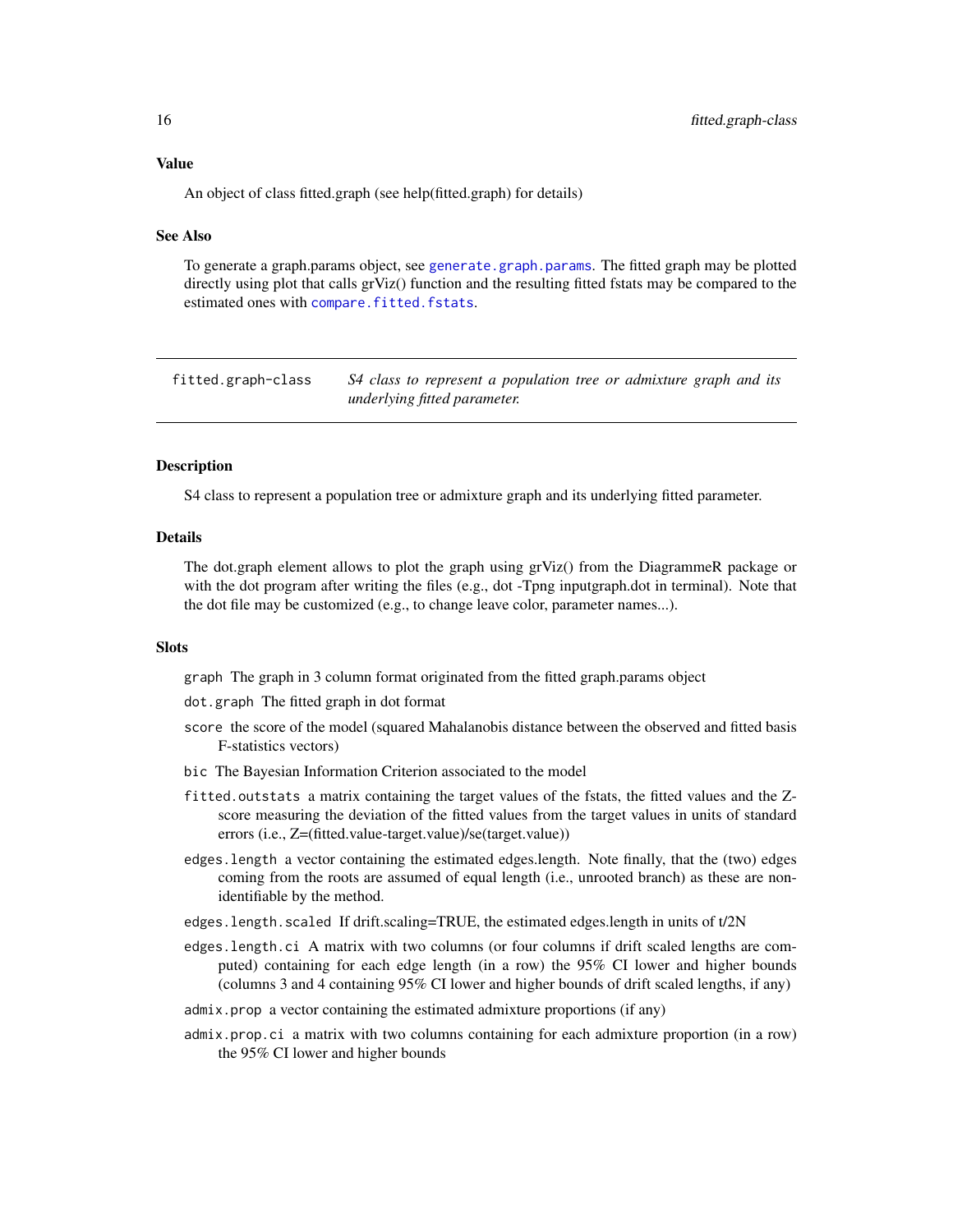#### <span id="page-16-0"></span>fstats-class 17

- nodes.het The estimated heterozygosities for all nodes (if available; see drift.scaling argument in fit.graph)
- fitted.f2.mat the matrix of all the fitted F2 statistics (obtained from fitted admixture graph parameter values) from which all the fitted fstats can be derived.

optim.results list containing results of the optim call

#### See Also

To generate fitted.graph object, see [fit.graph](#page-13-1).

fstats-class *S4 class to represent fstats results obtained with computeFstats.*

#### **Description**

S4 class to represent fstats results obtained with computeFstats.

#### **Slots**

- f2.values A data frame with npop(npop-1)/2 rows and 1 (or 3 if blockjackknife is TRUE) columns containing estimates of the f2-statistics over all the SNPs and if blockjackknife=TRUE, the estimated block-jackknife and standard error (s.e.)
- fst.values A data frame with npop(npop-1)/2 rows and 1 (or 3 if blockjackknife is TRUE) columns containing estimates of the scaled f2.values (same as obtained with compute.pairwiseFST with method="Identity") over all the SNPs and if blockjackknife=TRUE, the estimated blockjackknife and standard error (s.e.). The F2 scaling factor is equal to 1-Q2 (where Q2 is the AIS probability between the two populations)
- f3.values A data frame with npops(npops-1)(npops-2)/2 rows and 1 (or 4 if blockjackknife is TRUE) columns containing estimates of the f3-statistics over all the SNPs and if blockjackknife=TRUE, the estimated block-jackknife and standard error (s.e.) and Z-score measuring the deviation of the f3-statistics from 0 in units of s.e.
- f3star.values A data frame with  $npos(npops-1)(npops-2)/2$  rows and 1 (or 4 if blockjackknife is TRUE) columns containing estimates of the scaled f3-statistics over all the SNPs and if blockjackknife=TRUE, the estimated block-jackknife and standard error (s.e.) and Z-score measuring the deviation of the f3-statistics from 0 in units of s.e. The F3 scaling factor is equal to 1-Q1 (where Q1 is the AIS probability within the target population, i.e., population  $C$  for  $F3(C;A,B)$
- f4.values A data frame with npops(npops-1)(npops-2)(npops-3)/8 rows and 1 (or 4 if blockjackknife is TRUE) columns containing estimates of the f4-statistics over all the SNPs and if blockjackknife=TRUE, the estimated block-jackknife and standard error (s.e.) and Z-score measuring the deviation of the f4-statistics from 0 in units of s.e.
- Dstat.values A data frame with npops(npops-1)(npops-2)(npops-3)/8 rows and 1 (or 4 if blockjackknife is TRUE) columns containing estimates of the D-statistics (scaled f4-statistics) over all the SNPs and if blockjackknife=TRUE, the estimated block-jackknife and standard error (s.e.) and Z-score measuring the deviation of the f3-statistics from 0 in units of s.e. For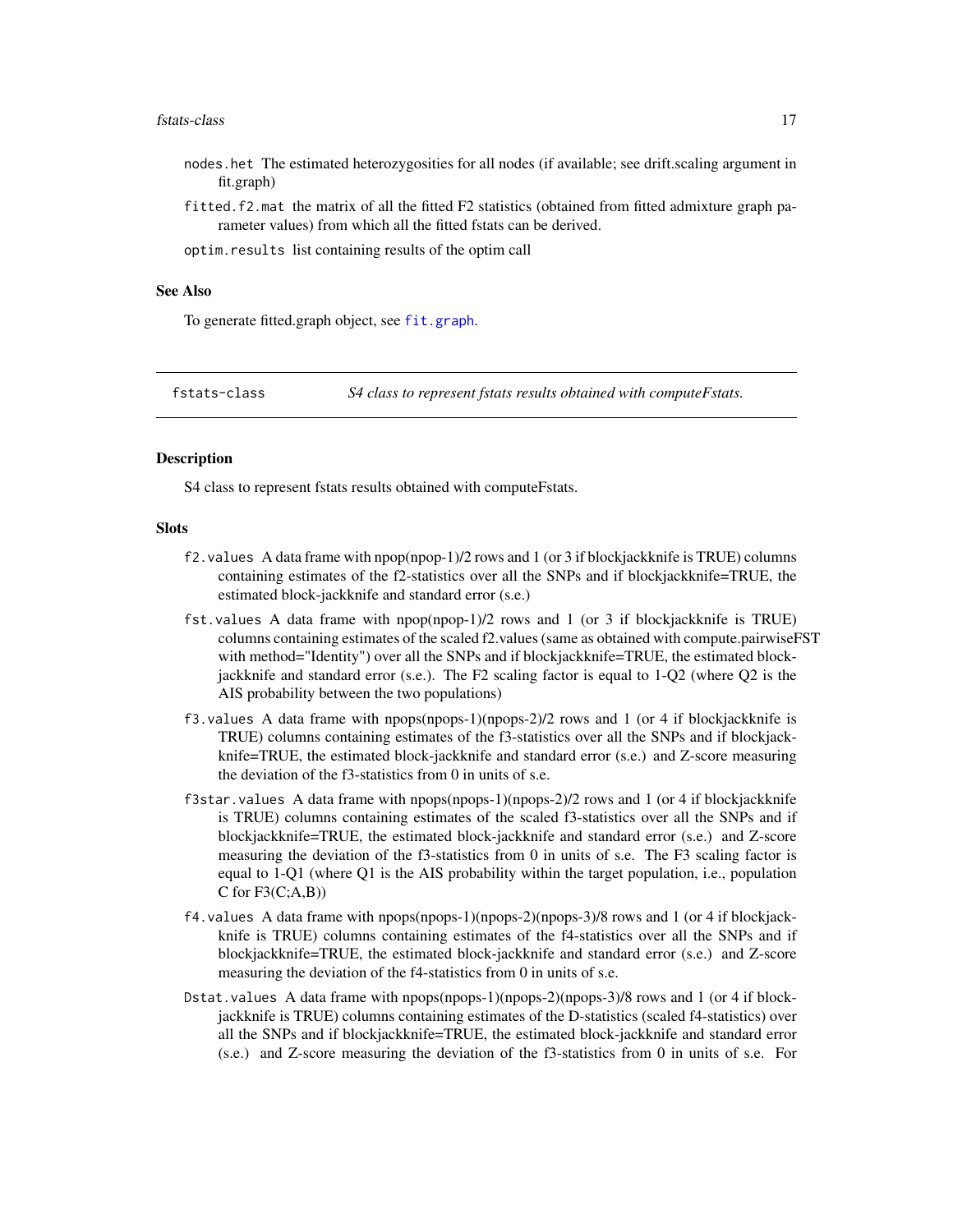<span id="page-17-0"></span>a given quadruplet  $(A,B;C,D)$ , the parameter D corresponds to  $F4(A,B;C,D)$  scaled by (1- $Q2(A,B)$ <sup>\*</sup>(1-Q2(C,D)) where Q2(X,Y) is the is the AIS probability between the X and Y populations.

- F4.bjack.samples If blockjackknife=TRUE and options return.F4.blockjackknife.samples is actived in compute.fstats, a matrix with npops(npops-1)(npops-2)(npops-3)/8 rows and nblock.jackknife samples columns
- comparisons A list containing matrices with population names associated to the different test comparisons (e.g., the "F2" elements of the list is a npop(npop-1)/2 rows x 2 columns with each row containing the name of the two populations compared)
- Q.matrix The estimated error covariance matrix for all the F2 and F3 estimates (required by graph fitting functions to compute graph scores)
- heterozygosities A data frame with npop rows and 1 (or 3 if blockjackknife is TRUE) columns containing estimates of the within population heterozygosities (1-Q1) over all the SNPs and if blockjackknife=TRUE, the estimated block-jackknife and standard error (s.e.)
- blockjacknife A logical indicating whether block-jackknife estimates of standard errors are available (TRUE) or not (FALSE)

#### See Also

To generate pairwise object, see [compute.pairwiseFST](#page-6-1)

<span id="page-17-1"></span>generate.graph.params *Generate a graph parameter object to fit admixture graph to observed fstats*

# Description

Generate a graph parameter object to fit admixture graph to observed fstats

#### Usage

```
generate.graph.params(
  graph,
  fstats = NULL,
 popref = NULL,
 outfileprefix = NULL,
  verbose = TRUE
)
```
# Arguments

| graph  | A three columns matrix containing graph information in a simple format (see<br>details) |
|--------|-----------------------------------------------------------------------------------------|
| fstats | A fstats object containing estimates of fstats                                          |
| popref | Reference population of the fstats basis used to fit the graph.                         |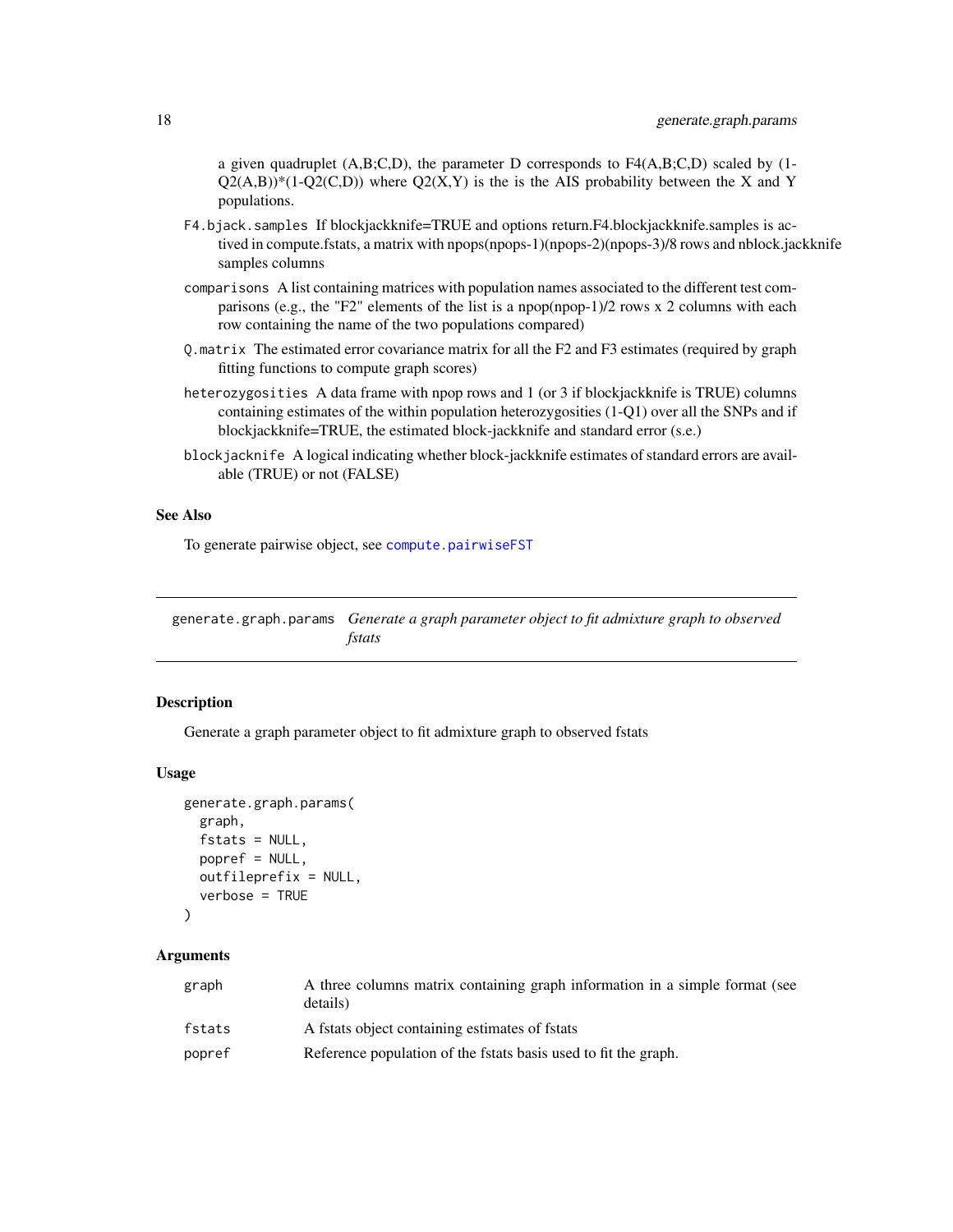<span id="page-18-0"></span>

| outfileprefix | The prefix of the dot file that will represent the graph (with extension ".dot"). If<br>NULL, no graph file generated |
|---------------|-----------------------------------------------------------------------------------------------------------------------|
| verbose       | If TRUE some information is printed on the terminal                                                                   |

#### **Details**

The graph needs to be specified by a three column (character) matrix corresponding for each edge (wether admixed or not) to i) the child node; ii) the parent node; iii) the admixture proportion. For non-admixed edge, the third column must be blank. An admixed node should be referred two times as a child node with two different parent node and two different admixture proportions coded as alpha and (1-alpha) (Note that the parentheses are mandatory) if alpha is the name of the admixture proportion. The root is automatically identified as a node only present in the parent node column. Several checks are made within the function but it is recommended to check the graph by plotting the resulting dot file named outfileprefix.dot using for instance the grViz() from the DiagrammeR package that may be called directly with plot or with the dot program (e.g., dot -Tpng inputgraph.dot in terminal). Note that the dot file may be easily customized (e.g., to change leave color, parameter names...). The fstats object should be of class fstats (see help(fstats) for details) containing estimates of F2 and F3 statistics and block jackknife as generated with the [compute.fstats](#page-5-1) function with computeF3 set to TRUE. If no fstats object is provided, only graph parameters will be generated.

# Value

An object of class graph.params (see help(graph.params) for details)

#### See Also

The object may be used to estimate graph parameters with the function [fit.graph](#page-13-1) or to generate files for the qpGraph software with [graph.params2qpGraphFiles](#page-28-1). See also [graph.params2symbolic.fstats](#page-29-1) to obtain symbolic representation of Fstats.

#### Examples

```
graph=rbind(c("P1","P7",""),c("P2","s1",""),c("P3","s2",""),c("P6","S",""),
           c("S","s1","a"),c("S","s2","(1-a)"),c("s2","P8",""),c("s1","P7",""),
           c("P4","P9",""),c("P5","P9",""),c("P7","P8",""),
           c("P8","R",""),c("P9","R",""))
graph.params=generate.graph.params(graph)
plot(graph.params)
##NOTE: this calls grViz from DiagrammeR which cannot easily be plotted
#within pdf or other device. To that end the easiest is to output
#the graph in a dot file (using the outfileprefix argument) and
#then to use the dot program out of R in a terminal: dot -Tpng inputgraph.dot
```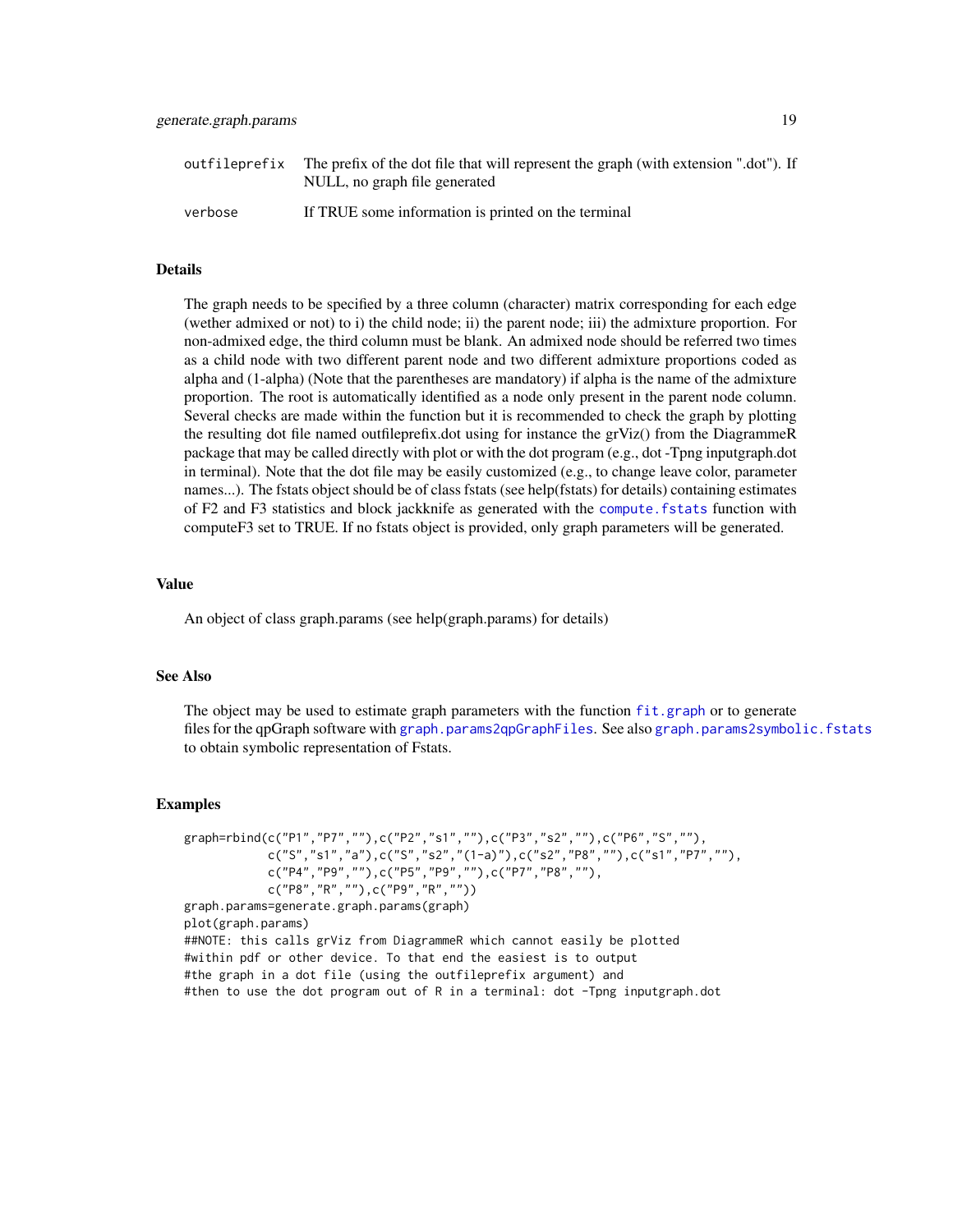```
generate.jackknife.blocks
```
*Generate block coordinates for block-jackknife*

### Description

Generate block coordinates for block-jackknife

### Usage

```
generate.jackknife.blocks(x, nsnp.per.bjack.block, verbose = TRUE)
```
#### Arguments

| $\mathsf{X}$         | A pooldata or countdata object containing SNP positions (snp.info slot) |  |
|----------------------|-------------------------------------------------------------------------|--|
| nsnp.per.bjack.block |                                                                         |  |
|                      | Number of consecutive SNPs of each block-jackknife block                |  |
| verbose              | If TRUE extra information is printed on the terminal                    |  |

# Value

A list with the two following elements:

- 1. "blocks.det": A matrix with three columns containing for each identified block (in row) the index of the start SNP, the index of the end SNP and the block Size in bp
- 2. "snp.block.id": A vector containing the blocks assigned to each SNP eligible for block-Jacknife (non eligible SNPs ares assigned NA)
- 3. "nblocks": A scalar corresponding to the number of blocks
- 4. "nsnps": Number of SNPs eligible for block-jackknife 'i.e., included in one block

<span id="page-19-1"></span>genobaypass2countdata *Convert BayPass allele count input files into a coundata object*

#### Description

Convert BayPass allele count input files into a coundata object

# Usage

```
genobaypass2countdata(
  genobaypass.file = "",
  snp.pos = NA,
 popnames = NA,
 min.indgeno.per.pop = -1,
 min.max = -1,
  verbose = TRUE
)
```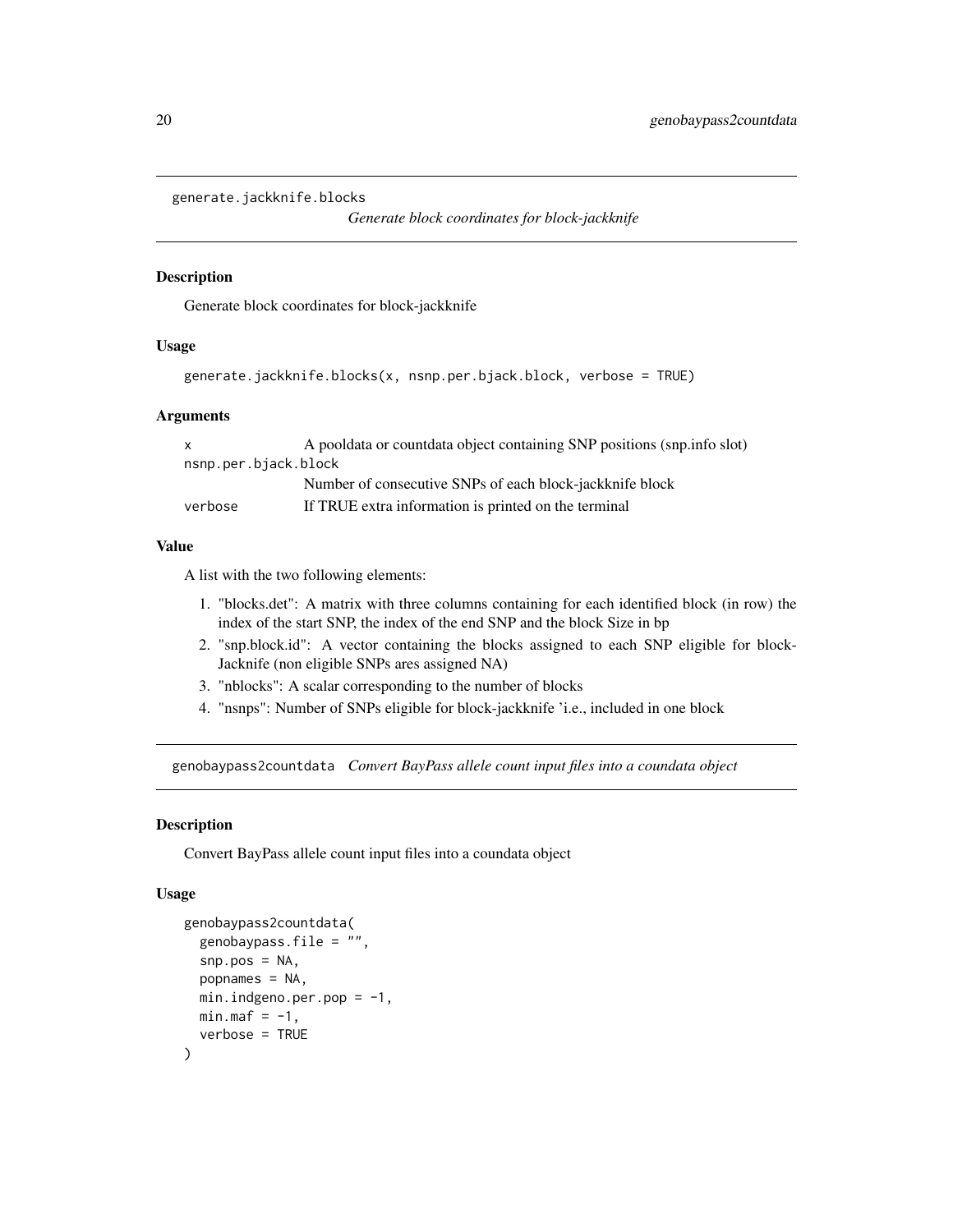#### **Arguments**

| genobaypass.file    |                                                                                                                                                                                           |  |
|---------------------|-------------------------------------------------------------------------------------------------------------------------------------------------------------------------------------------|--|
|                     | The name (or a path) of the BayPass allele count file (see the BayPass manual<br>http://www1.montpellier.inra.fr/CBGP/software/baypass/)                                                  |  |
| snp.pos             | An optional two column matrix with namps rows containing the chromosome (or<br>contig/scaffold) of origin and the position of each markers                                                |  |
| popnames            | A character vector with the names of pool                                                                                                                                                 |  |
| min.indgeno.per.pop |                                                                                                                                                                                           |  |
|                     | Minimal number of overall counts required in each population. If at least one<br>pop is not genotyped for at least min.indgeno.per.pop (haploid) individual, the<br>position is discarded |  |
| min.max             | Minimal allowed Minor Allele Frequency (computed from the ratio overall counts<br>for the reference allele over the overall number of (haploid) individual geno-<br>typed)                |  |
| verbose             | If TRUE extra information is printed on the terminal                                                                                                                                      |  |

### Details

Information on SNP position is only required for some graphical display or to carried out blockjacknife sampling estimation of confidence intervals. If no mapping information is given (default), SNPs will be assumed to be ordered on the same chromosome and separated by 1 bp. As blocks are defined with a number of consecutive SNPs (rather than a length), the latter assumption has actually no effect (except in the reported estimated block sizes in Mb).

### Value

A countdata object containing 6 elements:

- 1. "refallele.count": a matrix (nsnp rows and npops columns) with the allele counts for the reference allele
- 2. "total.count": a matrix (nsnp rows and npops columns) with the total number of counts (i.e., twice the number of genotyped individual for diploid species and autosomal markers)
- 3. "snp.info": a matrix with nsnp rows and four columns containing respectively the contig (or chromosome) name (1st column) and position (2nd column) of the SNP; the allele taken as reference in the refallele.count matrix (3rd column); and the alternative allele (4th column)
- 4. "popnames": a vector of length npops containing the names of the pops
- 5. "nsnp": a scalar corresponding to the number of SNPs
- 6. "npops": a scalar corresponding to the number of populations

#### Examples

make.example.files(writing.dir=tempdir()) pooldata=popsync2pooldata(sync.file=paste0(tempdir(),"/ex.sync.gz"),poolsizes=rep(50,15)) pooldata2genobaypass(pooldata=pooldata,writing.dir=tempdir()) ##NOTE: This example is just for the sake of illustration as it amounts ##to interpret read count as allele count which must not be done in practice! countdata=genobaypass2countdata(genobaypass.file=paste0(tempdir(),"/genobaypass"))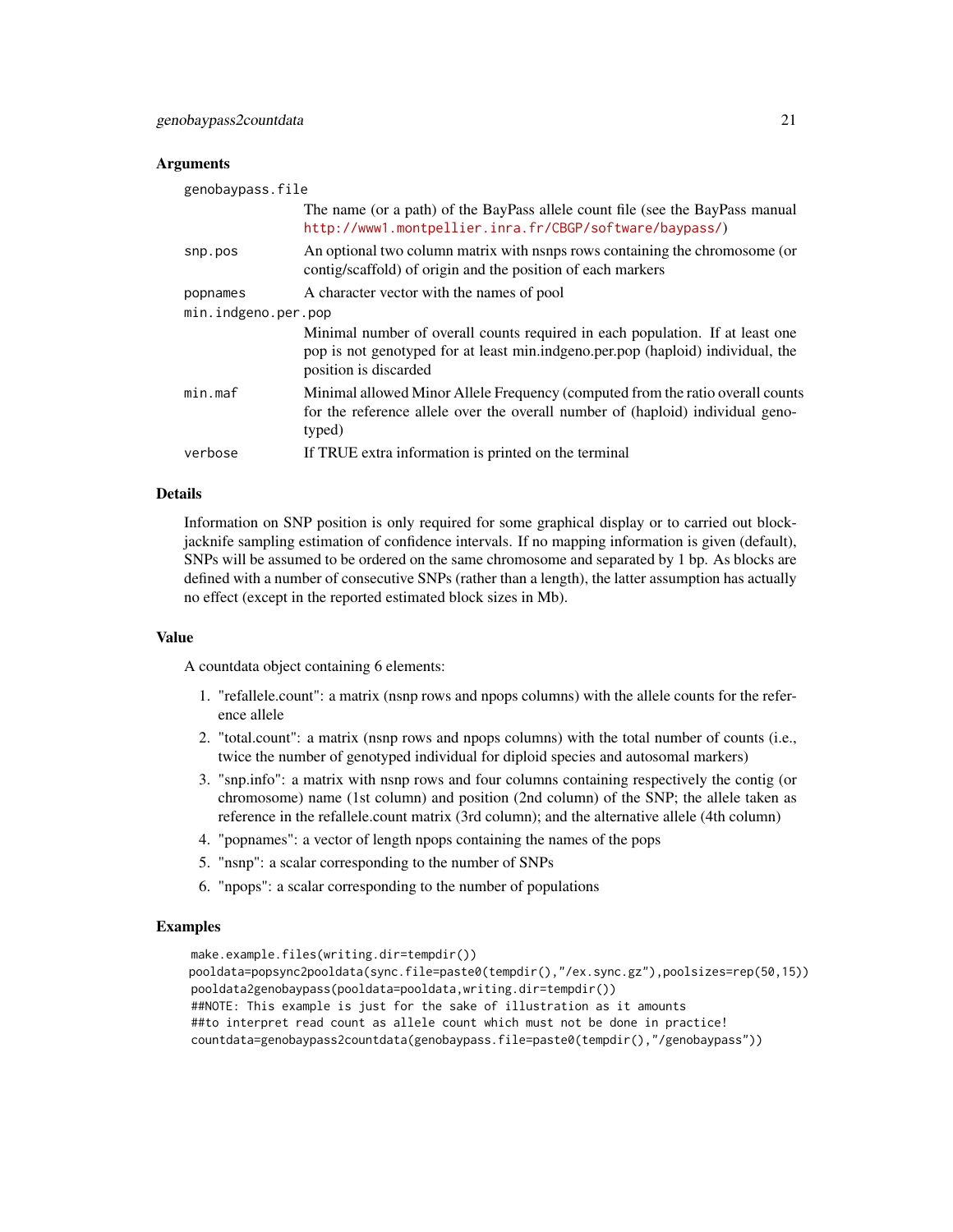<span id="page-21-1"></span><span id="page-21-0"></span>genobaypass2pooldata *Convert BayPass read count and haploid pool size input files into a pooldata object*

# Description

Convert BayPass read count and haploid pool size input files into a pooldata object

# Usage

```
genobaypass2pooldata(
 genobaypass.file = "",
 poolsize.file = "",
 snp.pos = NA,
 poolnames = NA,
 min.cov.per.pool = -1,
 max.cov.per.pool = 1e+06,
 min.max = -1,
 verbose = TRUE
)
```
### Arguments

| genobaypass.file |                                                                                                                                                 |  |
|------------------|-------------------------------------------------------------------------------------------------------------------------------------------------|--|
|                  | The name (or a path) of the BayPass read count file (see the BayPass manual<br>http://www1.montpellier.inra.fr/CBGP/software/baypass/)          |  |
| poolsize.file    | The name (or a path) of the BayPass (haploid) pool size file (see the BayPass<br>manual http://www1.montpellier.inra.fr/CBGP/software/baypass/) |  |
| snp.pos          | An optional two column matrix with namps rows containing the chromosome (or<br>contig/scaffold) of origin and the position of each markers      |  |
| poolnames        | A character vector with the names of pool                                                                                                       |  |
| min.cov.per.pool |                                                                                                                                                 |  |
|                  | Minimal allowed read count (per pool). If at least one pool is not covered by at<br>least min.cov.perpool reads, the position is discarded      |  |
| max.cov.per.pool |                                                                                                                                                 |  |
|                  | Maximal allowed read count (per pool). If at least one pool is covered by more<br>than min.cov.perpool reads, the position is discarded         |  |
| min.max          | Minimal allowed Minor Allele Frequency (computed from the ratio overall read<br>counts for the reference allele over the read coverage)         |  |
| verbose          | If TRUE extra information is printed on the terminal                                                                                            |  |

# Details

Information on SNP position is only required for some graphical display or to carried out blockjacknife sampling estimation of confidence intervals. If no mapping information is given (default),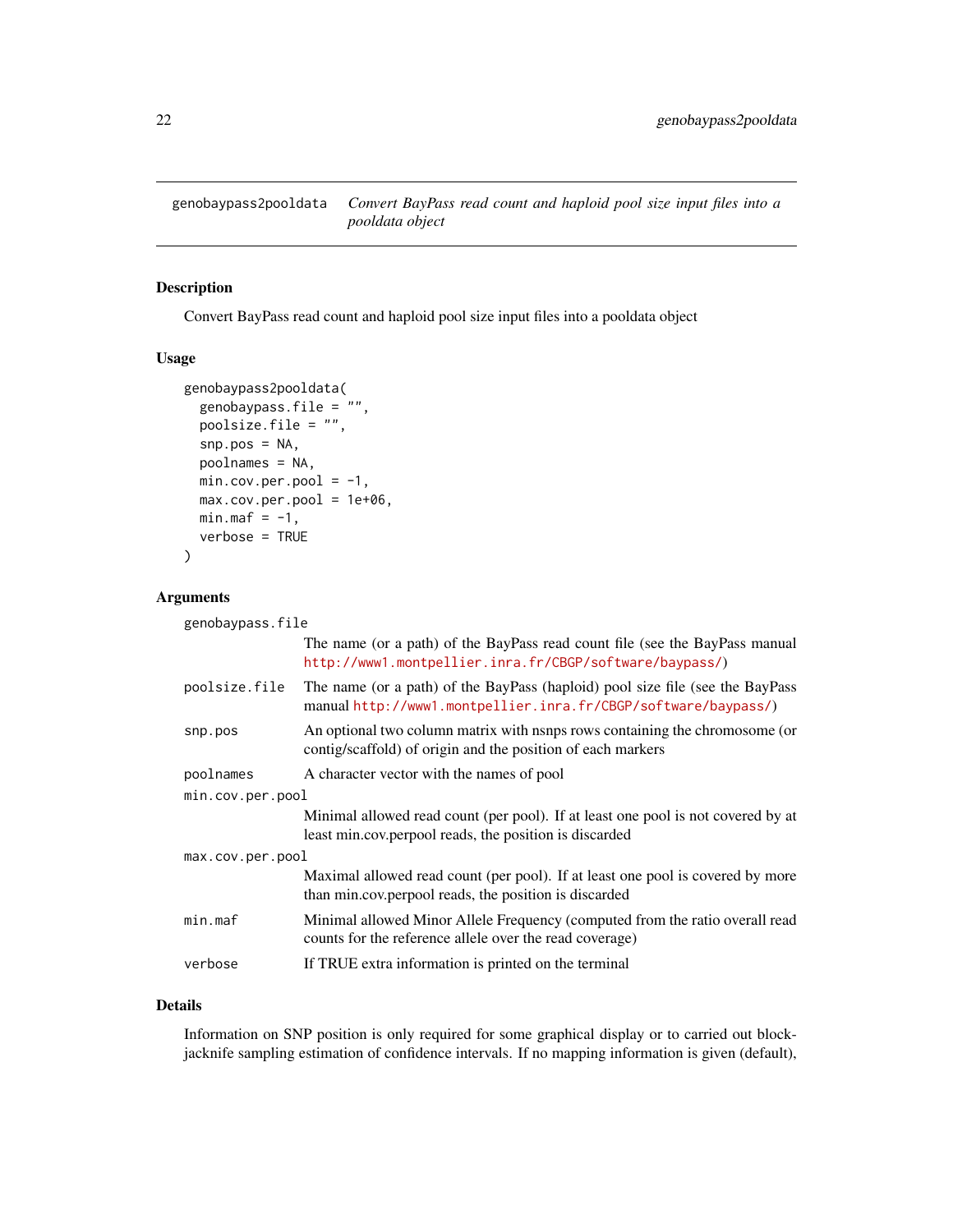<span id="page-22-0"></span>SNPs will be assumed to be ordered on the same chromosome and separated by 1 bp. As blocks are defined with a number of consecutive SNPs (rather than a length), the latter assumption has actually no effect (except in the reported estimated block sizes in Mb).

# Value

A pooldata object containing 7 elements:

- 1. "refallele.readcount": a matrix with nsnp rows and npools columns containing read counts for the reference allele (chosen arbitrarily) in each pool
- 2. "readcoverage": a matrix with nsnp rows and npools columns containing read coverage in each pool
- 3. "snp.info": a matrix with nsnp rows and four columns containing respectively the contig (or chromosome) name (1st column) and position (2nd column) of the SNP; the allele taken as reference in the refallele.readcount matrix (3rd column); and the alternative allele (4th column)
- 4. "poolsizes": a vector of length npools containing the haploid pool sizes
- 5. "poolnames": a vector of length npools containing the names of the pools
- 6. "nsnp": a scalar corresponding to the number of SNPs
- 7. "npools": a scalar corresponding to the number of pools

#### Examples

```
make.example.files(writing.dir=tempdir())
pooldata=popsync2pooldata(sync.file=paste0(tempdir(),"/ex.sync.gz"),poolsizes=rep(50,15))
pooldata2genobaypass(pooldata=pooldata,writing.dir=tempdir())
pooldata=genobaypass2pooldata(genobaypass.file=paste0(tempdir(),"/genobaypass"),
                              poolsize.file=paste0(tempdir(),"/poolsize"))
```
<span id="page-22-1"></span>genoselestim2pooldata *Convert SelEstim read count input files into a pooldata object*

# Description

Convert SelEstim read count input files into a pooldata object

#### Usage

```
genoselestim2pooldata(
  genoselestim.file = "",
 poolnames = NA,
 min.cov.per.pool = -1,
 max.cov.per.pool = 1e+06,
 min.max = -1,
 nlines.per.readblock = 1e+06,
  verbose = TRUE
)
```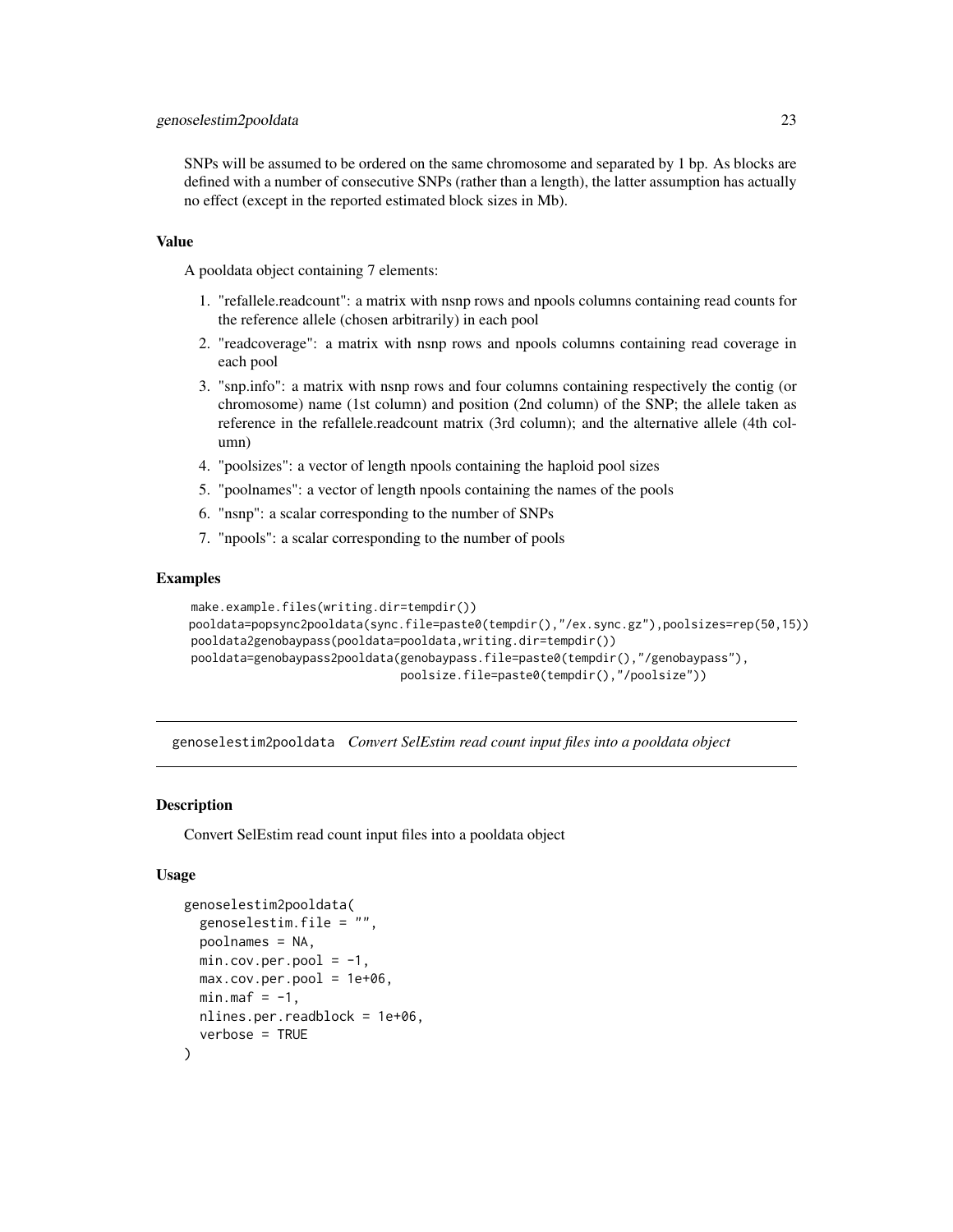#### **Arguments**

| genoselestim.file    |                                                                                                                                            |  |
|----------------------|--------------------------------------------------------------------------------------------------------------------------------------------|--|
|                      | The name (or a path) of the SelEstim read count file (see the SelEstim manual<br>http://www1.montpellier.inra.fr/CBGP/software/selestim/)  |  |
| poolnames            | A character vector with the names of pool                                                                                                  |  |
| min.cov.per.pool     |                                                                                                                                            |  |
|                      | Minimal allowed read count (per pool). If at least one pool is not covered by at<br>least min.cov.perpool reads, the position is discarded |  |
| max.cov.per.pool     |                                                                                                                                            |  |
|                      | Maximal allowed read count (per pool). If at least one pool is covered by more<br>than min.cov.perpool reads, the position is discarded    |  |
| min.max              | Minimal allowed Minor Allele Frequency (computed from the ratio overal read<br>counts for the reference allele over the read coverage)     |  |
| nlines.per.readblock |                                                                                                                                            |  |
|                      | Number of Lines read simultaneously. Should be adapted to the available RAM.                                                               |  |
| verbose              | If TRUE extra information is printed on the terminal                                                                                       |  |

# Value

A pooldata object containing 7 elements:

- 1. "refallele.readcount": a matrix with nsnp rows and npools columns containing read counts for the reference allele (chosen arbitrarily) in each pool
- 2. "readcoverage": a matrix with nsnp rows and npools columns containing read coverage in each pool
- 3. "snp.info": a matrix with nsnp rows and four columns containing respectively the contig (or chromosome) name (1st column) and position (2nd column) of the SNP; the allele taken as reference in the refallele.readcount matrix (3rd column); and the alternative allele (4th column)
- 4. "poolsizes": a vector of length npools containing the haploid pool sizes
- 5. "poolnames": a vector of length npools containing the names of the pools
- 6. "nsnp": a scalar corresponding to the number of SNPs
- 7. "npools": a scalar corresponding to the number of pools

#### Examples

```
make.example.files(writing.dir=tempdir())
pooldata=popsync2pooldata(sync.file=paste0(tempdir(),"/ex.sync.gz"),poolsizes=rep(50,15))
pooldata2genoselestim(pooldata=pooldata,writing.dir=tempdir())
pooldata=genoselestim2pooldata(genoselestim.file=paste0(tempdir(),"/genoselestim"))
```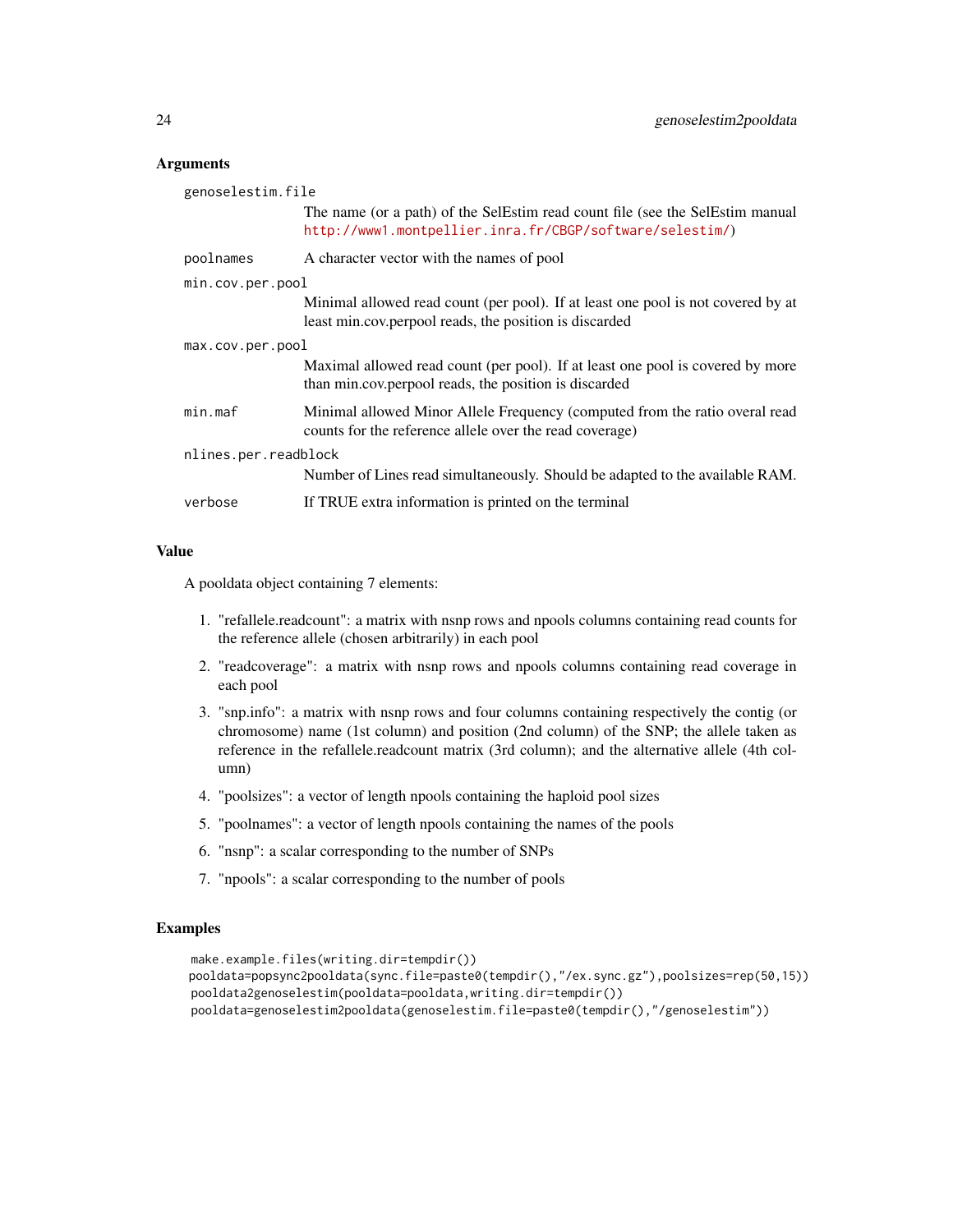<span id="page-24-1"></span><span id="page-24-0"></span>genotreemix2countdata *Convert allele count input files from the Treemix program into a coundata object*

# Description

Convert allele count input files from the Treemix program into a coundata object

#### Usage

```
genotreemix2countdata(
 genotreemix.file = "",
 snp.pos = NA,
 min.index.per.pop = -1,
 min.max = -1,
 verbose = TRUE
)
```
#### Arguments

| genotreemix.file    |                                                                                                                                                                                           |  |
|---------------------|-------------------------------------------------------------------------------------------------------------------------------------------------------------------------------------------|--|
|                     | The name (or a path) of the Treemix allele count file (see the Treemix manual<br>https://bitbucket.org/nygcresearch/treemix/wiki/Home)                                                    |  |
| snp.pos             | An optional two column matrix with namps rows containing the chromosome (or<br>contig/scaffold) of origin and the position of each markers                                                |  |
| min.indgeno.per.pop |                                                                                                                                                                                           |  |
|                     | Minimal number of overall counts required in each population. If at least one<br>pop is not genotyped for at least min.indgeno.per.pop (haploid) individual, the<br>position is discarded |  |
| min.max             | Minimal allowed Minor Allele Frequency (computed from the ratio overall counts<br>for the reference allele over the overall number of (haploid) individual geno-<br>typed)                |  |
| verbose             | If TRUE extra information is printed on the terminal                                                                                                                                      |  |

#### Details

Information on SNP position is only required for some graphical display or to carried out blockjacknife sampling estimation of confidence intervals. If no mapping information is given (default), SNPs will be assumed to be ordered on the same chromosome and separated by 1 bp. As blocks are defined with a number of consecutive SNPs (rather than a length), the latter assumption has actually no effect (except in the reported estimated block sizes in Mb).

#### Value

A countdata object containing 6 elements: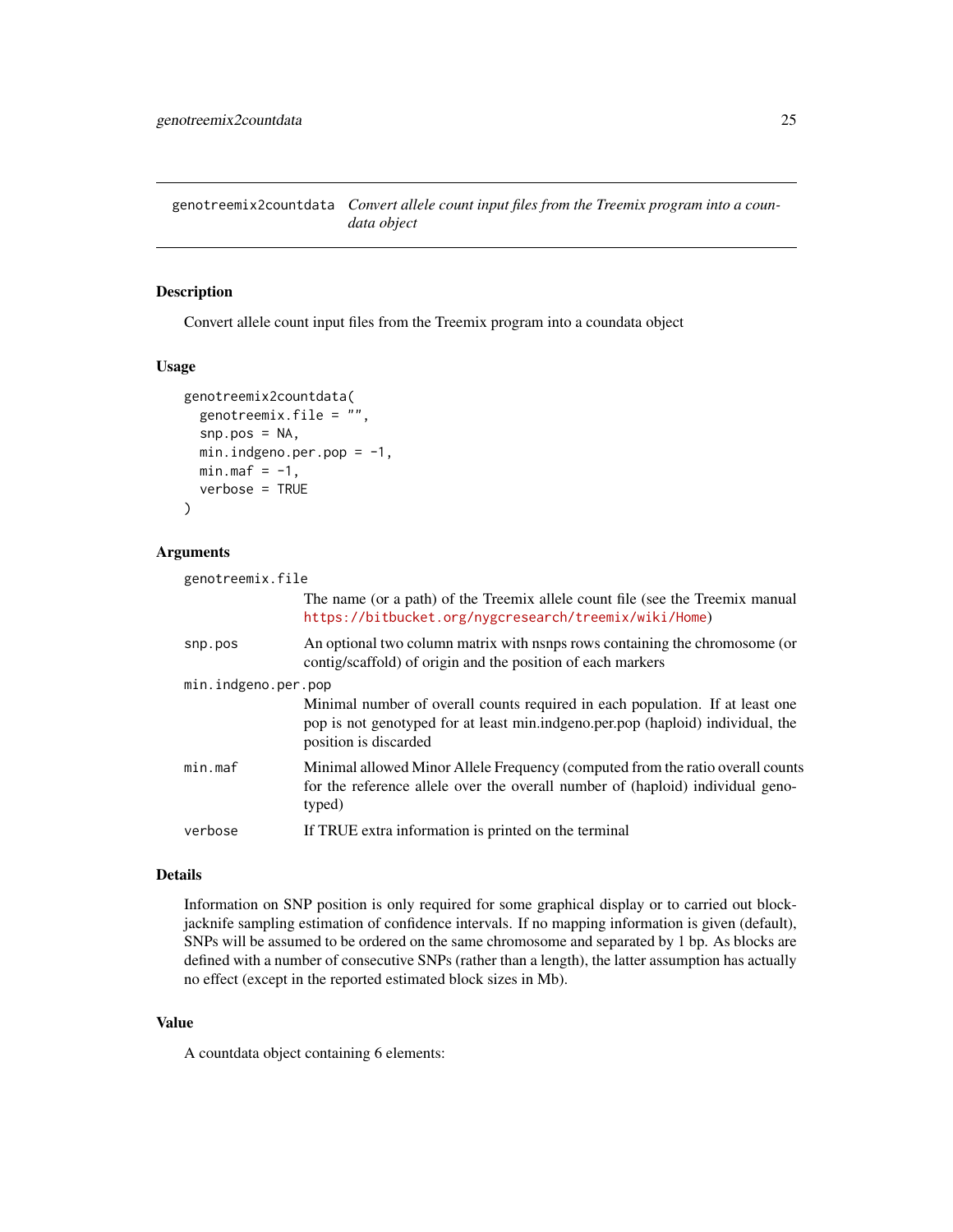- <span id="page-25-0"></span>1. "refallele.count": a matrix (nsnp rows and npops columns) with the allele counts for the reference allele
- 2. "total.count": a matrix (nsnp rows and npops columns) with the total number of counts (i.e., twice the number of genotyped individual for diploid species and autosomal markers)
- 3. "snp.info": a matrix with nsnp rows and four columns containing respectively the contig (or chromosome) name (1st column) and position (2nd column) of the SNP; the allele taken as reference in the refallele.count matrix (3rd column); and the alternative allele (4th column)
- 4. "popnames": a vector of length npops containing the names of the pops
- 5. "nsnp": a scalar corresponding to the number of SNPs
- 6. "npops": a scalar corresponding to the number of populations

#### Examples

```
make.example.files(writing.dir=tempdir())
pooldata=popsync2pooldata(sync.file=paste0(tempdir(),"/ex.sync.gz"),poolsizes=rep(50,15))
##NOTE: This example is just for the sake of illustration as it amounts
##to interpret read count as allele count which must not be done in practice!
dum=matrix(paste(pooldata@refallele.readcount,
  pooldata@readcoverage-pooldata@refallele.readcount,sep=","),
  ncol=pooldata@npools)
colnames(dum)=pooldata@poolnames
write.table(dum,file=paste0(tempdir(),"/genotreemix"),quote=FALSE,row.names=FALSE)
countdata=genotreemix2countdata(genotreemix.file=paste0(tempdir(),"/genotreemix"))
```

| graph.builder | Implement a graph builder heuristic by successively adding leaves to |  |
|---------------|----------------------------------------------------------------------|--|
|               | an initial graph                                                     |  |

# Description

Implement a graph builder heuristic by successively adding leaves to an initial graph

#### Usage

```
graph.builder(
  x,
  leaves.to.add,
  fstats,
  heap.dbic = 6,
  max.heap.size = 25,
  verbose = TRUE,
  ...
)
```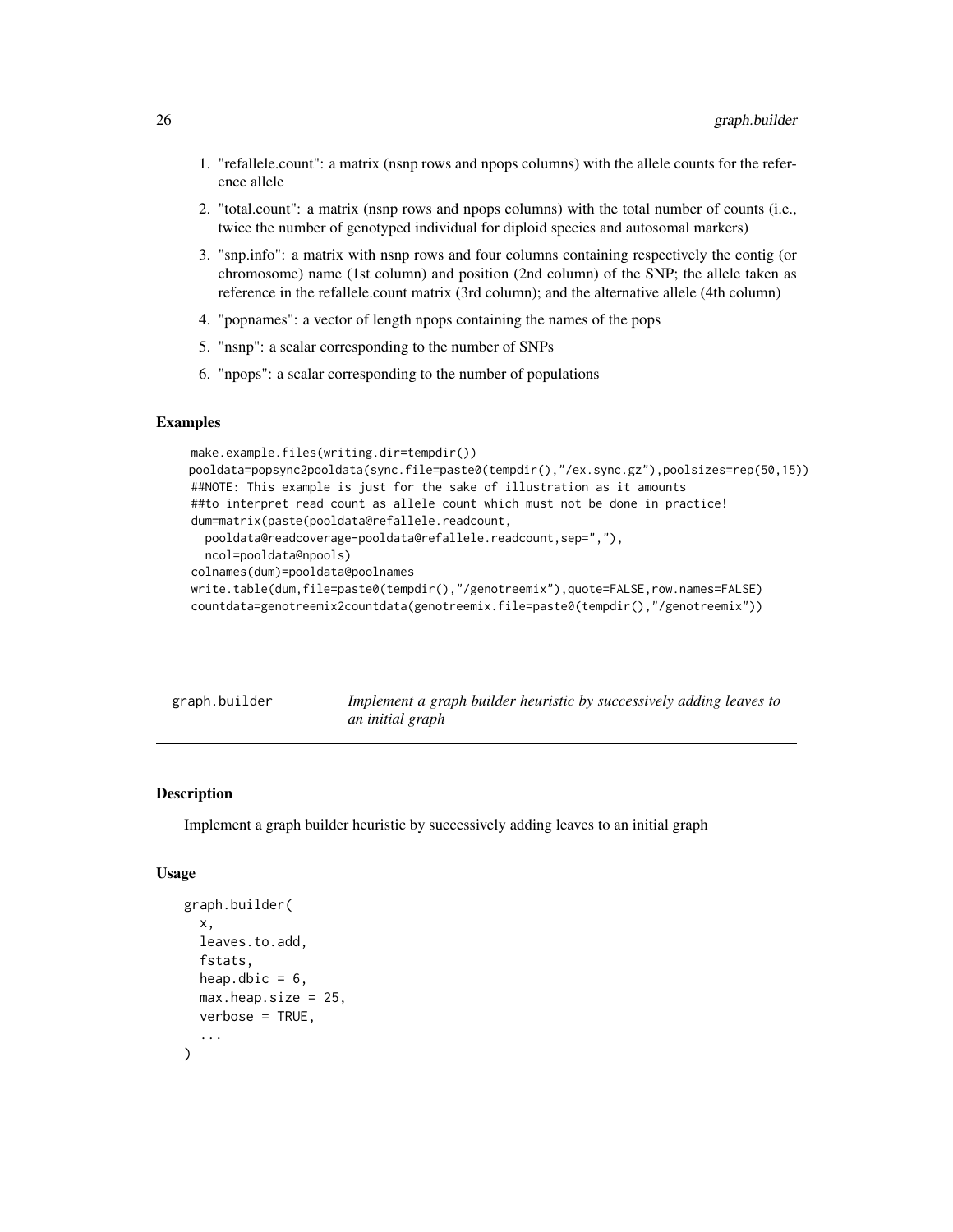#### <span id="page-26-0"></span>graph.builder 27

#### Arguments

| $\mathsf{x}$        | An object (or list of objects) of class graph.params or fitted.graph (see details)          |
|---------------------|---------------------------------------------------------------------------------------------|
| leaves.to.add       | Names of the leaves to successively add (in the given order)                                |
| fstats              | Object of class fstats that contains estimates of the fstats (see compute.fstats)           |
| heap.dbic           | Maximal BIC distance from the best graph to be kept in the heap (heap.dbic=6<br>by default) |
| max.heap.size       | Maximal number of graphs stored in the heap (max.heap.size=25 by default)                   |
| verbose             | If TRUE extra information is printed on the terminal                                        |
| $\cdot \cdot \cdot$ | Some parameters to be passed the function add leaf called internally                        |

#### Details

The input object x needs to be of class graph.params as generated by the function generate.graph.params; or fitted.graph as generated by the functions fit.graph, add.leaf (in the output list element named "fitted.graphs.list") or rooted.nj.builder (in the output element named "best.rooted.tree"). This is to ensure that the matrix describing the structure of the graph (graph slot of these objects) is valid (note that it can be plotted for checks). Hence graph.params objects may have been generated without fstats information (that should be supplied independently to the add.leaf function to obtain information on the fstats involving the candidate leaf defined with the leaf.to.add argument). The functions successively add each leaf given in the leaves.to.add vector to the list of fitted graph stored in a heap using the function add.leaf. For the first iteration (i.e., first tested leaf) the heap consists of the input graph or list of graph x. At each iteration, the function add.leaf is used to test the candidate leaf to each graph from the current heap in turn. A new heap of graphs is then built by each time including the fitted graphs with a BIC less than heap.dbic larger than the best resulting graphs (treating each graph independently). If the final number of graphs in the heap is larger than max.heap.size, the max.heap.size graphs with the lowest BIC are kept in the heap. After testing the latest leaf, graphs with a BIC larger than heap.dbic units of the best graph are discarded from the final list of graphs. In practice, it is recommended to test different orders of inclusion of the leaves (as specified in the vector leaves.to.add)

### Value

A list with the following elements:

- 1. "n.graphs": The final number of fitted graphs
- 2. "fitted.graphs.list": a list of fitted.graph objects (indexed from 1 to n.graphs and in the same order as the list "graphs") containing the results of fitting of each graph.
- 3. "best.fitted.graph": The graph (object of class fitted.graph) with the minimal BIC (see function fit.graph) among all the graphs within fitted.graphs.list
- 4. "bic": a vector of the n.graphs BIC (indexed from 1 to n.graphs and in the same order as the "fitted.graphs.list" list) (see fit.graph details for the computation of the scores).

### See Also

see [fit.graph](#page-13-1), [generate.graph.params](#page-17-1) and [add.leaf](#page-2-1).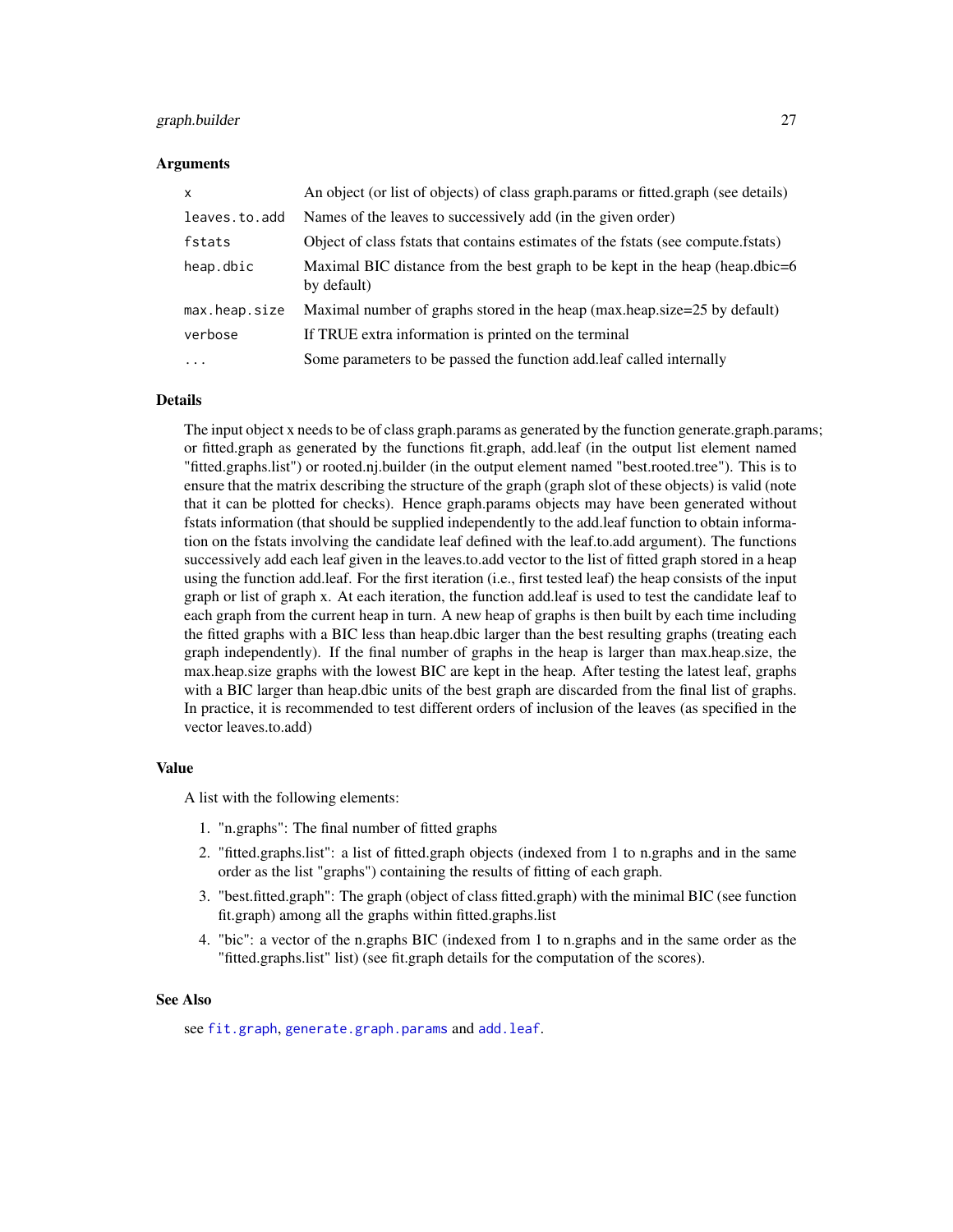<span id="page-27-0"></span>graph.params-class *S4 class to represent a population tree or admixture graph and its underlying parameter.*

#### **Description**

S4 class to represent a population tree or admixture graph and its underlying parameter.

#### Details

The graph is specified by a three column (character) matrix giving for each edge (whether admixed or not) to i) the child node; ii) the parent node; iii) the admixture proportion. For non-admixed edge, the third column must be blank. An admixed node should be referred two times as a child node with two different parent node and two different admixture proportions coded as alpha and (1 alpha) (parentheses are mandatory) if alpha is the name of the parameter for admixture proportion. The dot.graph element allows to plot the graph using grViz() from the DiagrammeR package or with the dot program after writing the files (e.g., dot -Tpng inputgraph.dot in terminal). Note that the dot file may be customized (e.g., to change leave color, parameter names...).

#### Slots

graph The graph in 3 column format (see details)

dot.graph The graph in dot format

- is.admgraph If FALSE the graph is binary tree (i.e., no admixture events), if TRUE the graph is an admixture graph
- n.leaves Number of leaves of the graph

leaves Name of the leaves

root.name Name of the root

n.nodes Number of nodes (including root)

nodes.names Name of the nodes

n.edges Number of edges (including admixture edges)

edges.names Names of the edges (coded as "Parent node Name"<->"Child node Name")

- n.adm.nodes Number of admixed nodes (=0 if is.admgraph=FALSE). This is also the number of admixed parameters since only two-ways admixture are assumed for a given node
- adm.params.names Names of the admixed parameters
- graph.matrix The graph incidence matrix consisting of n.leaves rows and n.edges columns. The elements of the matrix are the weights of each edge (in symbolic representation) for the different possible paths from the leaves to the graph root.
- root.edges.idx Indexes of the graph.matrix columns associated to the (two) edges connected to the root
- f2.target The (n.leaves-1) stats F2 involving popref (i.e., of the form F2(popref;pop))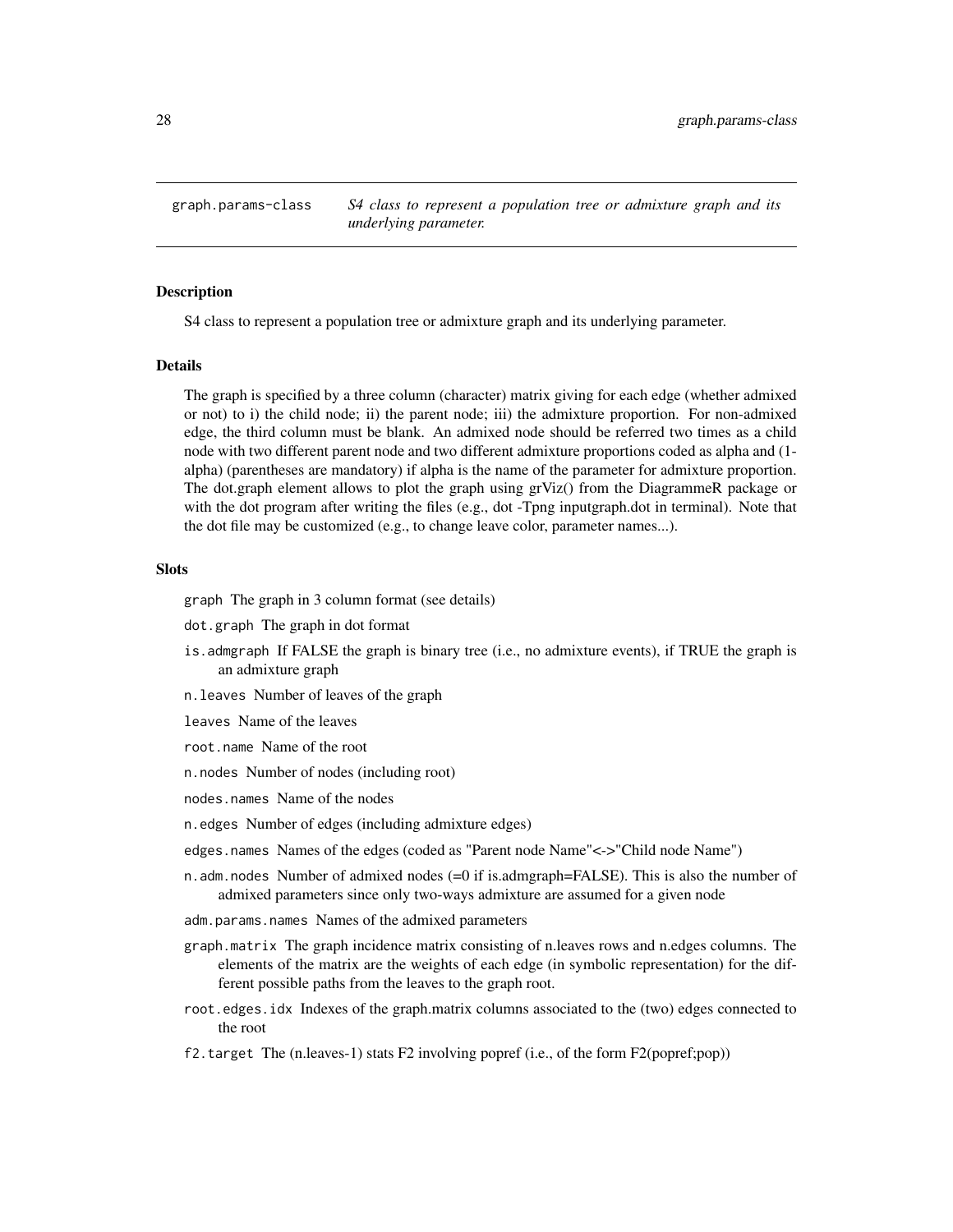- <span id="page-28-0"></span>f2.target.pops A matrix of (n.leaves-1) rows and 2 columns containing the names of populations of the F2 stats. The first column is by construction always popref. The order is the same as in f2.target
- f3.target The (n.leaves-1)(n.leaves-2)/2 stats F3 involving popref as a target (i.e., of the form F3(popref;popA,popB))
- f3.target.pops A matrix of  $(n.\text{leaves-1})(n.\text{leaves-2})/2$  rows and 3 columns containing the name of popref in the first column and the names of the two populations involved in the F3 stats. The order is the same as in f3.target
- popref The name of the reference population defining the fstats basis
- f.Qmat A square matrix of rank n.leaves(n.leaves-1)/2 corresponding to the error covariance matrix of the F2 and F3 estimates
- Het Estimated leave heterozygosities (if present in the fstats object)

#### See Also

To generate graph.params object, see [generate.graph.params](#page-17-1). The object may be used to estimate graph parameters with the function [fit.graph](#page-13-1) or to generate files for the qpGraph software with [graph.params2qpGraphFiles](#page-28-1). See also [graph.params2symbolic.fstats](#page-29-1) to obtain symbolic representation of Fstats from the matrix "Omega".

<span id="page-28-1"></span>graph.params2qpGraphFiles

*Generate files for the qpGraph software from a graph.params object*

#### **Description**

Generate files for the qpGraph software from a graph.params object

#### Usage

```
graph.params2qpGraphFiles(
  graph.params,
  outfileprefix = "out",
  n.printed.dec = 4,
  verbose = TRUE
\lambda
```
#### Arguments

| graph.params  | An object of class graph params containing graph information with Fstats infor-<br>mation (see the function generate.graph.params) |
|---------------|------------------------------------------------------------------------------------------------------------------------------------|
|               | outfileprefix The prefix of the gpGraph files                                                                                      |
| n.printed.dec | Number of decimal to be printed (if not enough may lead to fatalx error in qp-<br>Graph)                                           |
| verbose       | If TRUE extra information is printed on the terminal                                                                               |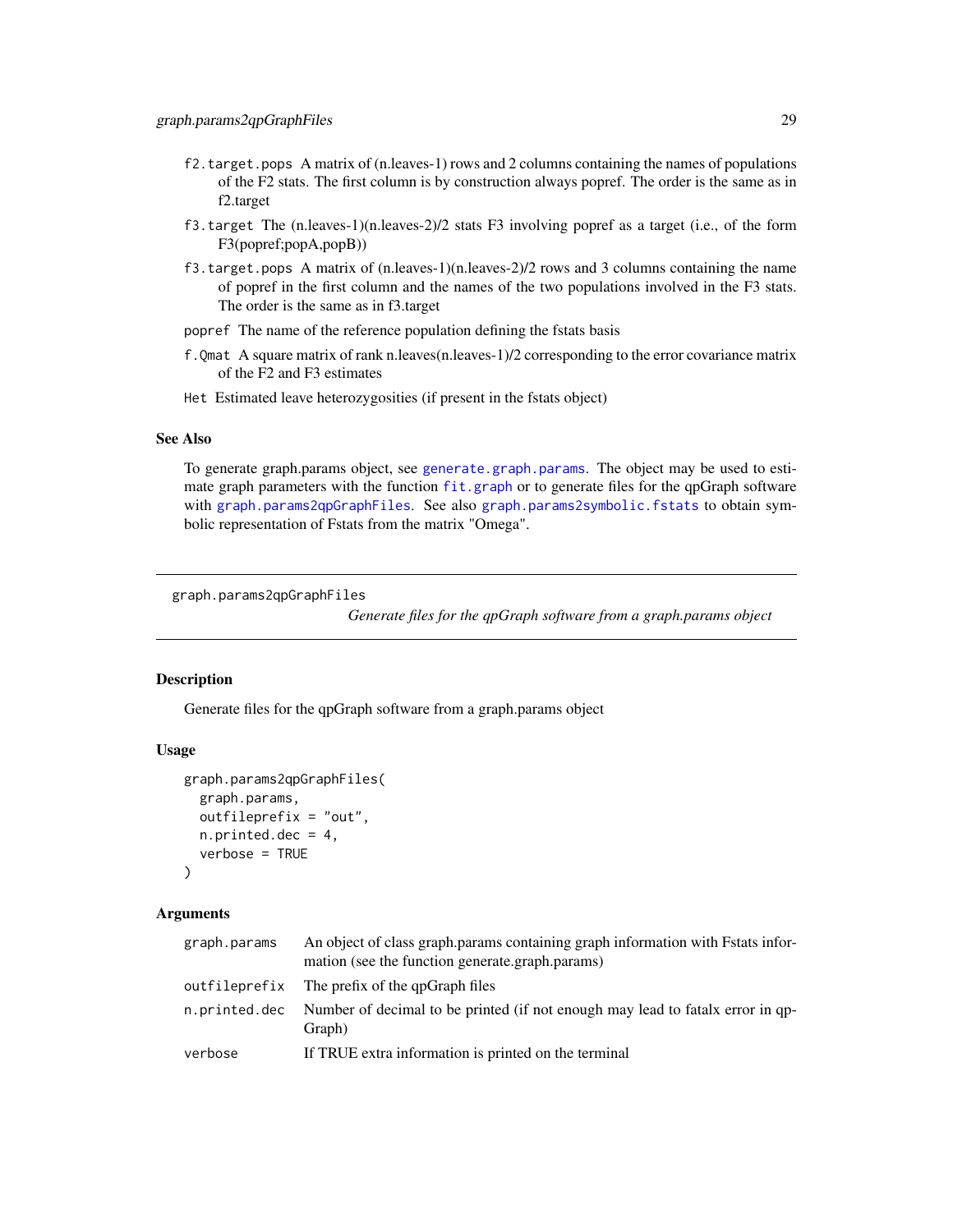# Details

This function generates the three files required by qpGraph: i) a file named outfileprefix.graph containing the graph in appropriate format; ii) a file named outfileprefix.fstats file containing the fstats estimates of fstats (and their covariance); iii) a file named outfileprefix.parqpGraph containing essential parameter information to run qpGraph (this may be edited by hand if other options are needed). The qpGraph software may then be run using the following options -p outfileprefix.parqpGraph -g outfileprefix.graph -o out.ggg -d out.dot.

# Value

The three files described in the details section

# See Also

To generate graph.params object, see [generate.graph.params](#page-17-1)

```
graph.params2symbolic.fstats
```
*Provide a symbolic representation of all the F-statistics and the model system of equations*

#### Description

Provide a symbolic representation of all the F-statistics and the model system of equations

#### Usage

```
graph.params2symbolic.fstats(x, outfile = NULL)
```
#### Arguments

|         | An object of class graph params containing graph information and relevant Fs-<br>tats estimates (see the function generate.graph.params) |
|---------|------------------------------------------------------------------------------------------------------------------------------------------|
| outfile | The file where to print the equations (default=NULL, equations are not printed<br>in a file)                                             |

#### Value

A list with the following elements:

- 1. "model.matrix": A symbolic representation of the matrix M relating the basis F-statistics and graph edge length as  $F=M^*b$  where F is the vector of the basis Fstats (row names of model.matrix M) and b is the vector of graph edges (column names of model.matrix M).
- 2. "omega": A symbolic representation of the scaled covariance matrix of allele frequency with edge names and admixture parameter names as specified in the edges.names and adm.params.names slot of the input graph.params object x

<span id="page-29-0"></span>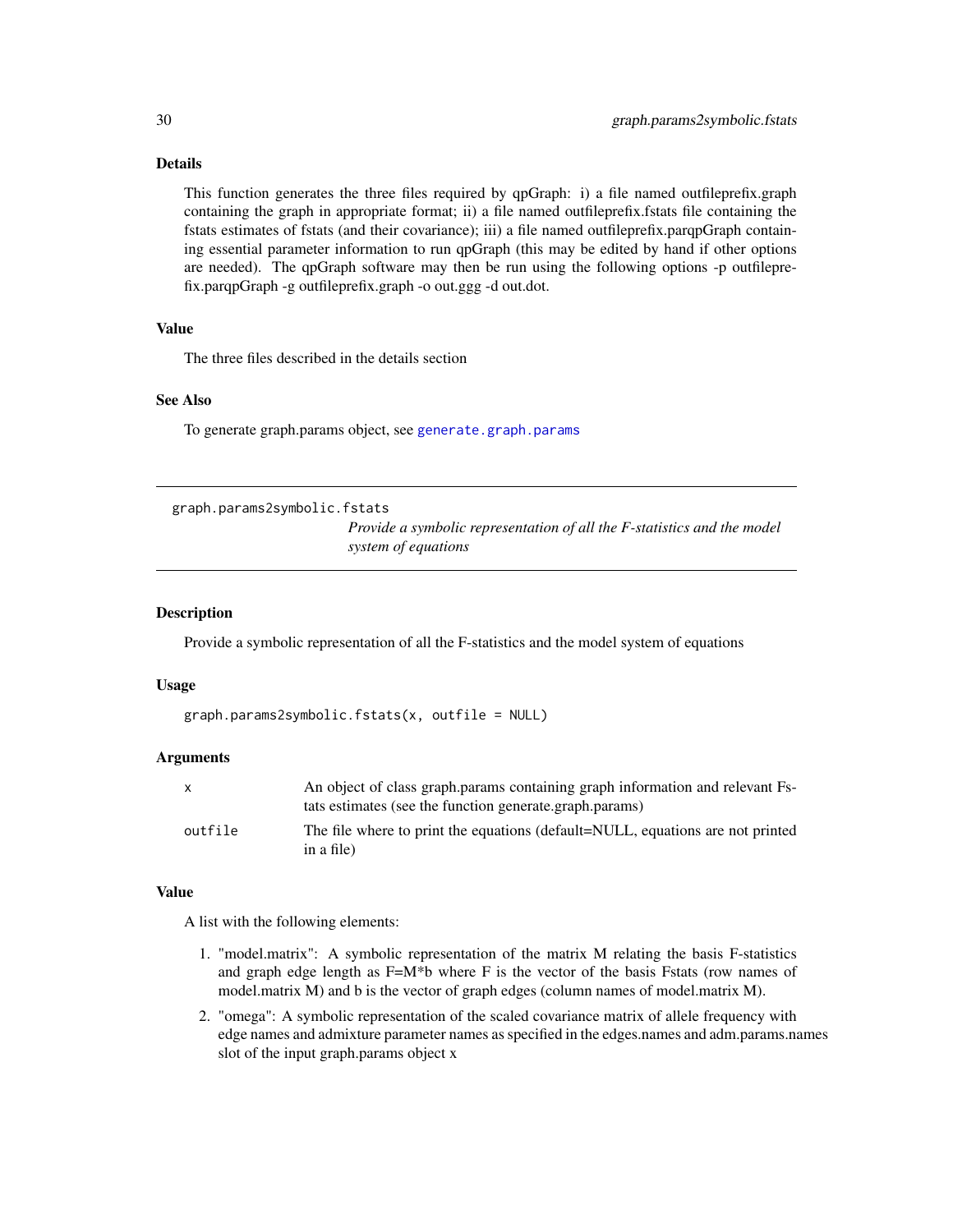- <span id="page-30-0"></span>3. "F2.equations": A symbolic representation of the nleaves(nleaves-1)/2 different F2 as a function of graph parameters
- 4. "F3.equations": A symbolic representation of the nleaves(nleaves-1)(nleaves-2)/2 different F3 as a function of graph parameters
- 5. "F4.equations": A symbolic representation of the npops(npops-1)(npops-2)(npops-3)/8 different F4 as a function of graph parameters

# See Also

To generate a graph.params object, see [generate.graph.params](#page-17-1).

### Examples

```
graph=rbind(c("P1","P7",""),c("P2","s1",""),c("P3","s2",""),c("P6","S",""),
           c("S","s1","a"),c("S","s2","(1-a)"),c("s2","P8",""),c("s1","P7",""),
           c("P4","P9",""),c("P5","P9",""),c("P7","P8",""),
           c("P8","R",""),c("P9","R",""))
graph.params=generate.graph.params(graph)
graph.equations=graph.params2symbolic.fstats(graph.params)
```
heatmap,pairwisefst-method

*Show pairwisefst object*

### Description

Show pairwisefst object

### Usage

```
## S4 method for signature 'pairwisefst'
heatmap(
 x,
 Rowv = NULL,Colv = if (symm) "Rowv" else NULL,
  distfun = as.dist,
 hclustfun = hclust,
  reorderfun = function(d, w) reorder(d, w),
  add.expr,
  symm = FALSE,revC = identical(Colv, "Rowv"),
  scale = c("row", "column", "none"),
  na.rm = TRUE,margins = c(5, 5),
 ColSideColors,
  RowSideColors,
  cexRow = 0.2 + 1/log10(nrow(x@PairwiseFSTmatrix)),
```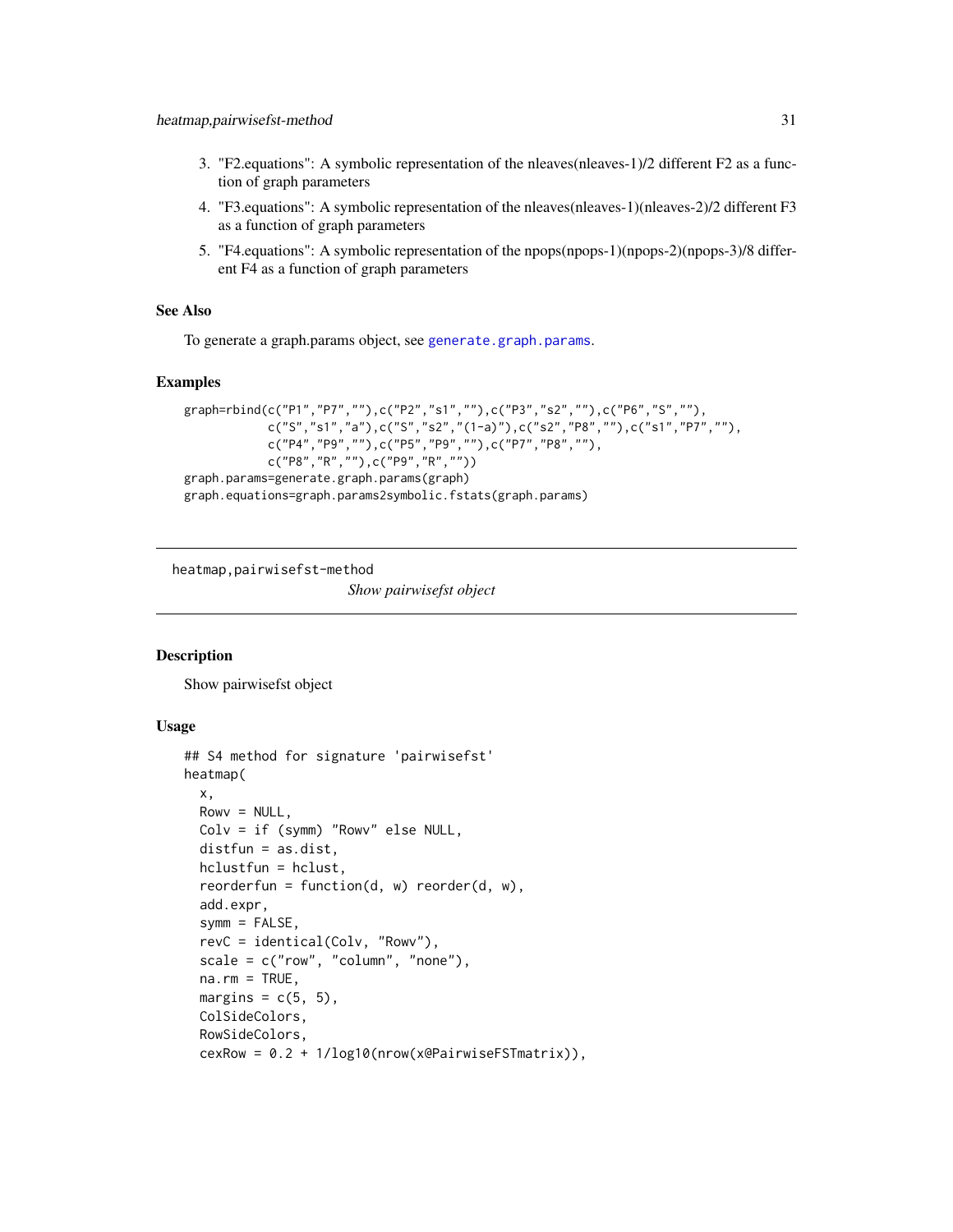```
cexCol = 0.2 + 1/log10(ncol(x@PairwiseFSTmatrix)),
labRow = NULL,
labCol = NULL,main = NULL,xlab = NULL,
ylab = NULL,
keep.dendro = FALSE,
verbose = getOption("verbose"),
...
```
# Arguments

 $\mathcal{L}$ 

| x             | Object of class pairwisefst                                                                                                                                                                                                                                                                                                               |
|---------------|-------------------------------------------------------------------------------------------------------------------------------------------------------------------------------------------------------------------------------------------------------------------------------------------------------------------------------------------|
| Rowy          | determines if and how the row dendrogram should be computed and reordered.<br>Either a dendrogram or a vector of values used to reorder the row dendrogram<br>or NA to suppress any row dendrogram (and reordering) or by default, NULL,<br>see 'Details' below.                                                                          |
| Colv          | determines if and how the column dendrogram should be reordered. Has the<br>same options as the Rowy argument above and additionally when x is a square<br>matrix, $Colv = "Rowv"$ means that columns should be treated identically to the<br>rows (and so if there is to be no row dendrogram there will not be a column one<br>either). |
| distfun       | function used to compute the distance (dissimilarity) between both rows and<br>columns. Defaults to as.dist.                                                                                                                                                                                                                              |
| hclustfun     | function used to compute the hierarchical clustering when Rowy or Colv are not<br>dendrograms. Defaults to hclust. Should take as argument a result of distfun<br>and return an object to which as dendrogram can be applied.                                                                                                             |
| reorderfun    | function $(d, w)$ of dendrogram and weights for reordering the row and column<br>dendrograms. The default uses reorder.dendrogram.                                                                                                                                                                                                        |
| add.expr      | expression that will be evaluated after the call to image. Can be used to add<br>components to the plot.                                                                                                                                                                                                                                  |
| symm          | logical indicating if x should be treated symmetrically; can only be true when x<br>is a square matrix.                                                                                                                                                                                                                                   |
| revC          | logical indicating if the column order should be reversed for plotting, such that<br>e.g., for the symmetric case, the symmetry axis is as usual.                                                                                                                                                                                         |
| scale         | character indicating if the values should be centered and scaled in either the row<br>direction or the column direction, or none. The default is "row" if symm false,<br>and "none" otherwise.                                                                                                                                            |
| na.rm         | logical indicating whether NA's should be removed.                                                                                                                                                                                                                                                                                        |
| margins       | numeric vector of length 2 containing the margins (see par(mar = $\ast$ )) for column<br>and row names, respectively.                                                                                                                                                                                                                     |
| ColSideColors | (optional) character vector of length $ncol(x)$ containing the color names for a<br>horizontal side bar that may be used to annotate the columns of x.                                                                                                                                                                                    |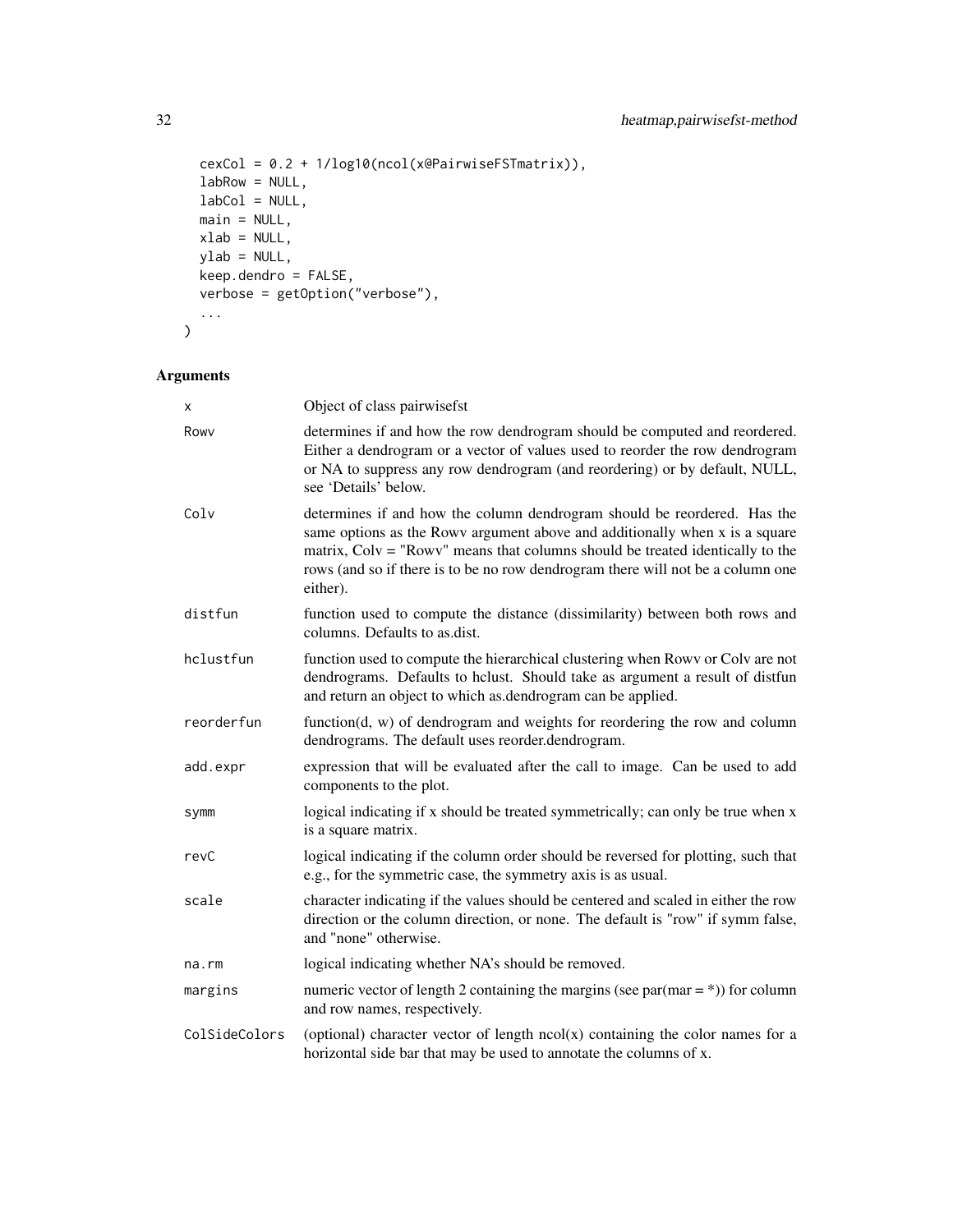#### <span id="page-32-0"></span>is.countdata 33

| (optional) character vector of length $nrow(x)$ containing the color names for a<br>vertical side bar that may be used to annotate the rows of x.       |
|---------------------------------------------------------------------------------------------------------------------------------------------------------|
| positive numbers, used as cex. axis in for the row or column axis labeling. The<br>defaults currently only use number of rows or columns, respectively. |
| character vectors with row and column labels to use; these default to row-<br>$names(x)$ or colnames $(x)$ , respectively.                              |
| main, xlab, ylab                                                                                                                                        |
| main, x- and y-axis titles; defaults to none.                                                                                                           |
| logical indicating if the dendrogram(s) should be kept as part of the result (when<br>Rowy and/or Colv are not NA).                                     |
| logical indicating if information should be printed.                                                                                                    |
| additional arguments passed on to image, e.g., col specifying the colors.                                                                               |
|                                                                                                                                                         |

# is.countdata *Check countdata objects*

# Description

Check countdata objects

# Usage

is.countdata(x)

# Arguments

x The name of the object to be tested

is.fitted.graph *Check fitted.graph objects*

# Description

Check fitted.graph objects

# Usage

```
is.fitted.graph(x)
```
# Arguments

x Object to be tested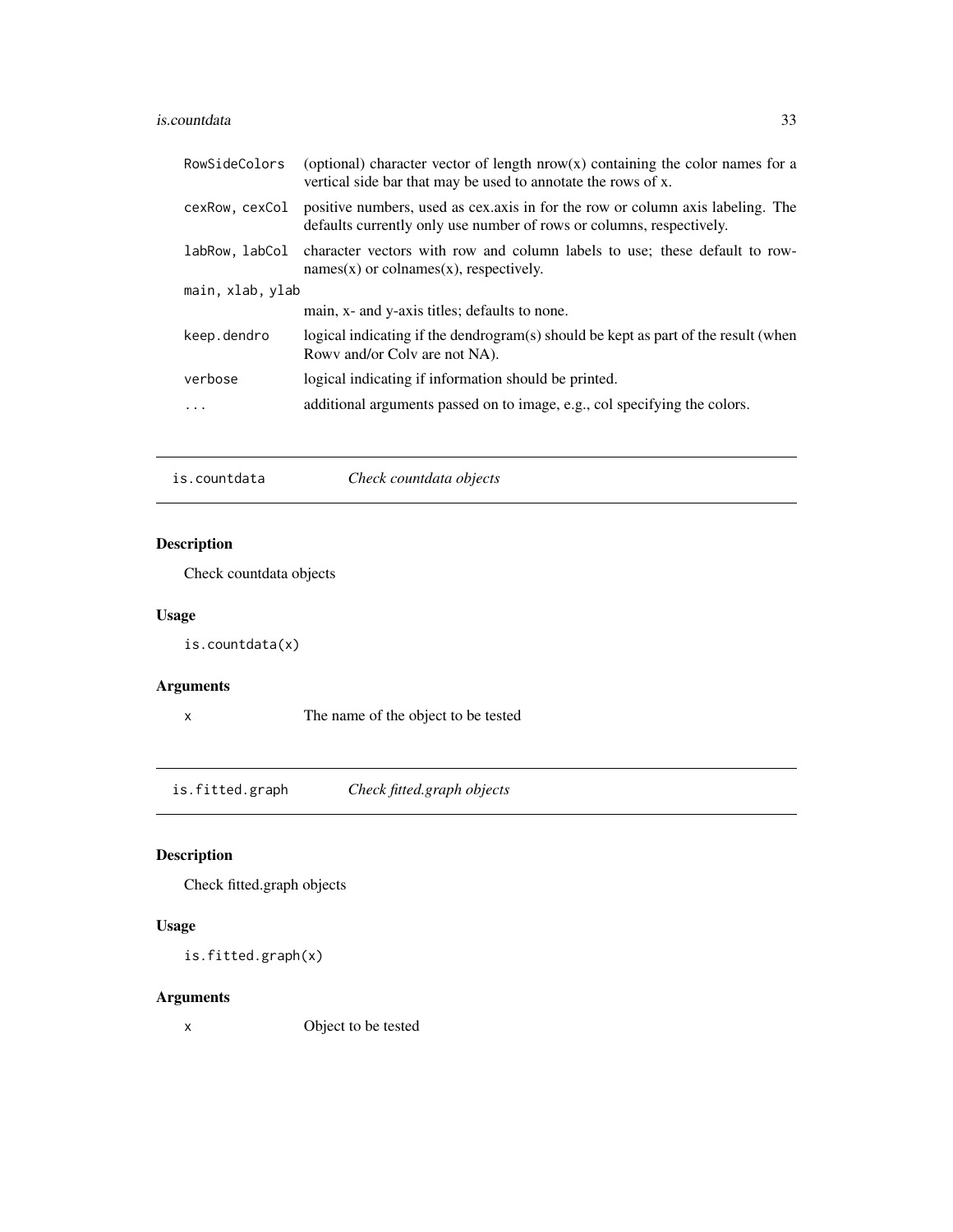<span id="page-33-0"></span>

Check fstats objects

# Usage

is.fstats(x)

# Arguments

x The name of the object to be tested

is.graph.params *Check graph.params objects*

# Description

Check graph.params objects

# Usage

is.graph.params(x)

# Arguments

x The name (or a path) of the graph.params objet

is.pairwisefst *Check pairwisefst objects*

# Description

Check pairwisefst objects

# Usage

```
is.pairwisefst(x)
```
### Arguments

x The name (or a path) of the pairwisefst object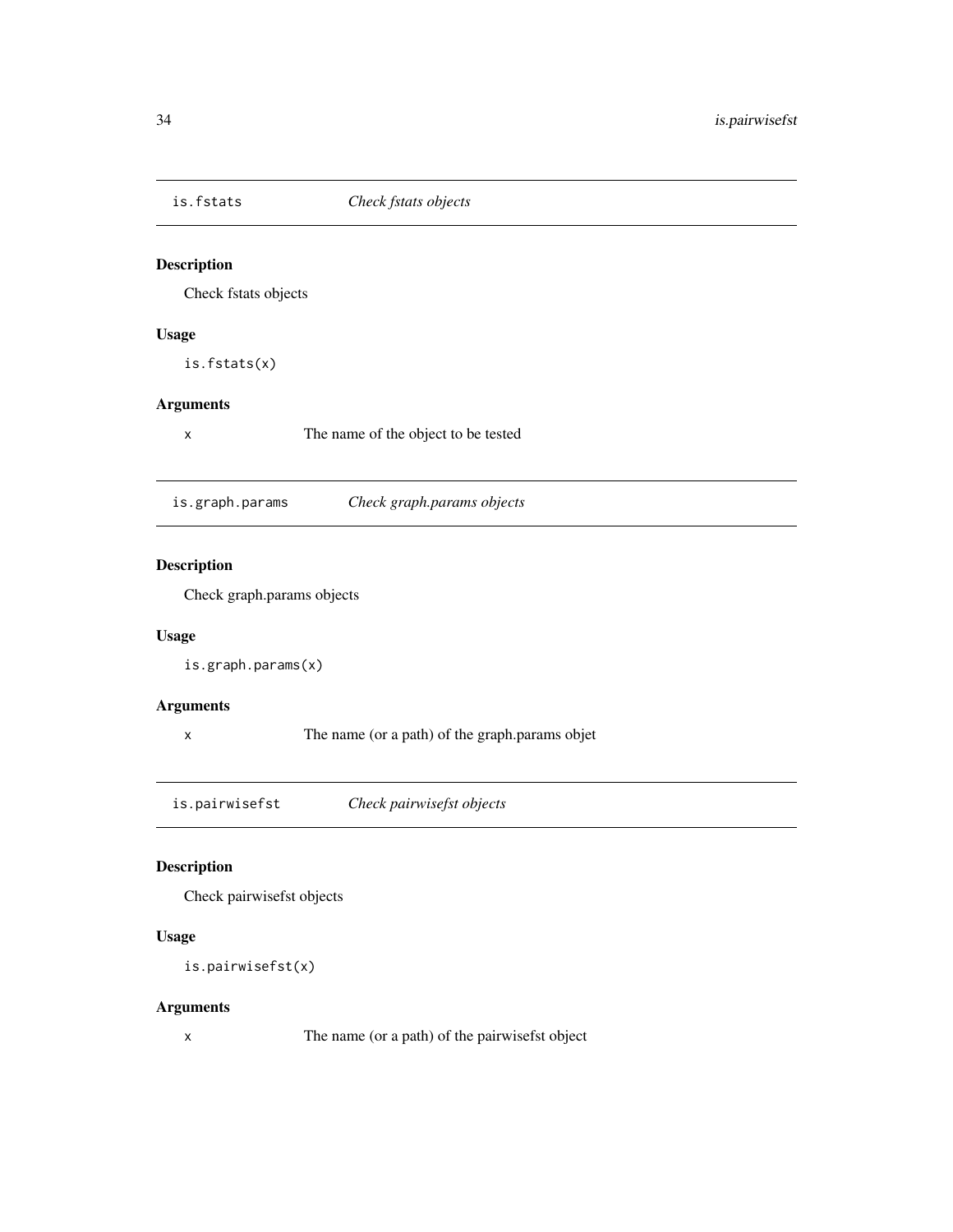<span id="page-34-0"></span>

Check pooldata objects

### Usage

is.pooldata(x)

# Arguments

x The name of the object to be tested

make.example.files *Create example files*

# Description

Write in the current directory example files corresponding to a sync (as obtained when parsing mpileup files with PoPoolation) and vcf (as obtained when parsing mpileup files with VarScan) gzipped files

# Usage

```
make.example.files(writing.dir = "")
```
# Arguments

writing.dir Directory where to copy example files (e.g., set writing.dir=getwd() to copy in the current working directory)

# Examples

make.example.files(writing.dir=tempdir())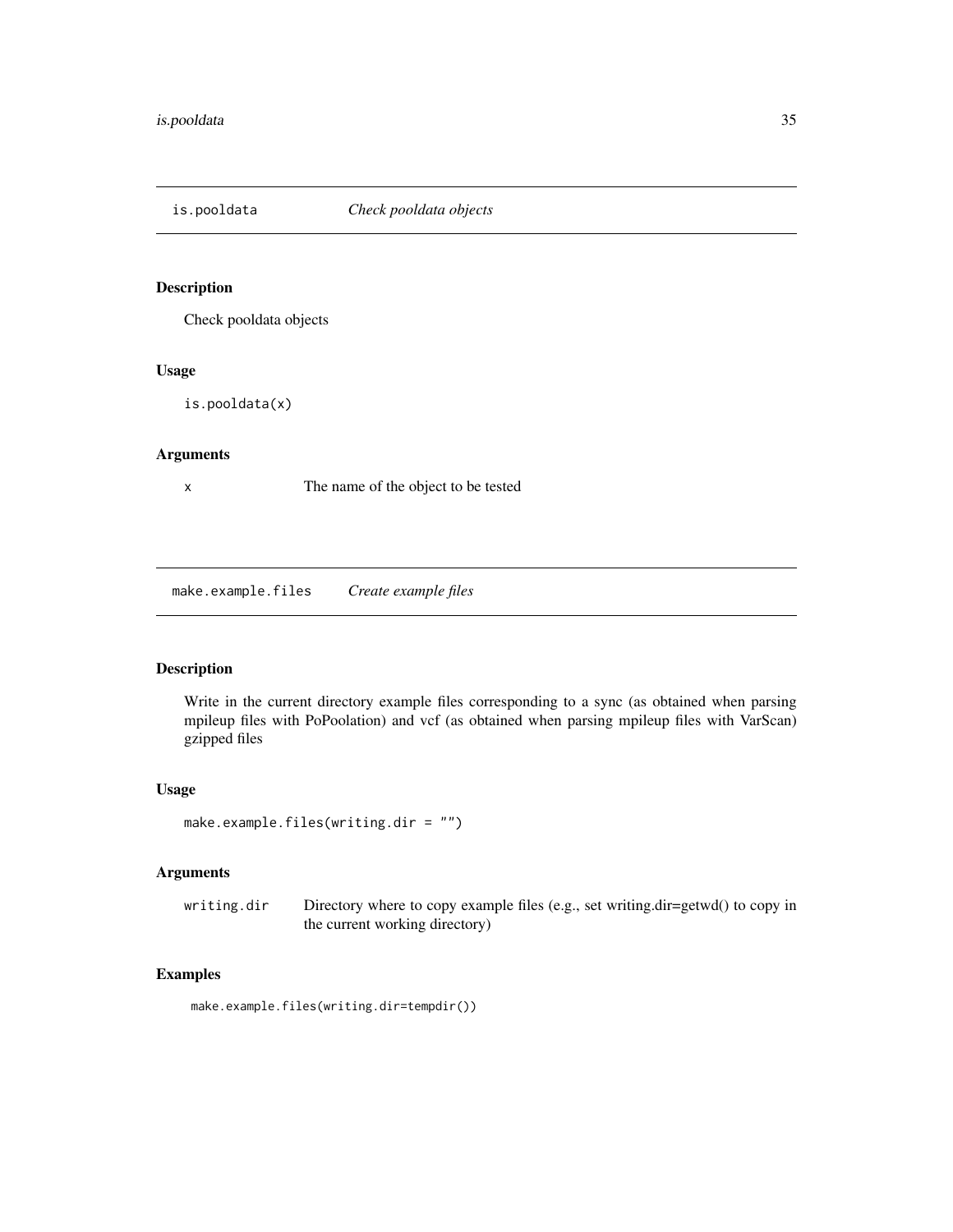<span id="page-35-0"></span>

S4 class to represent a pairwise Fst results obtained with the compute.pairwiseFST

# Slots

- values A data frame with  $npop*(npop-1)/2$  rows and 3 (or 7 if blockjackknife is TRUE) columns containing for both the Fst and Q2, estimates over all the SNPs and if blockjackknife=TRUE, the estimated block-jackknife and standard error (s.e.). The seventh (or third if blockjackknife=FALSE) column gives the number of SNPs.
- PairwiseFSTmatrix A npxnp matrix containing the pairwise FST estimates
- PairwiseSnpFST A matrix (nsnp rows and npops columns) with read count data for the reference allele
- PairwiseSnpQ1 A matrix (nsnp rows and npops columns) with overall read coverage
- PairwiseSnpQ2 A matrix (nsnp rows and 4 columns) detailing for each SNP, the chromosome (or scaffold), the position, allele 1 and allele 2
- blockjacknife A logical indicating whether block-jackknife estimates of standard errors are available (TRUE) or not (FALSE)

# See Also

To generate pairwise object, see [compute.pairwiseFST](#page-6-1)

plot,fitted.graph-method

*plot pairwisefst object*

#### Description

plot pairwisefst object

# Usage

## S4 method for signature 'fitted.graph'  $plot(x, y)$ 

#### Arguments

| Object of class fitted.graph |
|------------------------------|
| dummy argument               |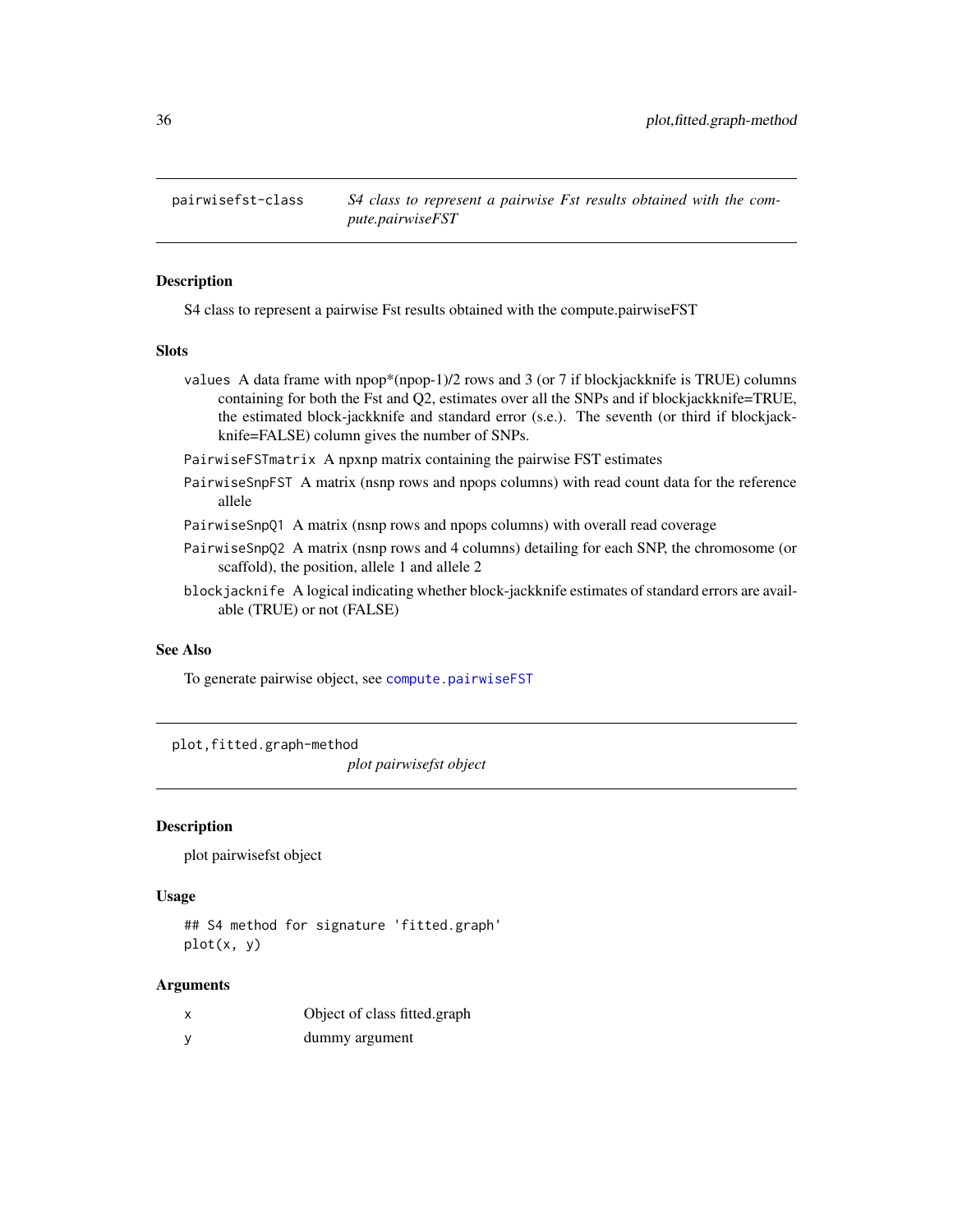<span id="page-36-0"></span>plot,fstats-method *plot fstats object*

# Description

plot fstats object

# Usage

## S4 method for signature 'fstats' plot(x, y, ...)

# Arguments

| X        | Object of class fstats                      |
|----------|---------------------------------------------|
| <b>V</b> | dummy argument                              |
| .        | Other arguments to be passed to plot fstats |

# See Also

see [plot\\_fstats](#page-37-1) for details on plot\_fstats arguments

plot,graph.params-method

*plot graph in graph.params object*

# Description

plot graph in graph.params object

# Usage

```
## S4 method for signature 'graph.params'
plot(x, y)
```
# Arguments

| Object of class fitted.graph |
|------------------------------|
| dummy argument               |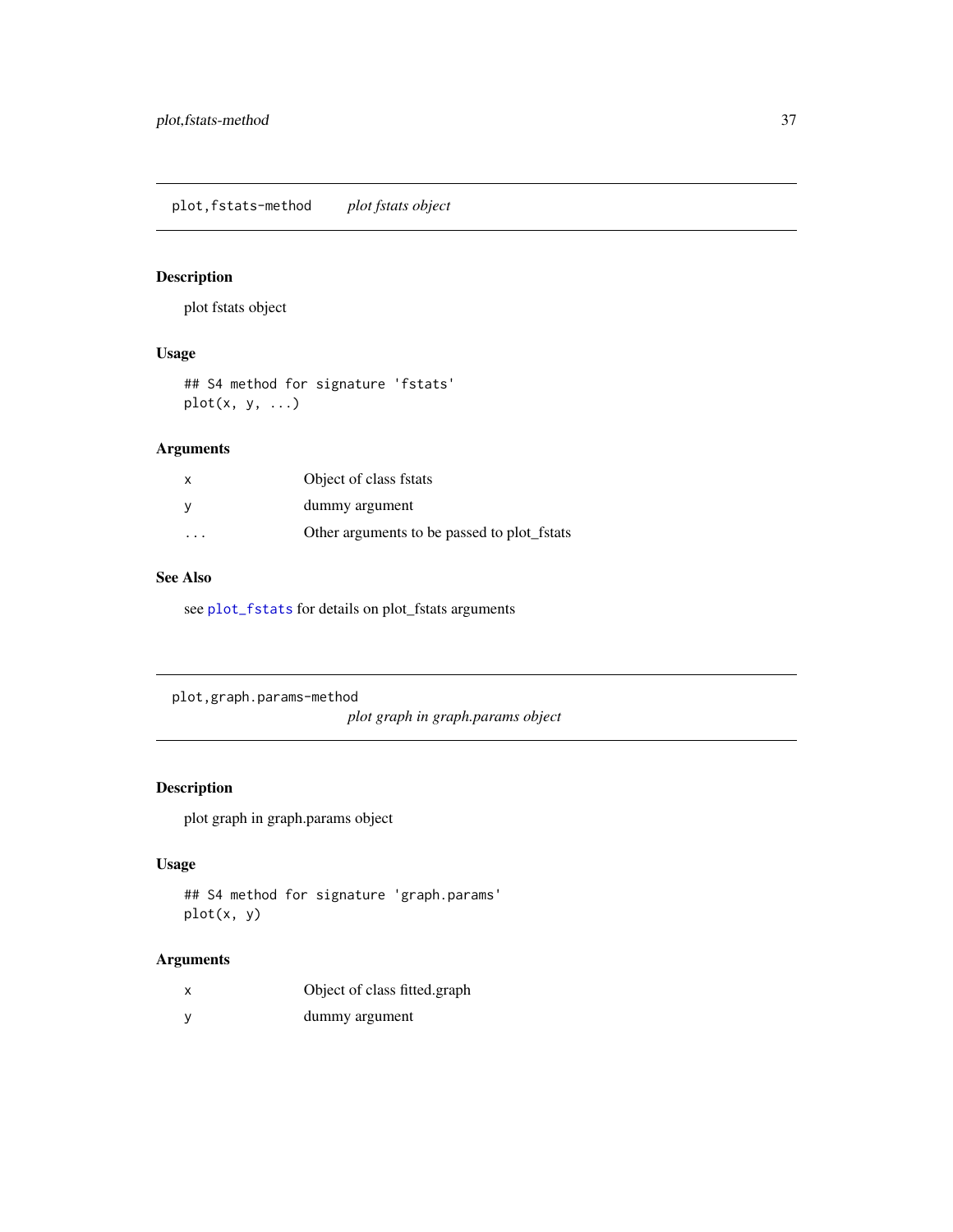<span id="page-37-0"></span>plot,pairwisefst-method

*plot pairwisefst object*

# Description

plot pairwisefst object

# Usage

## S4 method for signature 'pairwisefst'  $plot(x, y, ...)$ 

# Arguments

| $\mathsf{x}$ | Object of class pairwisefst                |
|--------------|--------------------------------------------|
| <b>V</b>     | dummy argument                             |
| .            | Some arguments to be passed to plot fstats |

# See Also

see [plot\\_fstats](#page-37-1) for details on plot\_fstats arguments

<span id="page-37-1"></span>

| plot_fstats | Plot F2, F3, F3star, F4, D or pairwise Fst values with their Confidence |
|-------------|-------------------------------------------------------------------------|
|             | Intervals                                                               |

# Description

Plot F2, F3, F3star, F4, D or pairwise Fst values with their Confidence Intervals

#### Usage

```
plot_fstats(
  x,
  stat.name = "F2",
 ci.perc = 95,value.random = c(NA, NA),pop.set1 = NA,
 pop.f3.target = NA,
 highlight.signif = TRUE,
 main = stat.name,
  ...
\mathcal{L}
```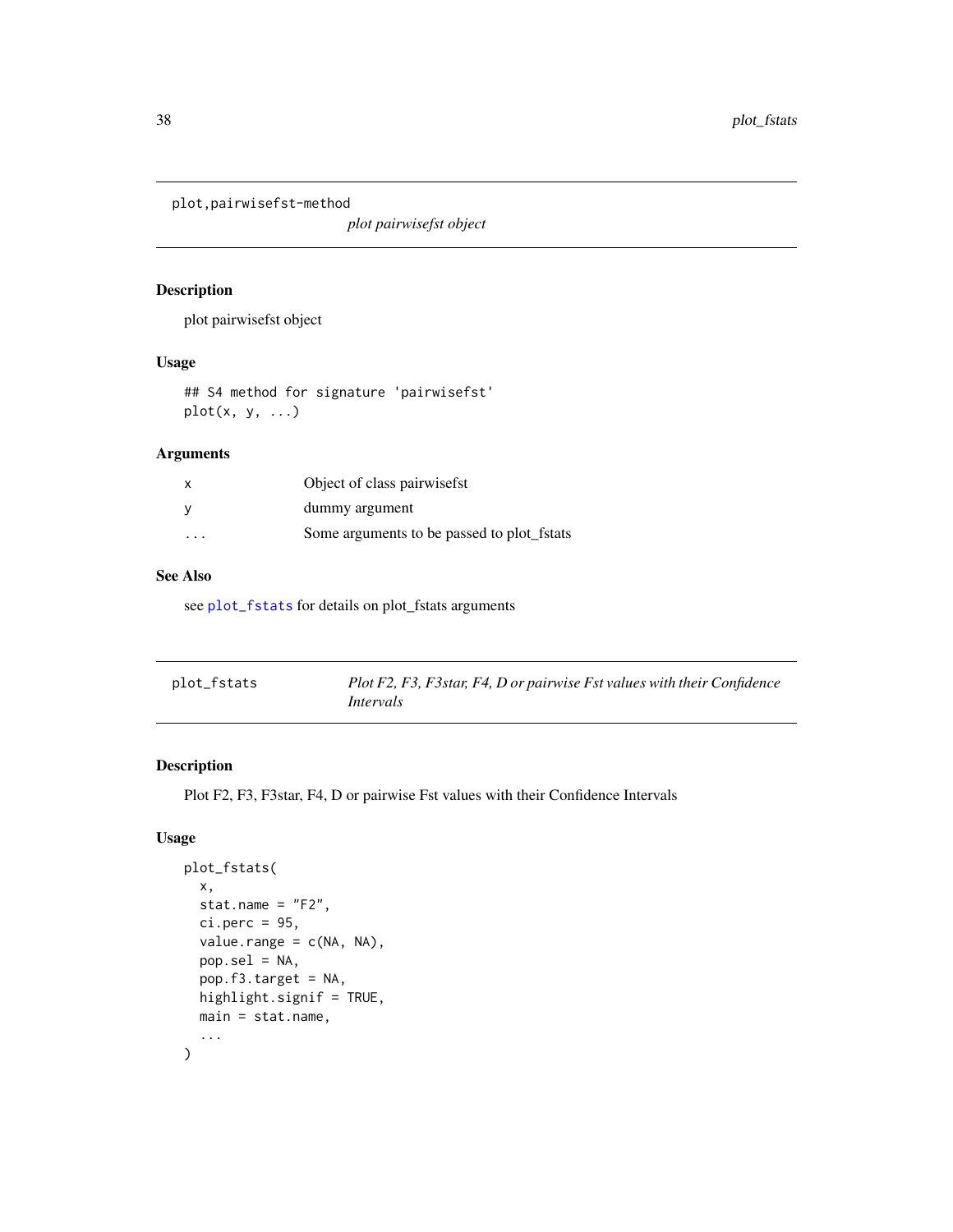#### <span id="page-38-0"></span>plot\_fstats 39

#### Arguments

| $\mathsf{x}$     | An object of class fstats (to plot F2, F3 or F4 statistics) or pairwisefst (to plot<br>pairwise fst)   |  |
|------------------|--------------------------------------------------------------------------------------------------------|--|
| stat.name        | For fstats object, the name of the stat (either F2, F3, F3star, F4 or Dstat)                           |  |
| ci.perc          | Percentage of the Confidence Interval in number of standard errors (default=95%)                       |  |
| value.range      | Range of test values (x-axis) to be plotted (default=NA, NA: i.e., all test values<br>are plotted)     |  |
| pop.sel          | Only plot test values involving these populations (default=NA: i.e., all test val-<br>ues are plotted) |  |
| pop.f3.target    | For F3-statistics, only plot F3 involving pop.f3.target as a target                                    |  |
| highlight.signif |                                                                                                        |  |
|                  | If TRUE highlight significant tests in red (see details)                                               |  |
| main             | Main title of the plot (default=stat.name)                                                             |  |
| $\ddotsc$        | Some other graphical arguments to be passed                                                            |  |

# Details

Data will only be plotted if jackknife estimates of the estimator s.e. have been performed i.e. if the functions compute.fstats or compute.pairwiseFST were run with nsnp.per.block>0

#### Value

A plot of the Fstats of interest. Significant F3 statistics (i.e., showing formal evidence for admixture of the target population) are highlighted in red. Significant F4 statistics (i.e., showing formal evidence against treeness of the pop. quadruplet) are highlighted in red.

### See Also

To generate x object, see [compute.pairwiseFST](#page-6-1) (for pairwisefst object) or [compute.fstats](#page-5-1) (for fstats object)

#### Examples

```
make.example.files(writing.dir=tempdir())
pooldata=popsync2pooldata(sync.file=paste0(tempdir(),"/ex.sync.gz"),
                  poolsizes=rep(50,15),poolnames=paste0("P",1:15))
res.fstats=compute.fstats(pooldata,nsnp.per.bjack.block=25)
plot_fstats(res.fstats,stat.name="F3",cex=0.5)
plot_fstats(res.fstats,stat.name="F3",value.range=c(NA,0.001),
            pop.f3.target=c("P7","P5"),cex.axis=0.7)
plot_fstats(res.fstats,stat.name="F4",cex=0.5)
#allow to reduce the size of the test name (y-axis)
plot_fstats(res.fstats,stat.name="F4",cex=0.5,
            pop.sel=c("P1","P2","P3","P4","P5"))
plot_fstats(res.fstats,stat.name="F4",cex=0.5,
            pop.sel=c("P1","P2","P3","P4","P5"),highlight.signif=FALSE)
```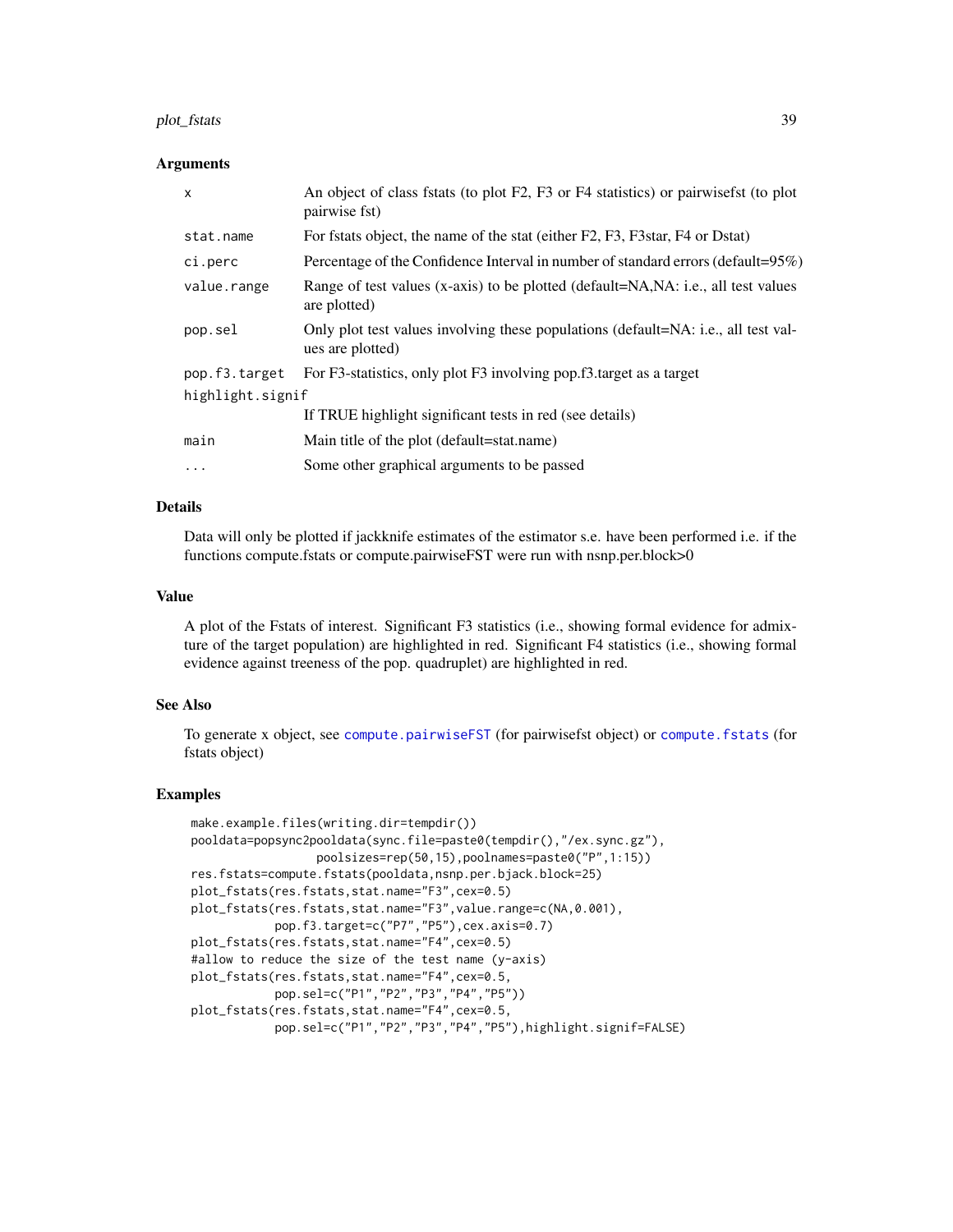<span id="page-39-0"></span>

S4 class to represent a Pool-Seq data set.

# Slots

npools The number of pools

nsnp The number of SNPs

refallele.readcount A matrix (nsnp rows and npools columns) with read count data for the reference allele

readcoverage A matrix (nsnp rows and npools columns) with overall read coverage

snp.info A data frame (nsnp rows and 4 columns) detailing for each SNP, the chromosome (or scaffold), the position, Reference allele name and Alternate allele name (if available)

poolsizes A vector of length npools with the corresponding haploid pool sizes

poolnames A vector of length npools with the corresponding haploid pool names

# See Also

To generate pooldata object, see [vcf2pooldata](#page-50-1), [popsync2pooldata](#page-44-1), [genobaypass2pooldata](#page-21-1) and [genoselestim2pooldata](#page-22-1)

| pooldata.subset | Create a subset of the pooldata object that contains Pool-Seq data as |
|-----------------|-----------------------------------------------------------------------|
|                 | a function of pool and/or SNP indexes                                 |

# Description

Create a subset of the pooldata object that contains Pool-Seq data as a function of pool and/or SNP indexes

#### Usage

```
pooldata.subset(
  pooldata,
  pool.index = 1:pooldata@npools,
  snp.index = 1:pooldata@nsnp,
  min.cov.per.pool = -1,
  max.cov.per.pool = 1e+06,
  min.max = -1,
  cov.qthres.per.pool = c(0, 1),return.snp.idx = FALSE,
  verbose = TRUE
)
```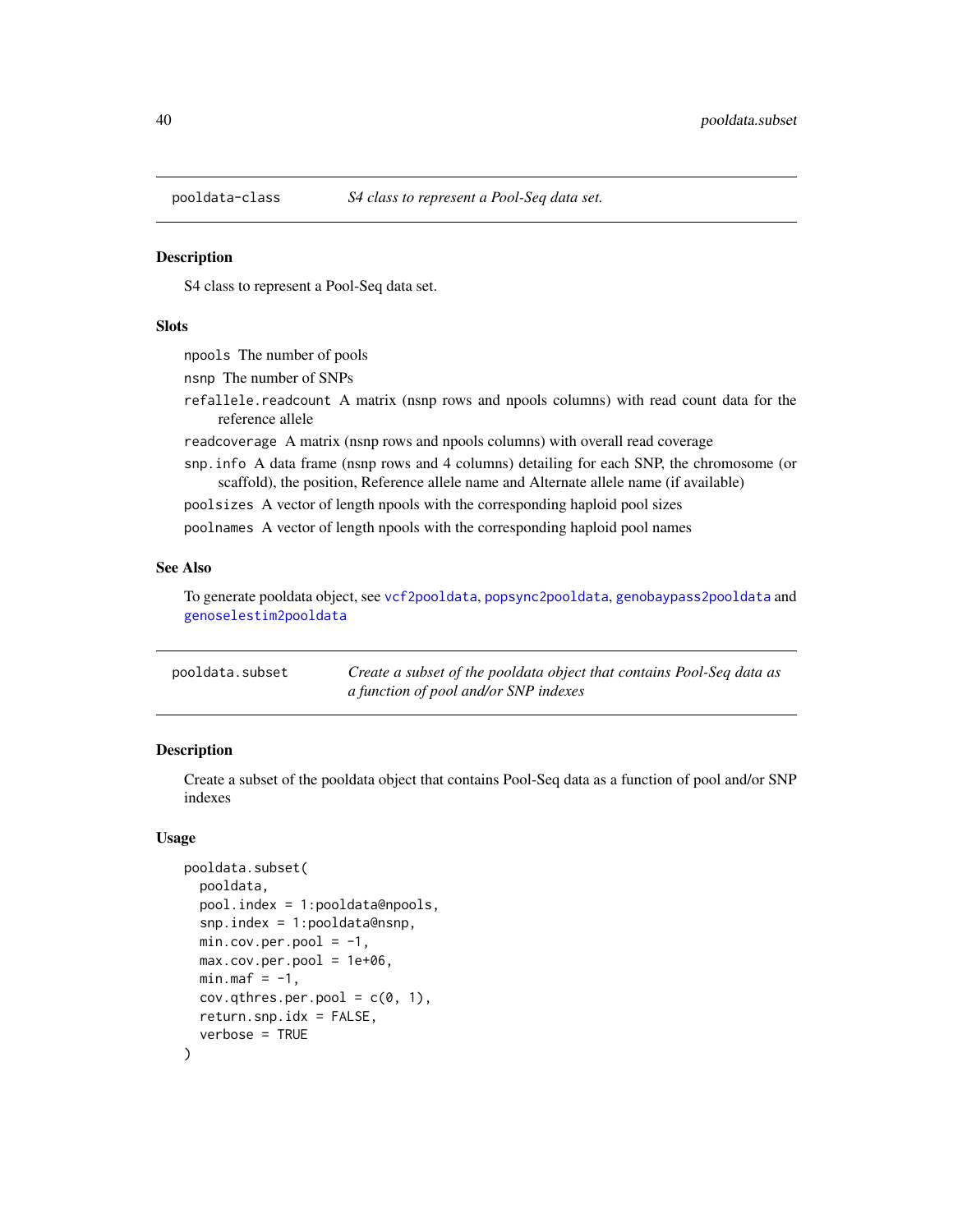# pooldata.subset 41

#### **Arguments**

| pooldata            | A pooldata object containing Pool-Seq information                                                                                                                                              |  |
|---------------------|------------------------------------------------------------------------------------------------------------------------------------------------------------------------------------------------|--|
| pool.index          | Indexes of the pools (at least two), that should be selected to create the new<br>pooldata object (default=all the pools)                                                                      |  |
| snp.index           | Indexes of the SNPs (at least two), that should be selected to create the new<br>pooldata object (default=all the SNPs)                                                                        |  |
| min.cov.per.pool    |                                                                                                                                                                                                |  |
|                     | Minimal allowed read count (per pool). If at least one pool is not covered by at<br>least min.cov.perpool reads, the position is discarded                                                     |  |
| max.cov.per.pool    |                                                                                                                                                                                                |  |
|                     | Maximal allowed read count (per pool). If at least one pool is covered by more<br>than min.cov.perpool reads, the position is discarded                                                        |  |
| min.maf             | Minimal allowed Minor Allele Frequency (computed from the ratio over all read<br>counts for the reference allele over the read coverage)                                                       |  |
| cov.qthres.per.pool |                                                                                                                                                                                                |  |
|                     | A two-elements vector containing the minimal (qmin) and maximal (qmax)<br>quantile coverage thresholds applied to each pools $(0 \leq = qmin \leq qmax \leq = 1)$ . See<br>details below       |  |
|                     | return snp idx If TRUE, the row names of the snp info slot of the returned pooldata object<br>are named as "rsx" where x is the index of SNP in the initial pooldata object<br>(default=FALSE) |  |
| verbose             | If TRUE return some information                                                                                                                                                                |  |

#### Details

This function allows subsetting a pooldata object by selecting only some pools and/or some SNPs (e.g., based on their position on the genome). Additional filtering steps on SNPs can be carried out on the resulting subset to discard SNP with low polymorphism or poorly or too highly covered. In addition, coverage criteria can be applied on a per-pool basis with the cov.qthres.per.pool argument. 'more specific SNP selection based on their positions on the genome or their characteristics. For instance if qmax=0.95, a position is discarded if in a given pool it has a number of reads higher than the 95-th percentile of the empirical coverage distribution in this same pool (defined over the SNPs selected by snp.index). Similarly, if qmax=0.05, a position is discarded if in a given pool it has a number of reads lower than the 5-th percentile of the empirical coverage distribution in this same pool. This mode of selection may be more relevant when considering pools with heterogeneous read coverages.

# Value

A pooldata object with 7 elements:

- 1. "refallele.readcount": a matrix with nsnp rows and npools columns containing read counts for the reference allele (chosen arbitrarily) in each pool
- 2. "readcoverage": a matrix with nsnp rows and npools columns containing read coverage in each pool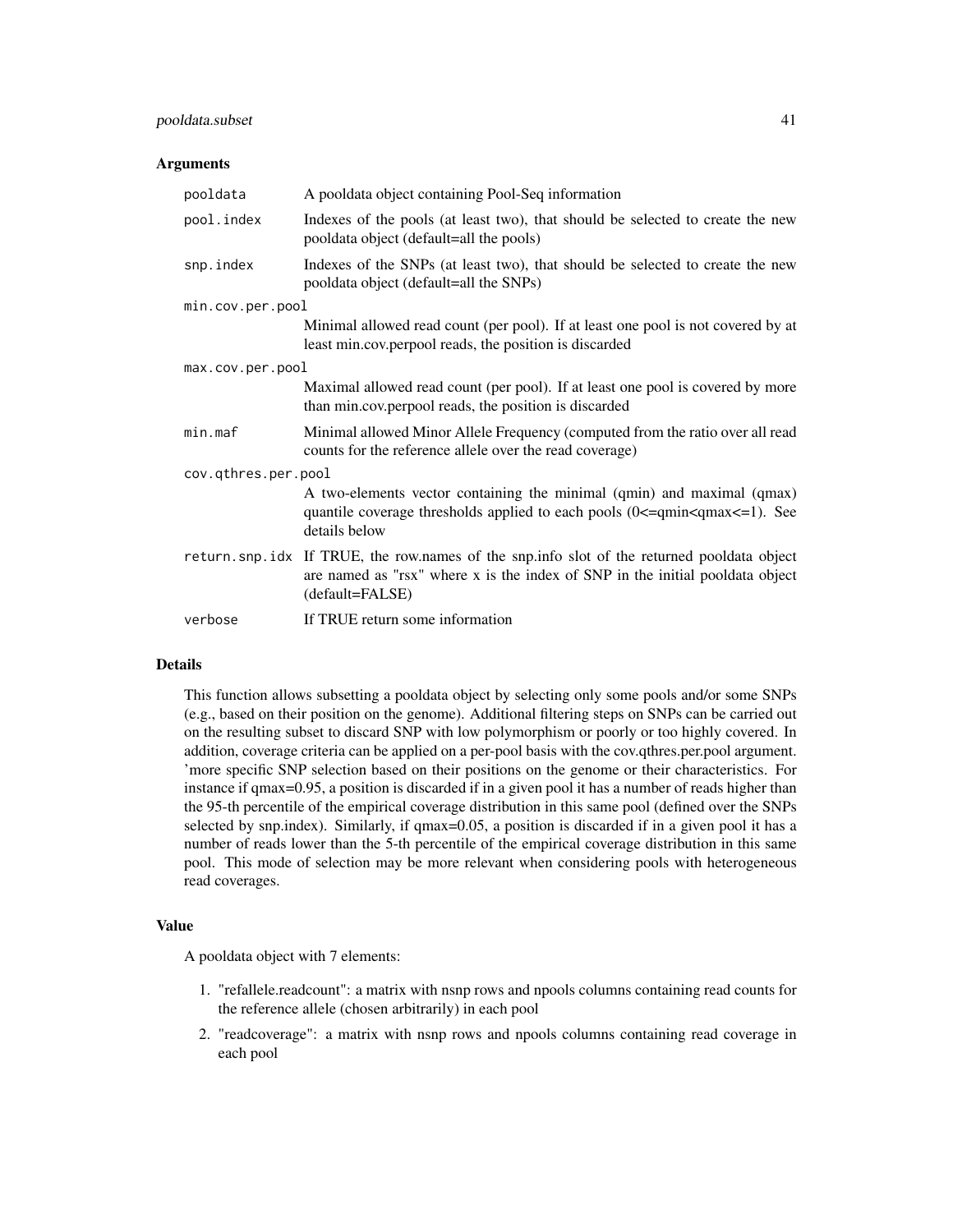- <span id="page-41-0"></span>3. "snp.info": a matrix with nsnp rows and four columns containing respectively the contig (or chromosome) name (1st column) and position (2nd column) of the SNP; the allele in the reference assembly (3rd column); the allele taken as reference in the refallele matrix.readcount matrix (4th column); and the alternative allele (5th column)
- 4. "poolsizes": a vector of length npools containing the haploid pool sizes
- 5. "poolnames": a vector of length npools containing the names of the pools
- 6. "nsnp": a scalar corresponding to the number of SNPs
- 7. "npools": a scalar corresponding to the number of pools

#### See Also

To generate pooldata object, see [vcf2pooldata](#page-50-1), [popsync2pooldata](#page-44-1)

### Examples

```
make.example.files(writing.dir=tempdir())
pooldata=popsync2pooldata(sync.file=paste0(tempdir(),"/ex.sync.gz"),poolsizes=rep(50,15))
subset.by.pools=pooldata.subset(pooldata,pool.index=c(1,2))
subset.by.snps=pooldata.subset(pooldata,snp.index=10:100)
subset.by.pools.and.snps=pooldata.subset(pooldata,pool.index=c(1,2),snp.index=10:100)
subset.by.pools.qcov.thr=pooldata.subset(pooldata,pool.index=1:8,cov.qthres.per.pool=c(0.05,0.95))
```
pooldata2genobaypass *Convert a pooldata object into BayPass input files.*

#### Description

Convert a pooldata object into BayPass allele read count and haploid pool size files. A file containing SNP details is also printed out. Options to generate sub-samples (e.g., for large number of SNPs) are also available.

# Usage

```
pooldata2genobaypass(
  pooldata,
 writing.dir = getwd(),
 prefix = ",
  subsamplesize = -1,
  subsamplingmethod = "thinning"
)
```
#### Arguments

| pooldata    | A pooldata object containing Pool-Seq information (see vcf2pooldata and popsync2pooldata) |
|-------------|-------------------------------------------------------------------------------------------|
| writing.dir | Directory where to create the files (e.g., set writing.dir=getwd() to copy in the         |
|             | current working directory)                                                                |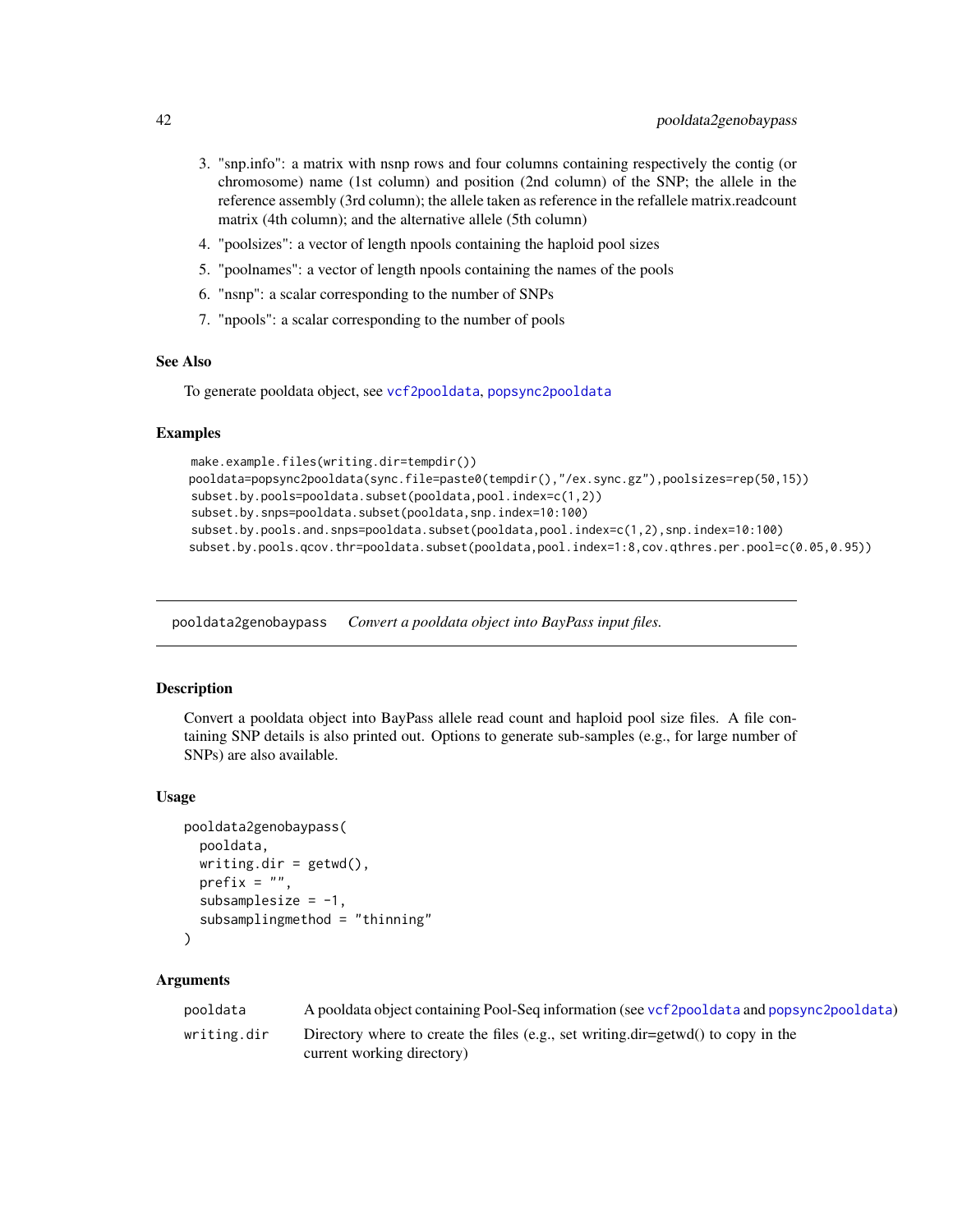# <span id="page-42-0"></span>pooldata2genoselestim 43

| prefix            | Prefix used for output file names                                                                                                                                                                                                                                                                                                                                                                                                  |
|-------------------|------------------------------------------------------------------------------------------------------------------------------------------------------------------------------------------------------------------------------------------------------------------------------------------------------------------------------------------------------------------------------------------------------------------------------------|
| subsamplesize     | Size of the sub-samples. If $\leq 1$ (default), all the SNPs are considered in the<br>output                                                                                                                                                                                                                                                                                                                                       |
| subsamplingmethod |                                                                                                                                                                                                                                                                                                                                                                                                                                    |
|                   | If sub-sampling is activated (argument subsamplesize), define the method used<br>for subsampling that might be either i) "random" (A single data set consisting of<br>randmly chosen SNPs is generated) or ii) "thinning", sub-samples are generated<br>by taking SNPs one every nsub=floor(nsnp/subsamplesize) in the order of the<br>map (a suffix ", subn" is added to each sub-sample files where n varies from 1 to<br>nsub). |

### Value

Files containing allele count (in BayPass format), haploid pool size (in BayPass format), and SNP details (as in the snp.info matrix from the pooldata object)

#### See Also

To generate pooldata object, see [vcf2pooldata](#page-50-1), [popsync2pooldata](#page-44-1)

### Examples

```
make.example.files(writing.dir=tempdir())
pooldata=popsync2pooldata(sync.file=paste0(tempdir(),"/ex.sync.gz"),poolsizes=rep(50,15))
pooldata2genobaypass(pooldata=pooldata,writing.dir=tempdir())
```
pooldata2genoselestim *Convert a pooldata object into SelEstim input files.*

### Description

Convert a pooldata object into SelEstim allele read count. A file containing SNP details is also printed out. Options to generate sub-samples (e.g., for large number of SNPs) are also available.

#### Usage

```
pooldata2genoselestim(
 pooldata,
 writing.dim = getwd(),prefix = ".
  subsamplesize = -1,
  subsamplingmethod = "thinning"
)
```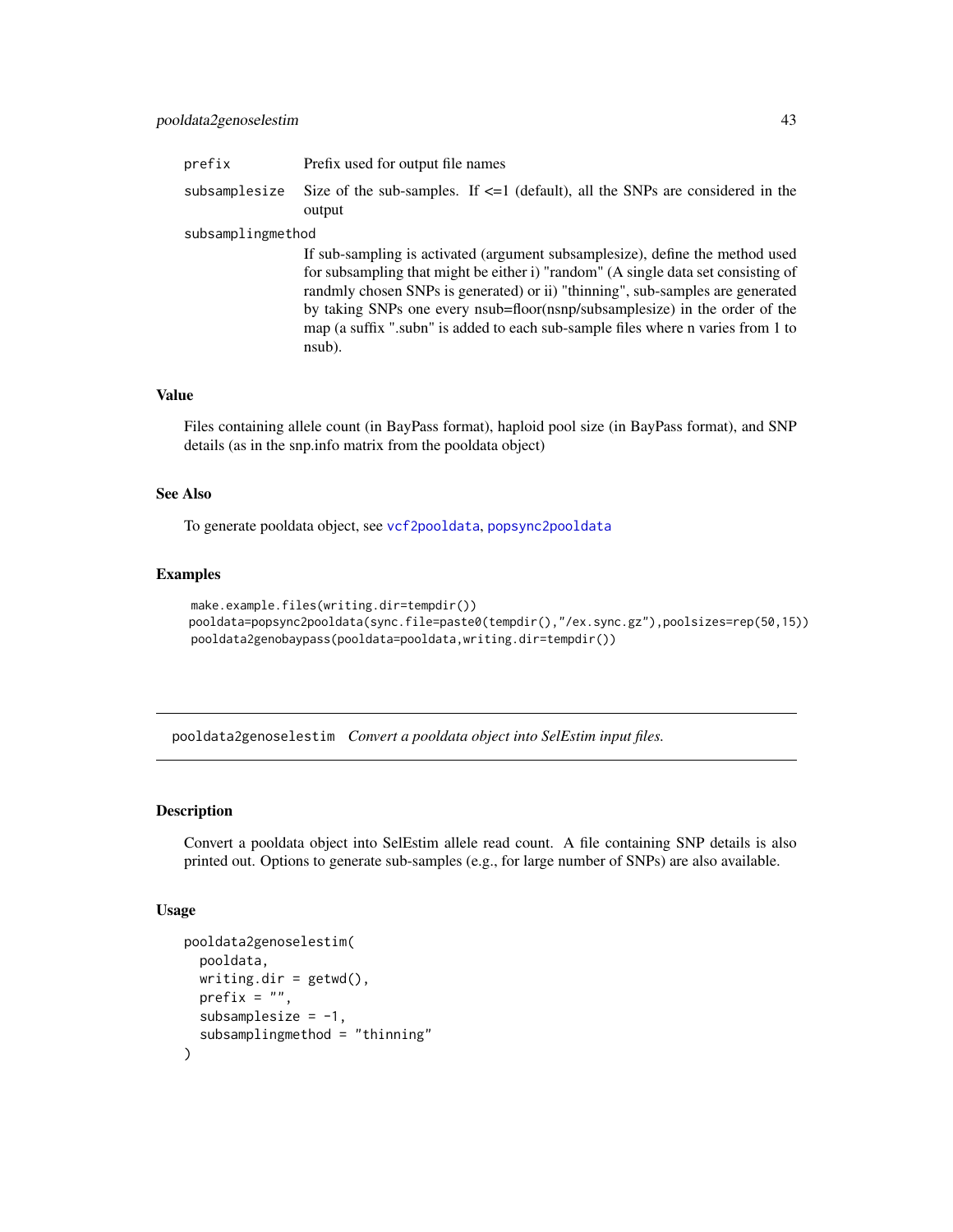#### <span id="page-43-0"></span>Arguments

| A pooldata object containing Pool-Seq information (see vcf2pooldata and popsync2pooldata)                       |
|-----------------------------------------------------------------------------------------------------------------|
| Directory where to create the files (e.g., set writing.dir=getwd() to copy in the<br>current working directory) |
| Prefix used for output file names                                                                               |
| Size of the sub-samples. If $\leq 1$ (default), all the SNPs are considered in the<br>output                    |
| subsamplingmethod                                                                                               |
| If sub-sampling is activated (argument subsamplesize), define the method used                                   |
| for subsampling that might be either i) "random" (A single data set consisting of                               |
| randmly chosen SNPs is generated) or ii) "thinning", sub-samples are generated                                  |
| by taking SNPs one every nsub=floor(nsnp/subsamplesize) in the order of the                                     |
| map (a suffix "subn" is added to each sub-sample files where n varies from 1 to                                 |
| nsub).                                                                                                          |
|                                                                                                                 |

# Value

Files containing allele count (in SelEstim Pool-Seq format) and SNP details (as in the snp.info matrix from the pooldata object)

#### See Also

To generate pooldata object, see [vcf2pooldata](#page-50-1), [popsync2pooldata](#page-44-1)

#### Examples

```
make.example.files(writing.dir=tempdir())
pooldata=popsync2pooldata(sync.file=paste0(tempdir(),"/ex.sync.gz"),poolsizes=rep(50,15))
pooldata2genoselestim(pooldata=pooldata,writing.dir=tempdir())
```
poolfstat *PoolFstat*

#### Description

Functions for the computation of f- and D-statistics (estimation of Fst, Patterson's F2, F3, F3\*, F4 and D parameters) in population genomics studies from allele count or Pool-Seq read count data and for the fitting, building and visualization of admixture graphs. The package also includes several utilities to manipulate Pool-Seq data stored in standard format (e.g., such as 'vcf' files or 'rsync' files generated by the the 'PoPoolation' software) and perform conversion to alternative format (as used in the 'BayPass' and 'SelEstim' software). As of version 2.0, the package also includes utilities to manipulate standard allele count data (e.g., stored in TreeMix, BayPass and SelEstim format).

# Details

Computing f-Statistics and building admixture graphs based on allele count or Pool-Seq read count data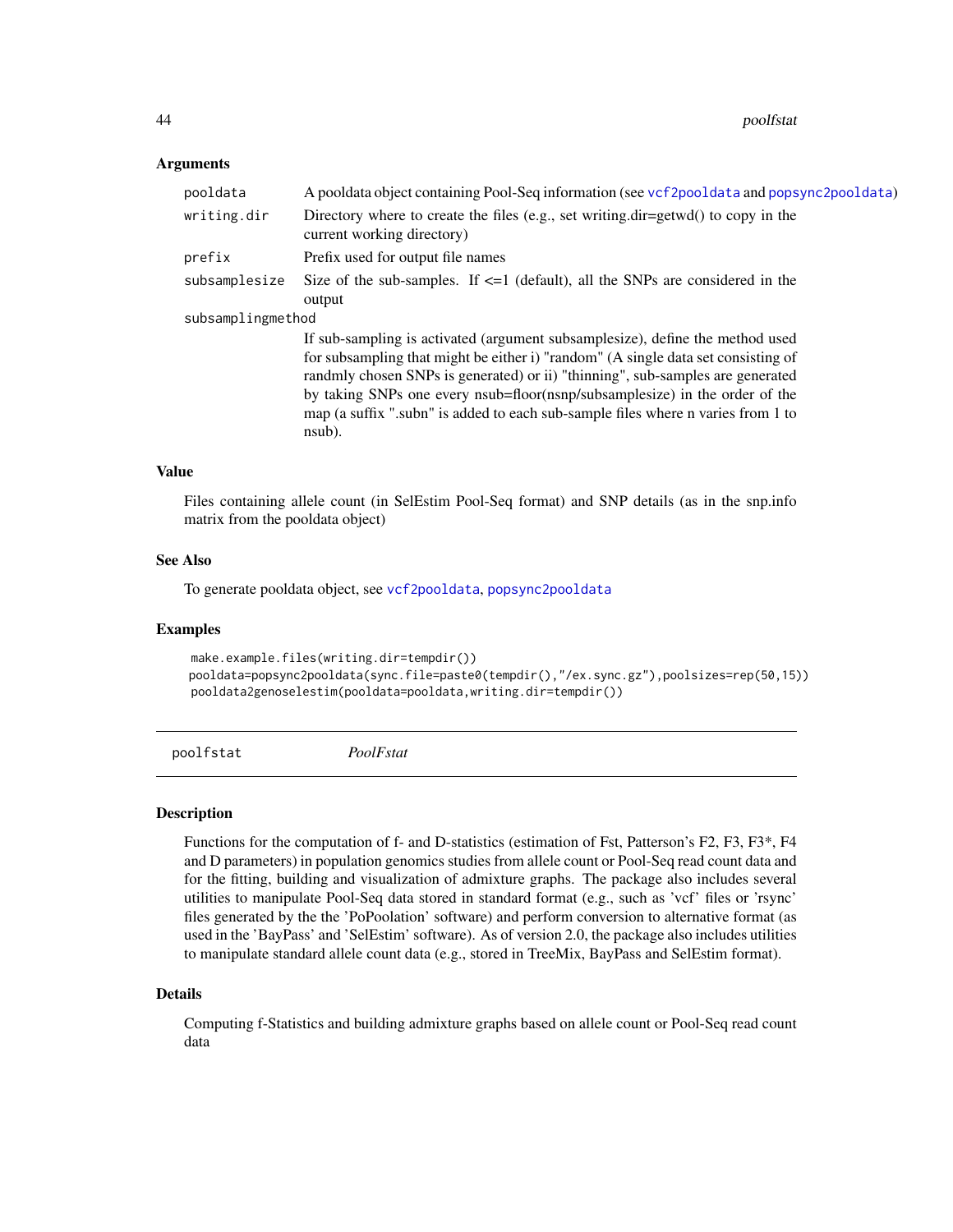<span id="page-44-1"></span><span id="page-44-0"></span>

Convert Popoolation Sync files into a pooldata object

# Usage

```
popsync2pooldata(
 sync.file = ",
 poolsizes = NA,
 poolnames = NA,
 min.rc = 1,
 min.cov.per.pool = -1,
 max.cov.per.pool = 1e+06,
 min.max = 0.01,noindel = TRUE,
 nlines.per.readblock = 1e+06,
 nthreads = 1
)
```
# Arguments

| sync.file        | The name (or a path) of the Popoolation sync file (might be in compressed for-<br>mat)                                                                                                                                                                                                                                                                                                                                                                                                                                                      |  |  |
|------------------|---------------------------------------------------------------------------------------------------------------------------------------------------------------------------------------------------------------------------------------------------------------------------------------------------------------------------------------------------------------------------------------------------------------------------------------------------------------------------------------------------------------------------------------------|--|--|
| poolsizes        | A numeric vector with haploid pool sizes                                                                                                                                                                                                                                                                                                                                                                                                                                                                                                    |  |  |
| poolnames        | A character vector with the names of pool                                                                                                                                                                                                                                                                                                                                                                                                                                                                                                   |  |  |
| min, rc          | Minimal allowed read count per base. Bases covered by less than min.rc reads<br>are discarded and considered as sequencing error. For instance, if nucleotides A,<br>C, G and T are covered by respectively 100, 15, 0 and 1 over all the pools, setting<br>min.rc to 0 will lead to discard the position (the polymorphism being considered<br>as tri-allelic), while setting min.rc to $1$ (or $2$ , $314$ ) will make the position be<br>considered as a SNP with two alleles A and C (the only read for allele T being<br>disregarded). |  |  |
| min.cov.per.pool |                                                                                                                                                                                                                                                                                                                                                                                                                                                                                                                                             |  |  |
|                  | Minimal allowed read count (per pool). If at least one pool is not covered by at<br>least min.cov.perpool reads, the position is discarded                                                                                                                                                                                                                                                                                                                                                                                                  |  |  |
| max.cov.per.pool |                                                                                                                                                                                                                                                                                                                                                                                                                                                                                                                                             |  |  |
|                  | Maximal allowed read count (per pool). If at least one pool is covered by more<br>than min.cov.perpool reads, the position is discarded                                                                                                                                                                                                                                                                                                                                                                                                     |  |  |
| min.maf          | Minimal allowed Minor Allele Frequency (computed from the ratio overal read<br>counts for the reference allele over the read coverage)                                                                                                                                                                                                                                                                                                                                                                                                      |  |  |
| noindel          | If TRUE, positions with at least one indel count are discarded                                                                                                                                                                                                                                                                                                                                                                                                                                                                              |  |  |
|                  |                                                                                                                                                                                                                                                                                                                                                                                                                                                                                                                                             |  |  |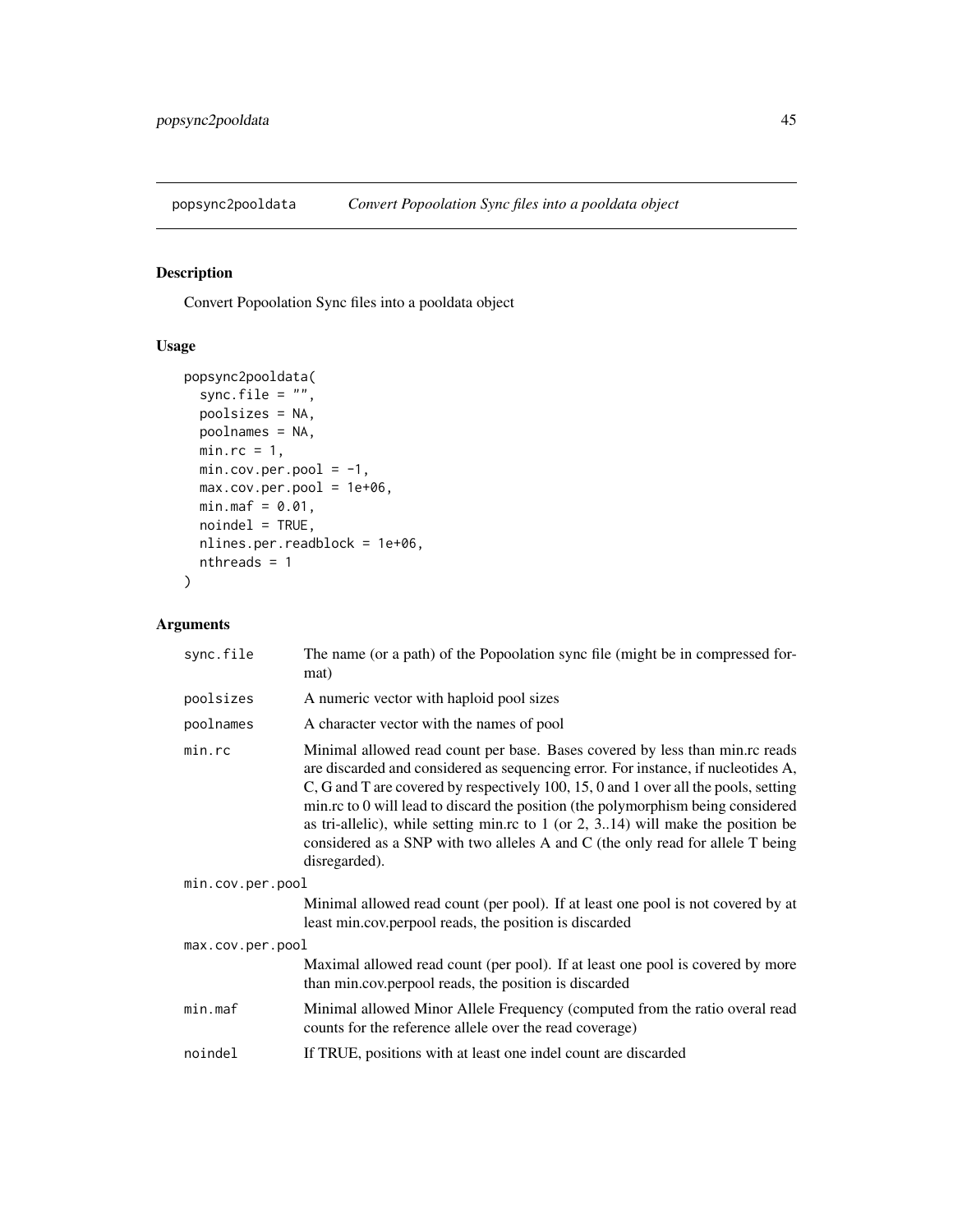<span id="page-45-0"></span>nlines.per.readblock Number of Lines read simultaneously. Should be adapted to the available RAM. nthreads Number of available threads for parallelization of some part of the parsing (default=1, i.e., no parallelization)

# Value

A pooldata object containing 7 elements:

- 1. "refallele.readcount": a matrix with nsnp rows and npools columns containing read counts for the reference allele (chosen arbitrarily) in each pool
- 2. "readcoverage": a matrix with nsnp rows and npools columns containing read coverage in each pool
- 3. "snp.info": a matrix with nsnp rows and four columns containing respectively the contig (or chromosome) name (1st column) and position (2nd column) of the SNP; the allele taken as reference in the refallele.readcount matrix (3rd column); and the alternative allele (4th column)
- 4. "poolsizes": a vector of length npools containing the haploid pool sizes
- 5. "poolnames": a vector of length npools containing the names of the pools
- 6. "nsnp": a scalar corresponding to the number of SNPs
- 7. "npools": a scalar corresponding to the number of pools

#### Examples

```
make.example.files(writing.dir=tempdir())
pooldata=popsync2pooldata(sync.file=paste0(tempdir(),"/ex.sync.gz"),poolsizes=rep(50,15))
```
rooted.njtree.builder *Construct and root an Neighbor-Joining tree of presumably nonadmixed leaves*

# Description

Construct and root an Neighbor-Joining tree of presumably nonadmixed leaves

#### Usage

```
rooted.njtree.builder(
  fstats,
  pop.sel,
  edge.fact = 1000,
 plot.nj = FALSE,
  verbose = TRUE
)
```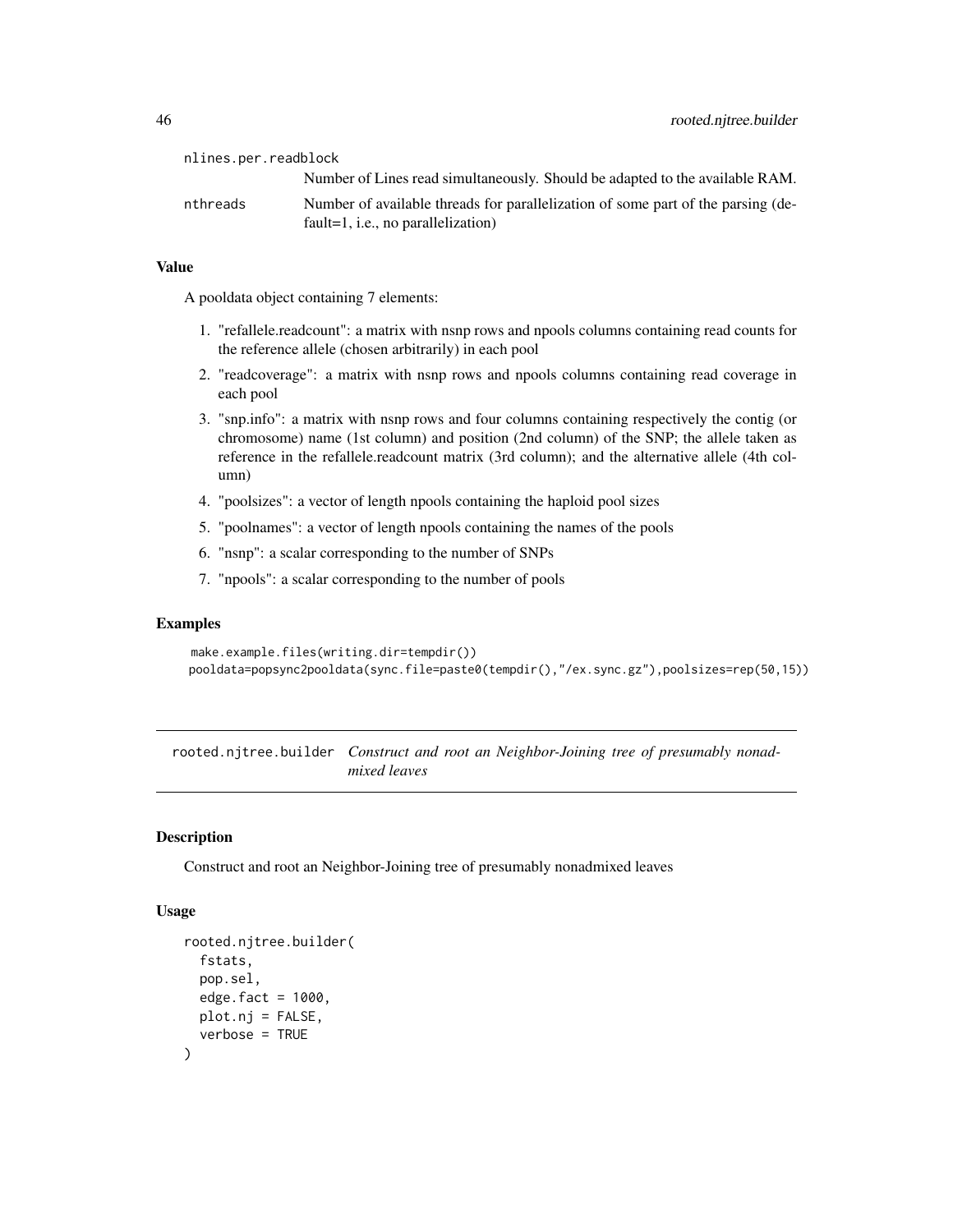#### <span id="page-46-0"></span>**Arguments**

| fstats    | Object of class fstats that contains estimates of the fstats (see compute fstats) |
|-----------|-----------------------------------------------------------------------------------|
| pop.sel   | Names of the leaves (pops) used to build the nj tree (at least 3 required)        |
| edge.fact | The multiplying factor of edges length in graph representation                    |
| plot.ni   | If TRUE plot the Neighbor-Joining tree                                            |
| verbose   | If TRUE extra information is printed on the terminal                              |

### Details

A Neighbor-Joining tree is first built (using nj function from the package ape) based on the F2 distance matrix of the leaves in pop.sel which are presumably non-admixed (see the function find.tree.popset to find such groups of scaffold populations using estimated F3 and F4 test statistics). For nonadmixed leaves, F2 are indeed expected to be additive along the resulting binary tree (see Lipson et al., 2013). The resulting tree is then rooted using the method described in Lipson et al. (2013) which is based on the property that the estimated heterozygosity of the root h\_R equals h\_R=1-Q2(A,B) if A and B are two populations sharing R as the only common ancestor in the tree. This estimator should then be consistent across all the possible pairs of populations A and B that are only connected through R in the tree (i.e., that each belong to one of the two partitions of the tree defined by a root position R). Note that  $1-Q(2(A,B)=(1-Q1(A))/2 + (1-Q1(B))/2 + F2(A,B)=(h_A+h_B)/2 + F2(A,B)$ where  $h_A$ ,  $h_B$  and  $F_2(A,B)$  are estimated with the function compute.fstats.

#### Value

A list with the following elements:

- 1. "n.rooted.trees": The number of possible rooted binary trees that were evaluated
- 2. "fitted.rooted.trees.list": a list of objects of class fitted.graph containing information on all the possible graphs (indexed from 1 to n.rooted.trees). Each tree may be visualized or further used using functions applied to objects of class fitted.graph (e.g., plot, add.leave)
- 3. best.rooted.tree The tree (object of class fitted.graph) among all the graphs within fitted.rooted.trees.list displaying the minimal the minimal sd over estimates of h P (see details)
- 4. "root.het.est.var": For a matrix of n.tree rows (same order as in the list rooted.tree) and 4 columns with i) the average estimated root heterozygosity h\_R across all the pairs of population leave that are relevant for estimation (see details); ii) the size of the range of variation and iii) the s.d. of the estimates of h<sub>R</sub>, and iv) the number of population pairs relevant for estimation
- 5. "nj.tree.eval": If n.edges>3, gives the five worst configuration fit (by calling the compare.fitted.fstats function) which are the same irrespective of rooting

# See Also

see [fit.graph](#page-13-1), [generate.graph.params](#page-17-1) and [add.leaf](#page-2-1).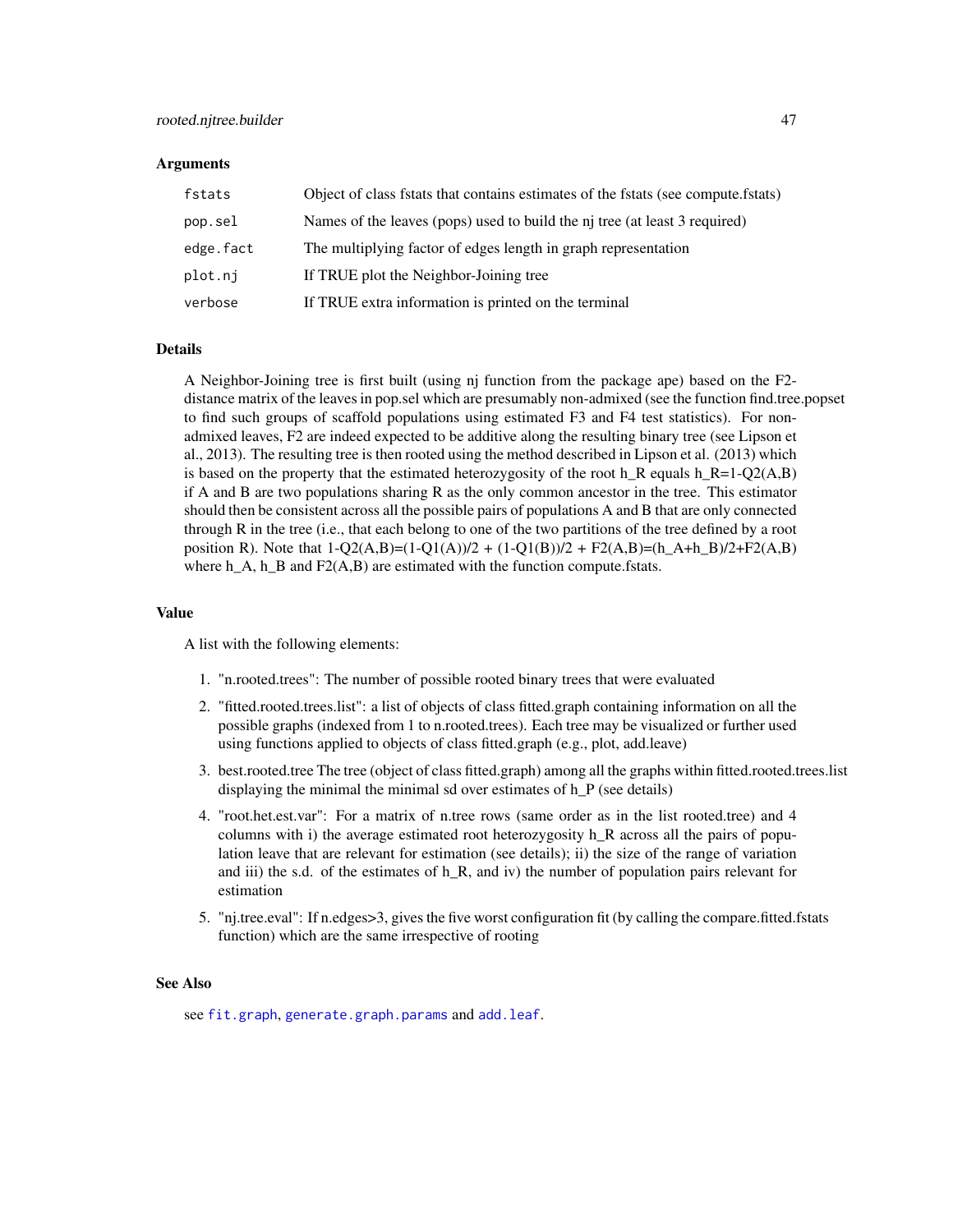<span id="page-47-0"></span>show,countdata-method *Show countdata object*

# Description

Show countdata object

# Usage

## S4 method for signature 'countdata' show(object)

# Arguments

object Object of class countdata

show,fitted.graph-method *Show fitted.graph object*

# Description

Show fitted.graph object

# Usage

```
## S4 method for signature 'fitted.graph'
show(object)
```
# Arguments

object Object of class fitted.graph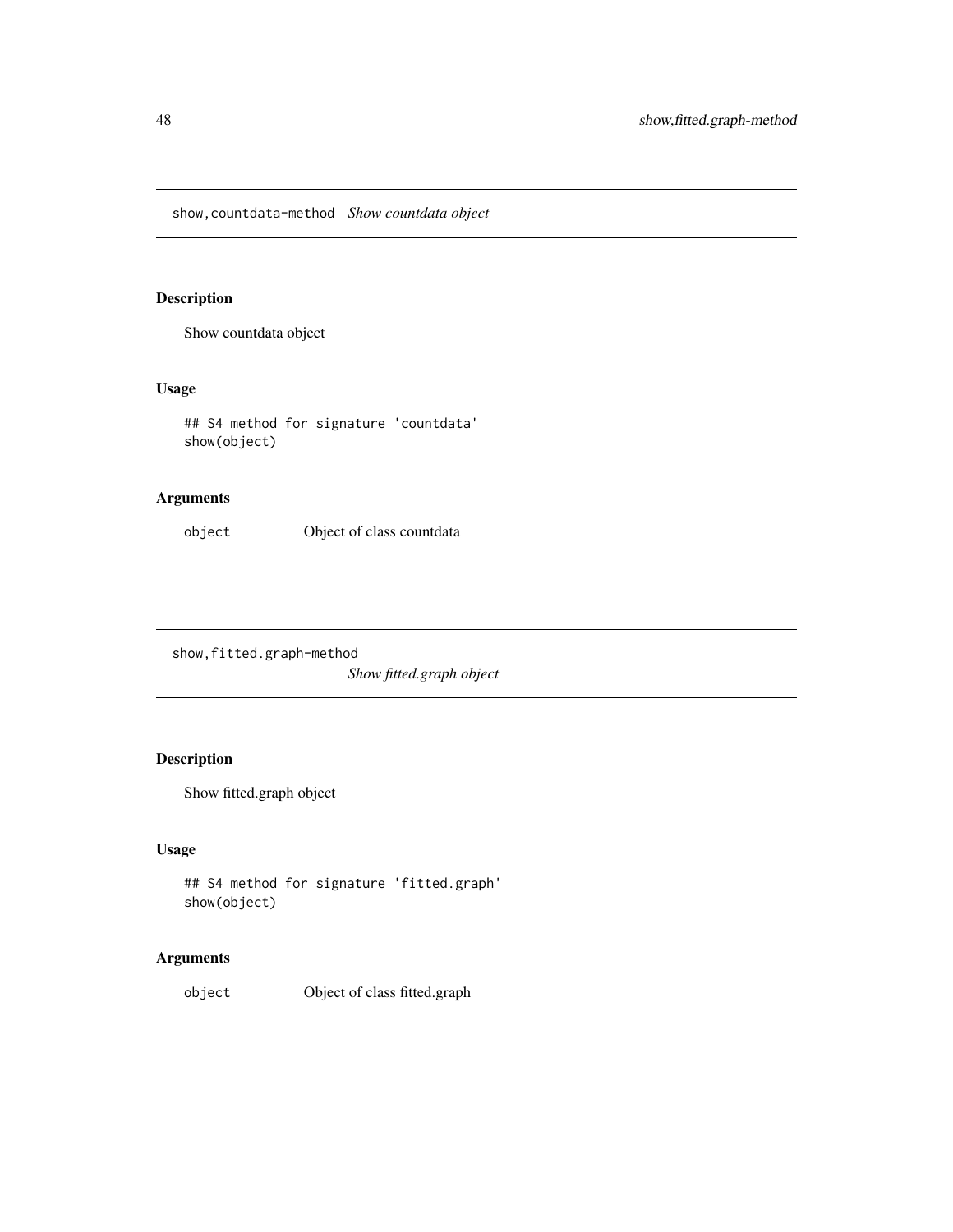<span id="page-48-0"></span>show,fstats-method *Show fstats object*

# Description

Show fstats object

# Usage

## S4 method for signature 'fstats' show(object)

# Arguments

object Object of class fstats

show,graph.params-method

*Show graph.params object*

# Description

Show graph.params object

### Usage

```
## S4 method for signature 'graph.params'
show(object)
```
# Arguments

object Object of class graph.params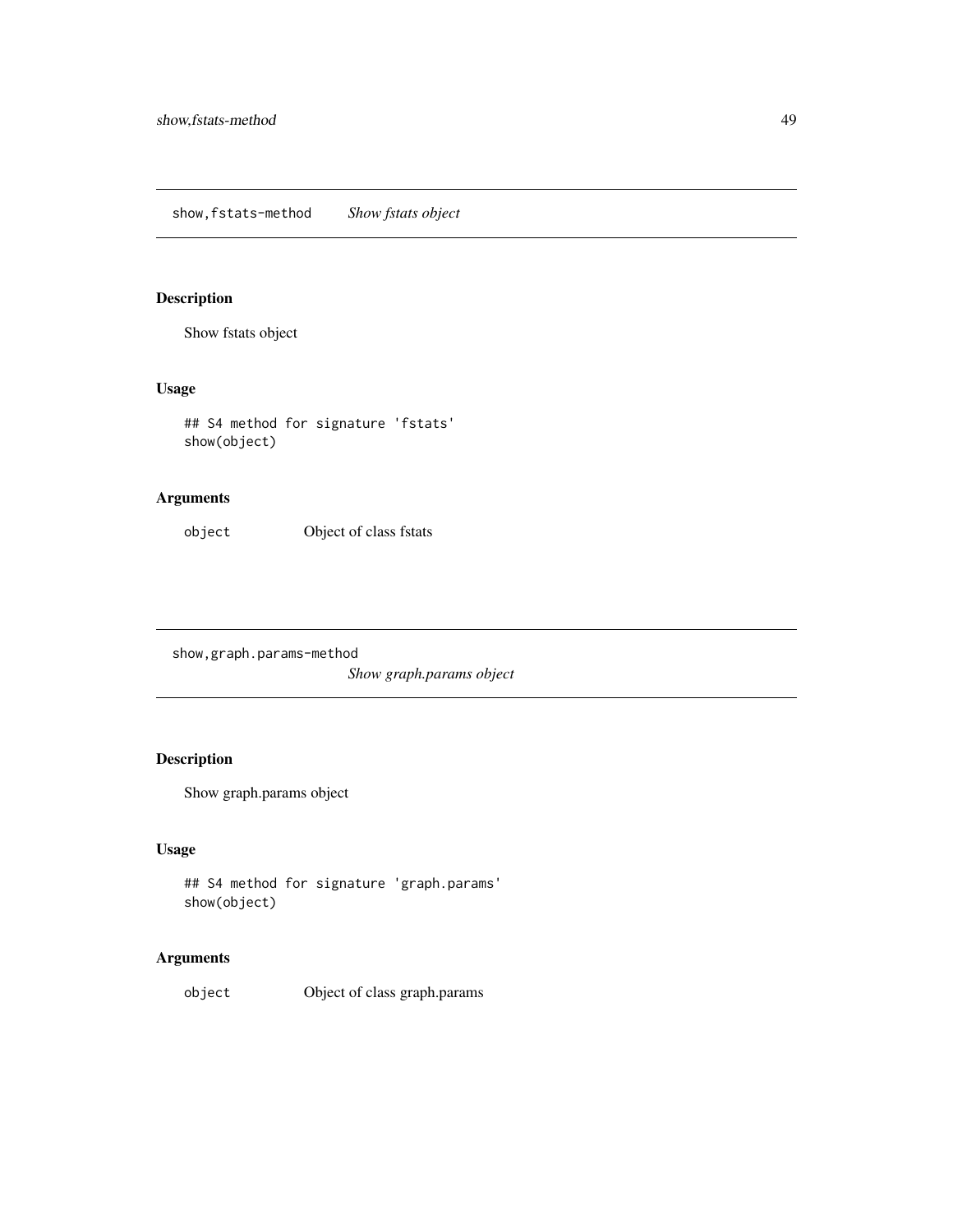<span id="page-49-0"></span>show,pairwisefst-method

*Show pairwisefst object*

# Description

Show pairwisefst object

# Usage

## S4 method for signature 'pairwisefst' show(object)

# Arguments

object Object of class pairwisefst

show,pooldata-method *Show pooldata object*

# Description

Show pooldata object

# Usage

```
## S4 method for signature 'pooldata'
show(object)
```
# Arguments

object Object of class pooldata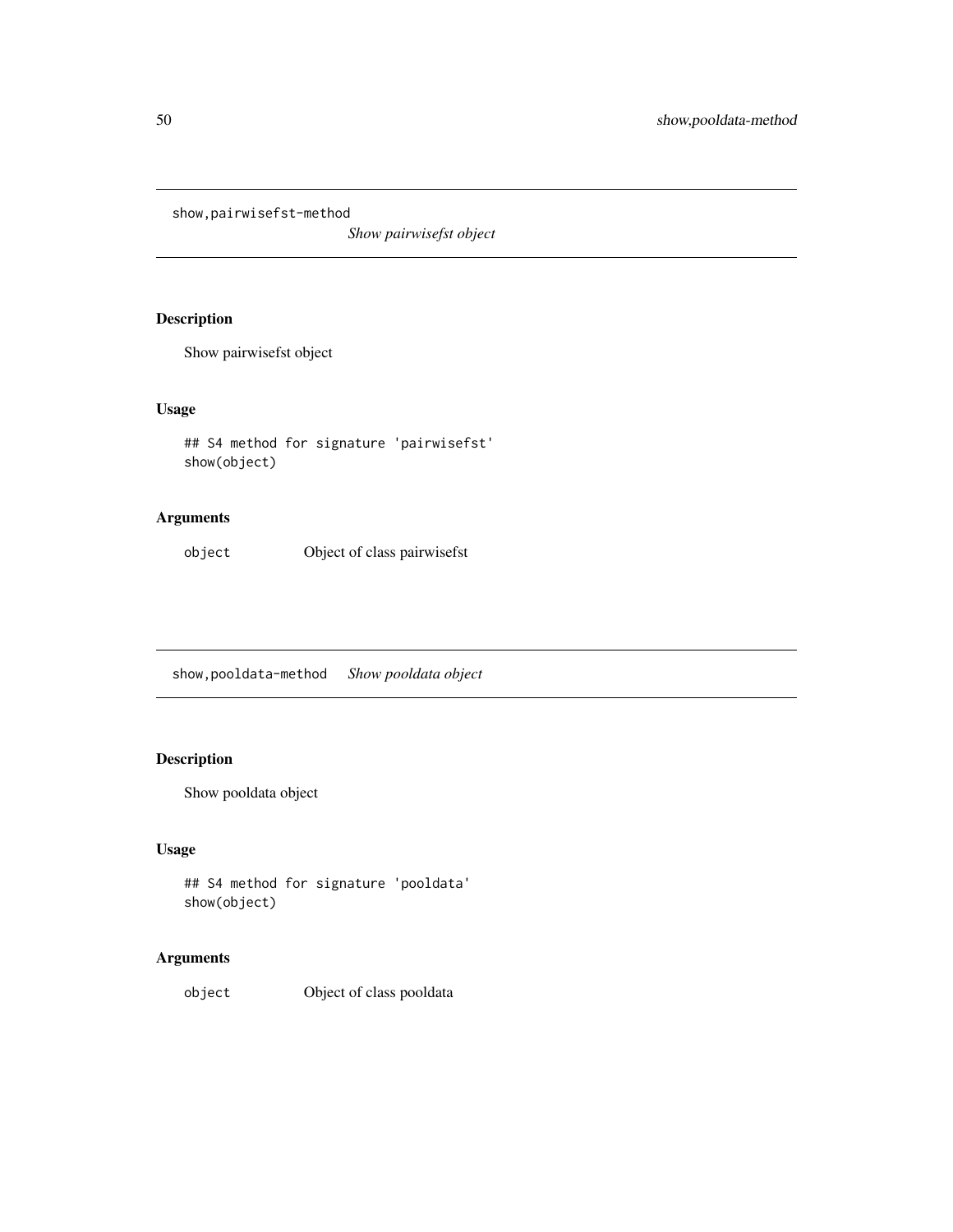<span id="page-50-1"></span><span id="page-50-0"></span>

Convert VCF files into a pooldata object.

# Usage

```
vcf2pooldata(
 vcf.file = ",
 poolsizes = NA,
 poolnames = NA,
 min.cov.per.pool = -1,
 min.rc = 1,
 max.cov.per.pool = 1e+06,
 min.max = -1,remove.indels = FALSE,
 min.dist.from.indels = 0,
 nlines.per.readblock = 1e+06,
 verbose = TRUE
)
```
# Arguments

| vcf.file         | The name (or a path) of the Popoolation sync file (might be in compressed for-<br>mat)                                                                                                                                                                                                                                                                                                                                                                                                                                                                                                                                                                                                                                                 |  |  |  |
|------------------|----------------------------------------------------------------------------------------------------------------------------------------------------------------------------------------------------------------------------------------------------------------------------------------------------------------------------------------------------------------------------------------------------------------------------------------------------------------------------------------------------------------------------------------------------------------------------------------------------------------------------------------------------------------------------------------------------------------------------------------|--|--|--|
| poolsizes        | A numeric vector with haploid pool sizes                                                                                                                                                                                                                                                                                                                                                                                                                                                                                                                                                                                                                                                                                               |  |  |  |
| poolnames        | A character vector with the names of pool                                                                                                                                                                                                                                                                                                                                                                                                                                                                                                                                                                                                                                                                                              |  |  |  |
| min.cov.per.pool |                                                                                                                                                                                                                                                                                                                                                                                                                                                                                                                                                                                                                                                                                                                                        |  |  |  |
|                  | Minimal allowed read count (per pool). If at least one pool is not covered by at<br>least min.cov.perpool reads, the position is discarded                                                                                                                                                                                                                                                                                                                                                                                                                                                                                                                                                                                             |  |  |  |
| min, rc          | Minimal allowed read count per base (options silenced for VarScan vcf). Bases<br>covered by less than min.rc reads are discarded and considered as sequencing<br>error. For instance, if nucleotides A, C, G and T are covered by respectively<br>100, 15, 0 and 1 over all the pools, setting min.rc to 0 will lead to discard the<br>position (the polymorphism being considered as tri-allelic), while setting min.rc<br>to $1$ (or $2$ , $314$ ) will make the position be considered as a SNP with two alleles<br>A and C (the only read for allele T being disregarded). For VarScan vcf, markers<br>with more than one alternative allele are discarded because the VarScan AD field<br>only contains one alternate read count. |  |  |  |
| max.cov.per.pool |                                                                                                                                                                                                                                                                                                                                                                                                                                                                                                                                                                                                                                                                                                                                        |  |  |  |
|                  | Maximal allowed read count (per pool). If at least one pool is covered by more<br>than min.cov.perpool reads, the position is discarded                                                                                                                                                                                                                                                                                                                                                                                                                                                                                                                                                                                                |  |  |  |
| min.max          | Minimal allowed Minor Allele Frequency (computed from the ratio overall read<br>counts for the reference allele over the read coverage)                                                                                                                                                                                                                                                                                                                                                                                                                                                                                                                                                                                                |  |  |  |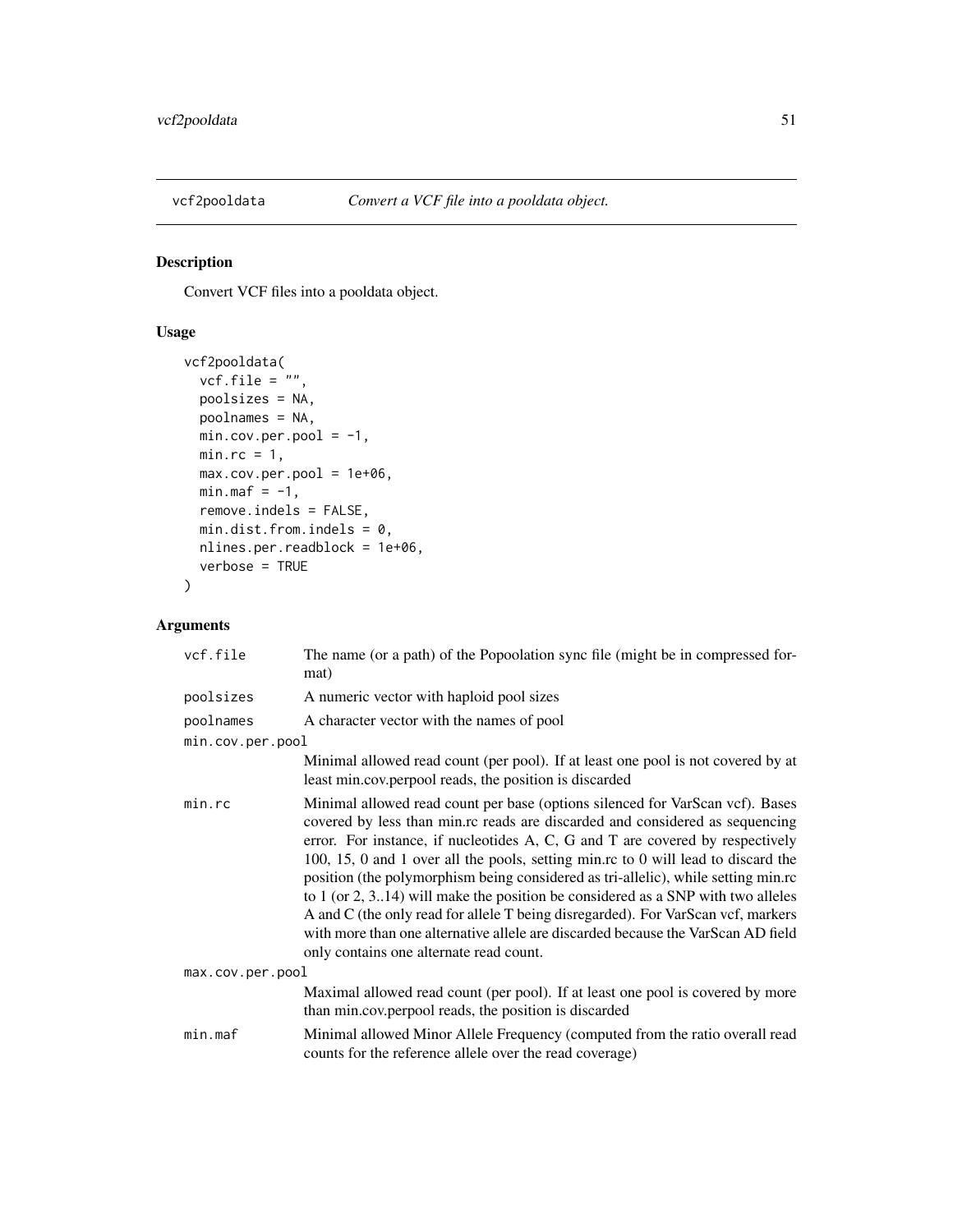| or ALT fields (i.e., if at least one allele is more than 1 character, the position is<br>discarded)                                                                                                                                                                                                         |  |
|-------------------------------------------------------------------------------------------------------------------------------------------------------------------------------------------------------------------------------------------------------------------------------------------------------------|--|
|                                                                                                                                                                                                                                                                                                             |  |
| min.dist.from.indels                                                                                                                                                                                                                                                                                        |  |
| Remove SNPs within min.dist.from.indels from an indel i.e. SNP with position<br>p verifying (indel.pos-min.dist)<=p<=(indel.pos+min.dist+l.indels-1) where l.indel=length<br>of the ref. indel allele. If min.dist.from.indels>0, INDELS are also removed<br>( <i>i.e.</i> , remove.indels is set to TRUE). |  |
| nlines.per.readblock                                                                                                                                                                                                                                                                                        |  |
| Number of Lines read simultaneously. Should be adapted to the available RAM.                                                                                                                                                                                                                                |  |
| If TRUE extra information is printed on the terminal<br>verbose                                                                                                                                                                                                                                             |  |

# **Details**

Genotype format in the vcf file for each pool is assumed to contain either i) an AD field containing allele counts separated by a comma (as produced by popular software such as GATK or samtools/bcftools) or ii) both a RD (reference allele count) and a AD (alternate allele count) as obtained with the VarScan mpileup2snp program (when run with the –output-vcf option). The underlying format is automatically detected by the function. For VarScan generated vcf, it should be noticed that SNPs with more than one alternate allele are discarded (because only a single count is then reported in the AD fields) making the min.rc unavailable. The VarScan –min-reads2 option might replace to some extent this functionality although SNP where the two major alleles in the Pool-Seq data are different from the reference allele (e.g., expected to be more frequent when using a distantly related reference genome for mapping) will be disregarded.

#### Value

A pooldata object containing 7 elements:

- 1. "refallele.readcount": a matrix with nsnp rows and npools columns containing read counts for the reference allele (chosen arbitrarily) in each pool
- 2. "readcoverage": a matrix with nsnp rows and npools columns containing read coverage in each pool
- 3. "snp.info": a matrix with nsnp rows and four columns containing respectively the contig (or chromosome) name (1st column) and position (2nd column) of the SNP; the allele taken as reference in the refallele.readcount matrix (3rd column); and the alternative allele (4th column)
- 4. "poolsizes": a vector of length npools containing the haploid pool sizes
- 5. "poolnames": a vector of length npools containing the names of the pools
- 6. "nsnp": a scalar corresponding to the number of SNPs
- 7. "npools": a scalar corresponding to the number of pools

#### Examples

```
make.example.files(writing.dir=tempdir())
pooldata=vcf2pooldata(vcf.file=paste0(tempdir(),"/ex.vcf.gz"),poolsizes=rep(50,15))
```